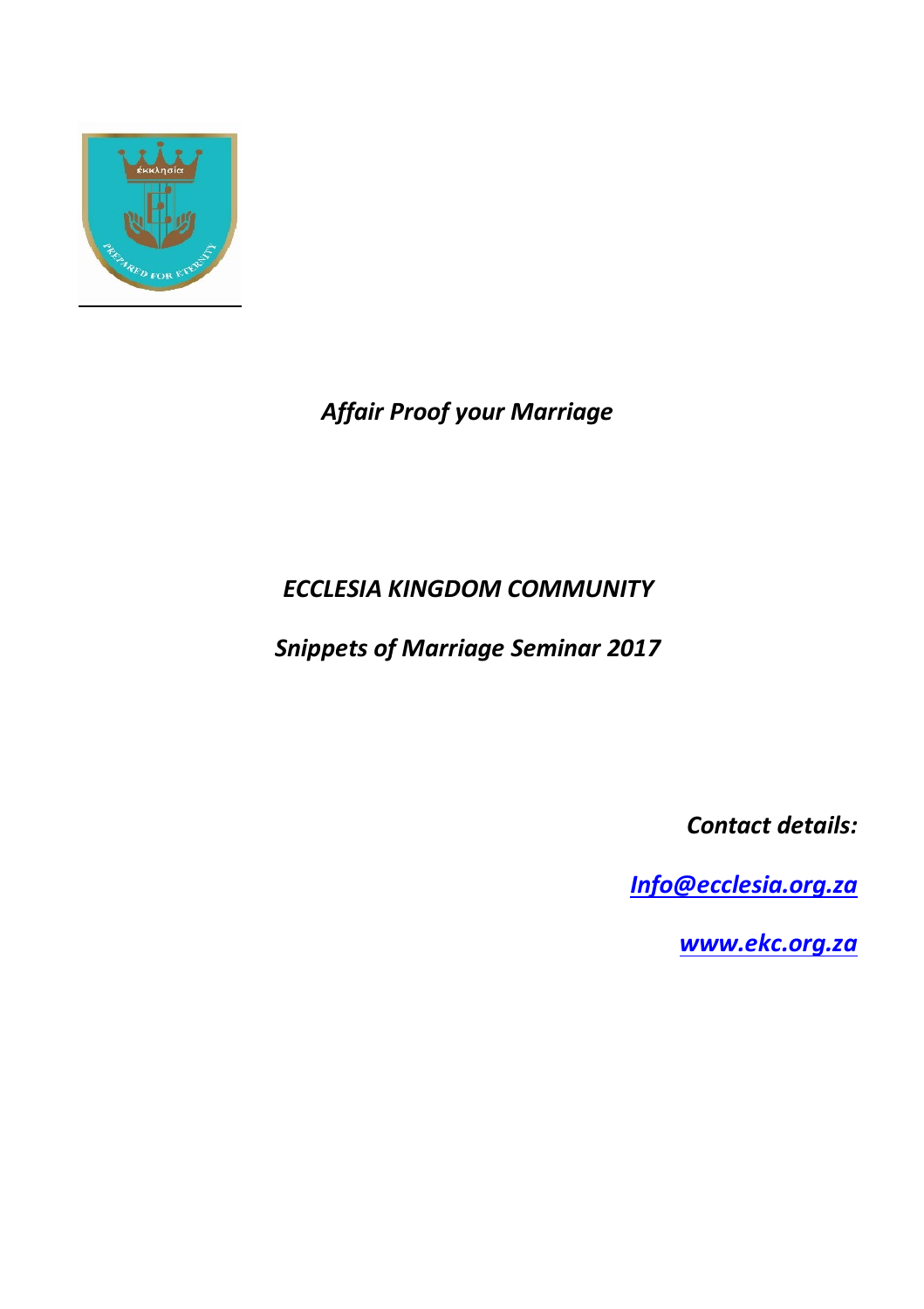# *Table of contents*

| <b>Title</b>                                     | <b>Page Number</b> |
|--------------------------------------------------|--------------------|
| Introduction                                     |                    |
| How should we start life                         | 3                  |
| Our marriages are Gods idea                      | 4                  |
| The effects of divorce are death and devastation | 4                  |
| New Testament grounds for divorce                | $6 - 55$           |
| Attempt reconciliation first                     | $55-6$             |
| Betrayal is different for everyone               | 57-58              |
| Help, we are incompatible                        | 58                 |
| Things you must know about affairs               | 59                 |
| You have a role to play in affair proving your   | 63-67              |
| marriage                                         |                    |
| Seasons in marriage                              | 67-71              |
| Q & A                                            | 71-77              |
| Bibliography                                     | 80                 |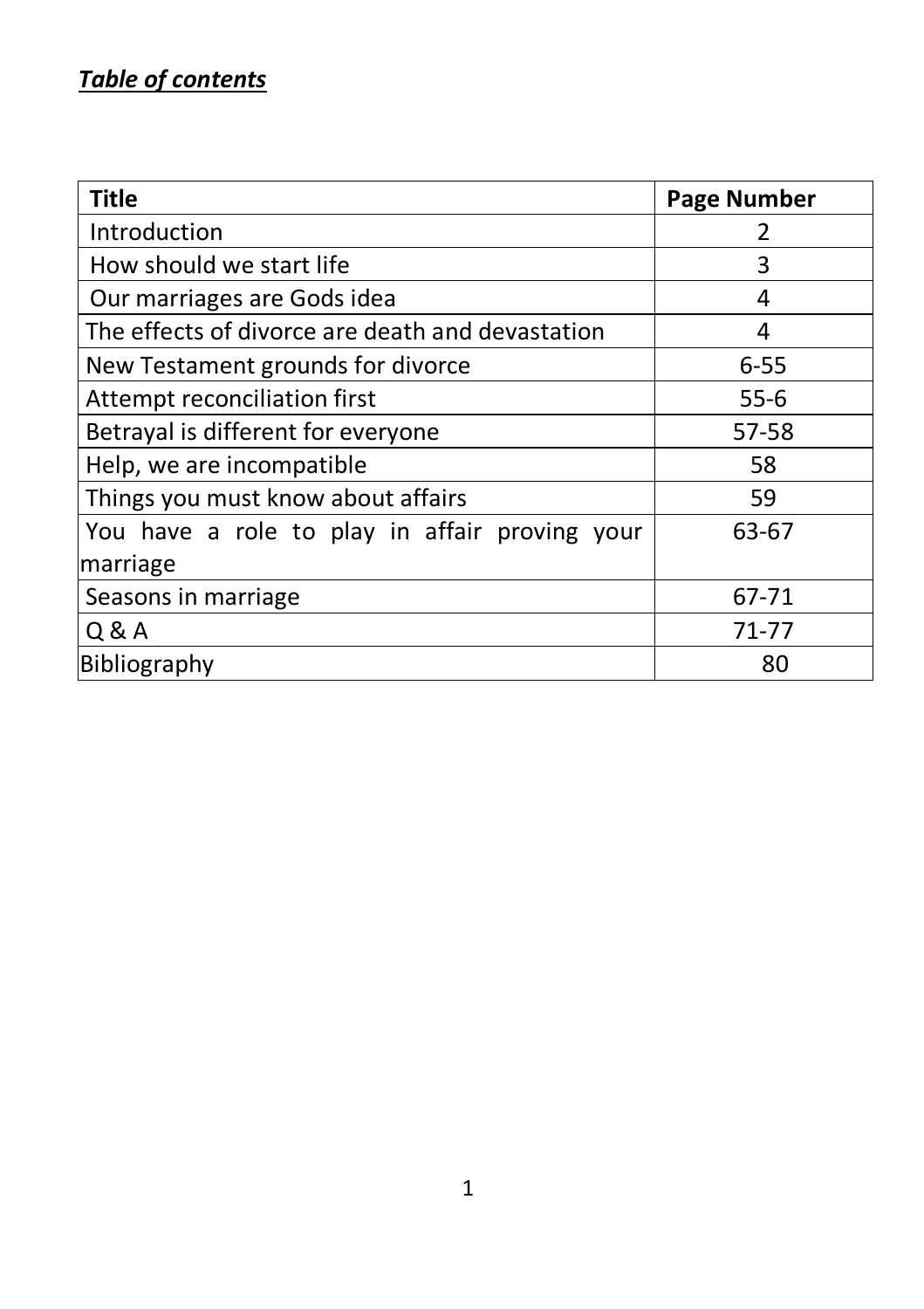# **Affair proof your marriage:**

### **Introduction.**

This booklet has its origin in some of the marriage seminars that I have conducted in Cape Town. It reflects our desire to have greater and better marriages that can impact the Kingdom of God for good. It is in no way a theological or a philosophical treatise. It is however based on experience and therefore has an advising element to it. The questions at the end of this booklet is actually what this booklet is about. It reflects the honesty and the willingness of people to know better and to do better.

My thanks to EKC and its leadership

I hope you enjoy it.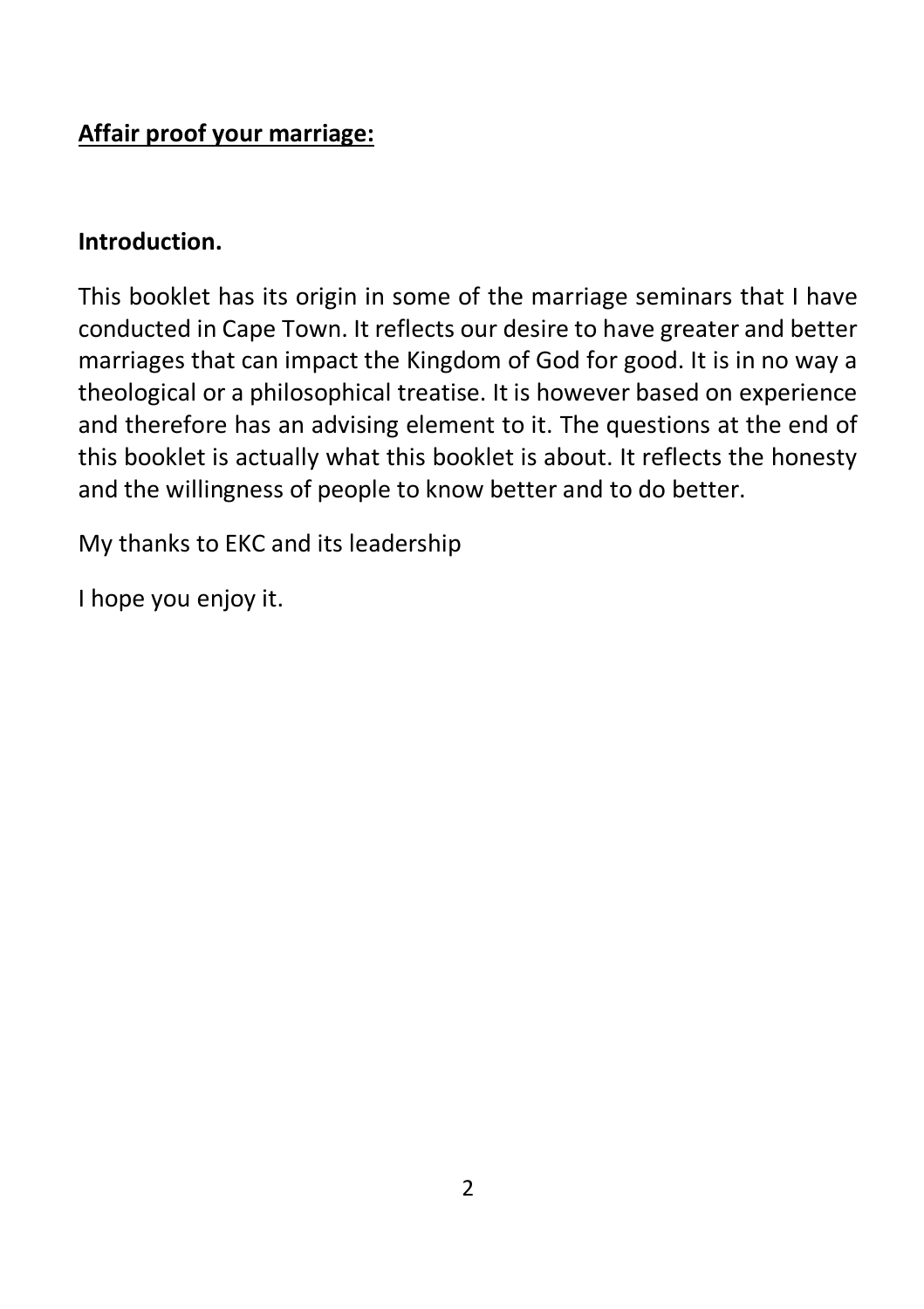# **How we should start life, in my opinion**

There is something about how you start things. I have for years thought about how we start life and how we end life. People starting out fresh and end up frail, not always a joy to behold. For the sake of not being melancholic, I want to suggest to you in a mischievous way, perhaps the way we start and end life can be a little bit different.

In the 1980's, comedian Sean Morey on the "Tonight Show" performed the following limerick which I really liked. I hope you do too (Attitude, 2015 p 1).

> *In my next life I want to live my life backwards. You start out dead and get that out of the way. Then you wake up in an old people's home feeling better every day. You get kicked out for being too healthy, go collect your pension, and then when you start work, you get a gold watch and a party on your first day. You work for 40 years until you're young enough to enjoy your retirement. You party, drink alcohol, and are generally promiscuous, then you are ready for high school. You then go to primary school, you become a kid, you play. You have no responsibilities, you become a baby until you are born.*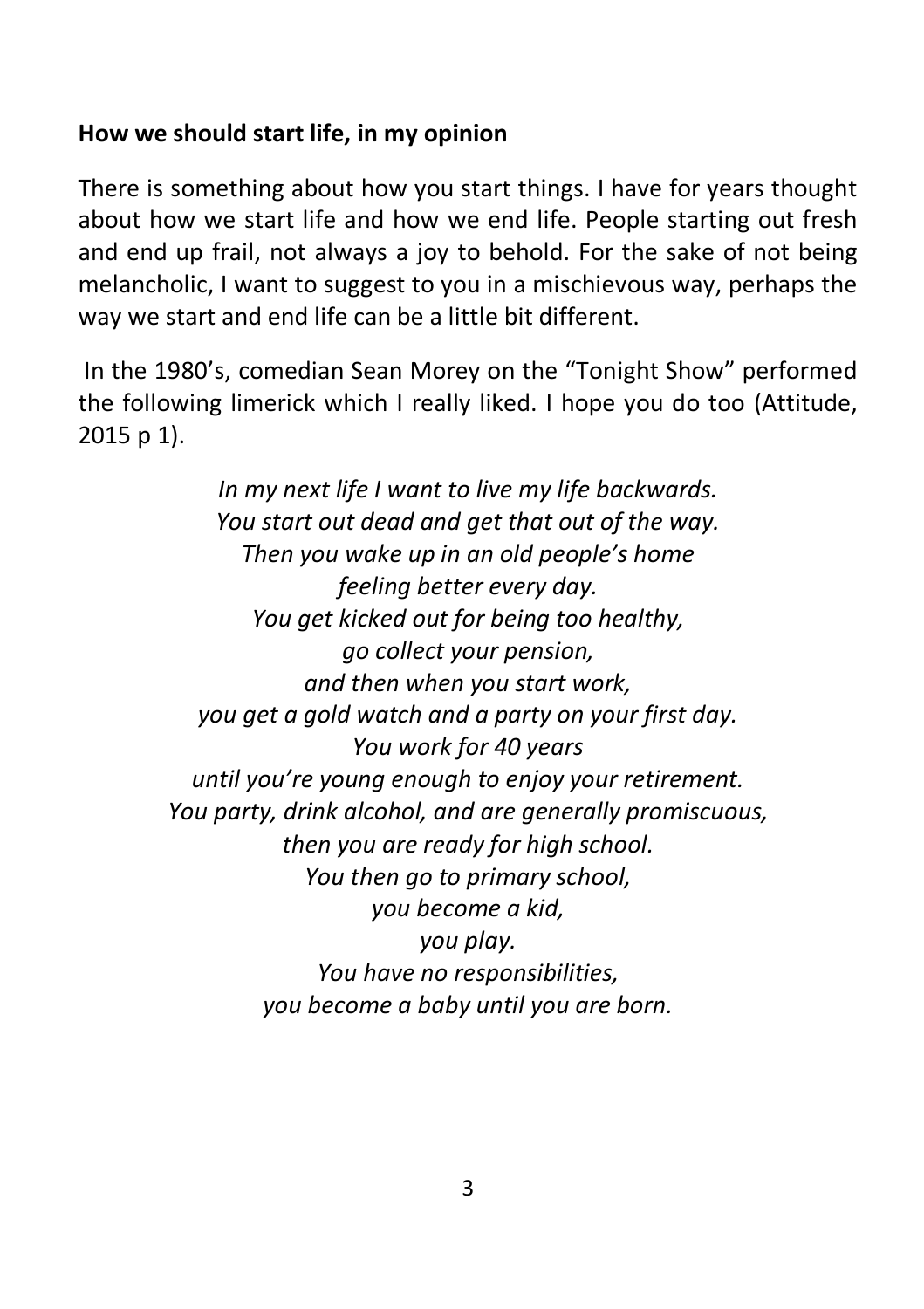*And then you spend your last 9 months floating in luxurious spa-like conditions with central heating and room service on tap, larger quarters every day and then Voila! You finish off as an orgasm!*

Although I know that many of you would like the idea of living life backwards, we know that it is not possible. As believers however, we must start with having the end in mind and working towards that particular intended goal. Beginning with the end in mind is one of "*The 7 Habits of Highly Effective People*" in the famous Stephen Covey's bestseller. The book speaks about having the image of what you want to achieve in your life, marriage, business etc at the end of your life, as your frame of reference to evaluate everything else in your life. I highly recommend it. It will help you frame your mind and the way you should think about certain things.

# **Our marriages are God's idea**

Our marriages are important and we need to have a Godly view of what it would take to make our marriages successful and affair proof. Marriage is God's idea. It is from that *end in mind premise*, the beauty of a *God glorifying marriage*, that we work backwards to safeguard our marriages.

Godly marriages are the pillars of society, according to the bible. It is one of God's first supreme institutions and a medium to bless the nations. God has designed your marriage to be a blessing to others. Our marriages have generational consequences and it is meant to bless our children and our children's children. Marriages can either be a blessing or a curse! **You decide!**

# **The effects of divorce is death and devastation**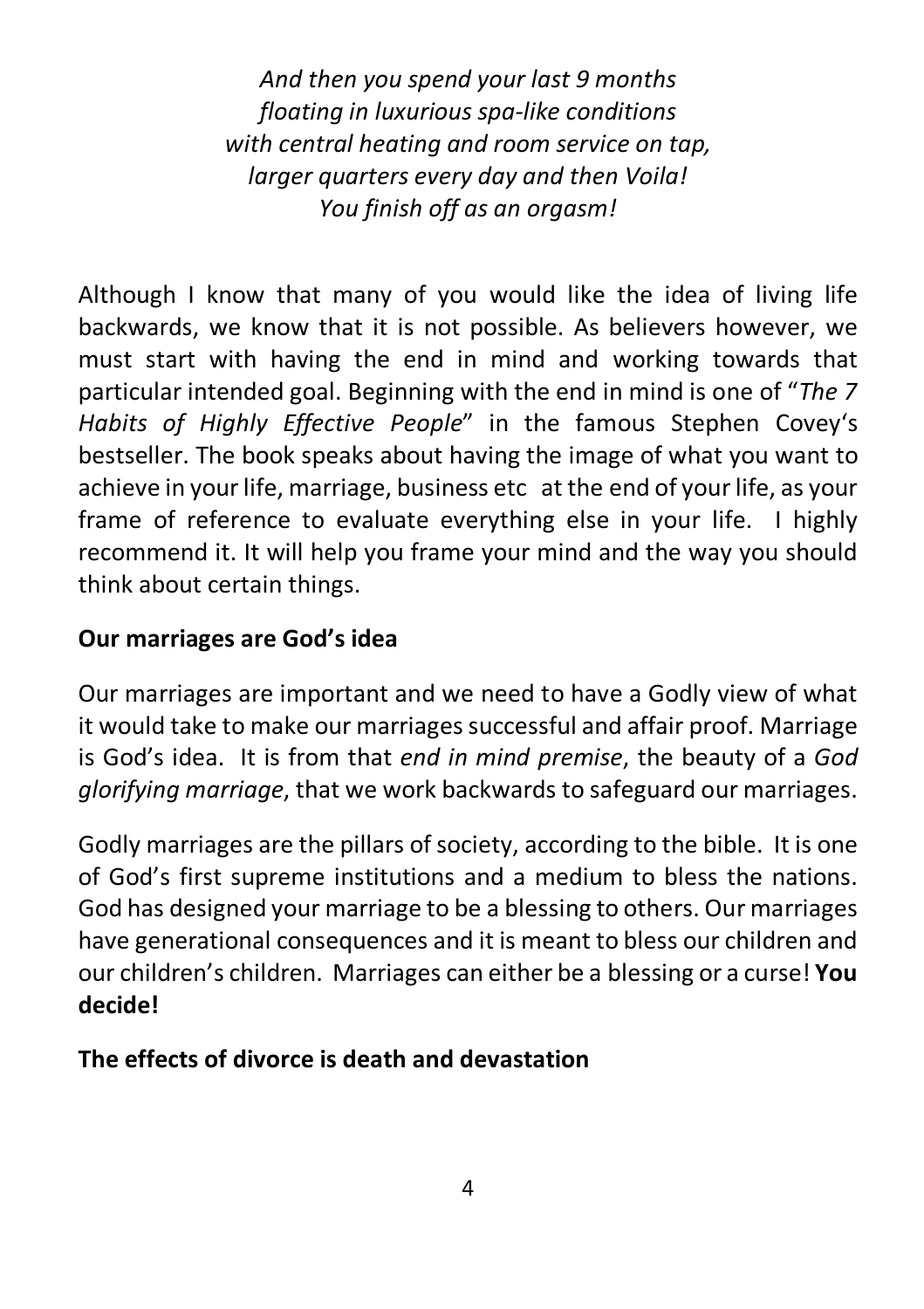The weight of this bears heavy on those who have felt the deadening agony of divorce, where trust was broken and life came literally to an end for some. The effects of divorce is death and devastation. I have often heard couples say that if their partners are unfaithful then they will leave that marriage. The truth of the matter and research has indicated that this is not always so. Believe it or not, most people decide to stay in their marriages after infidelity. There are children, bonds, and years of partnership that is considered and then couples stay. For better or for worse.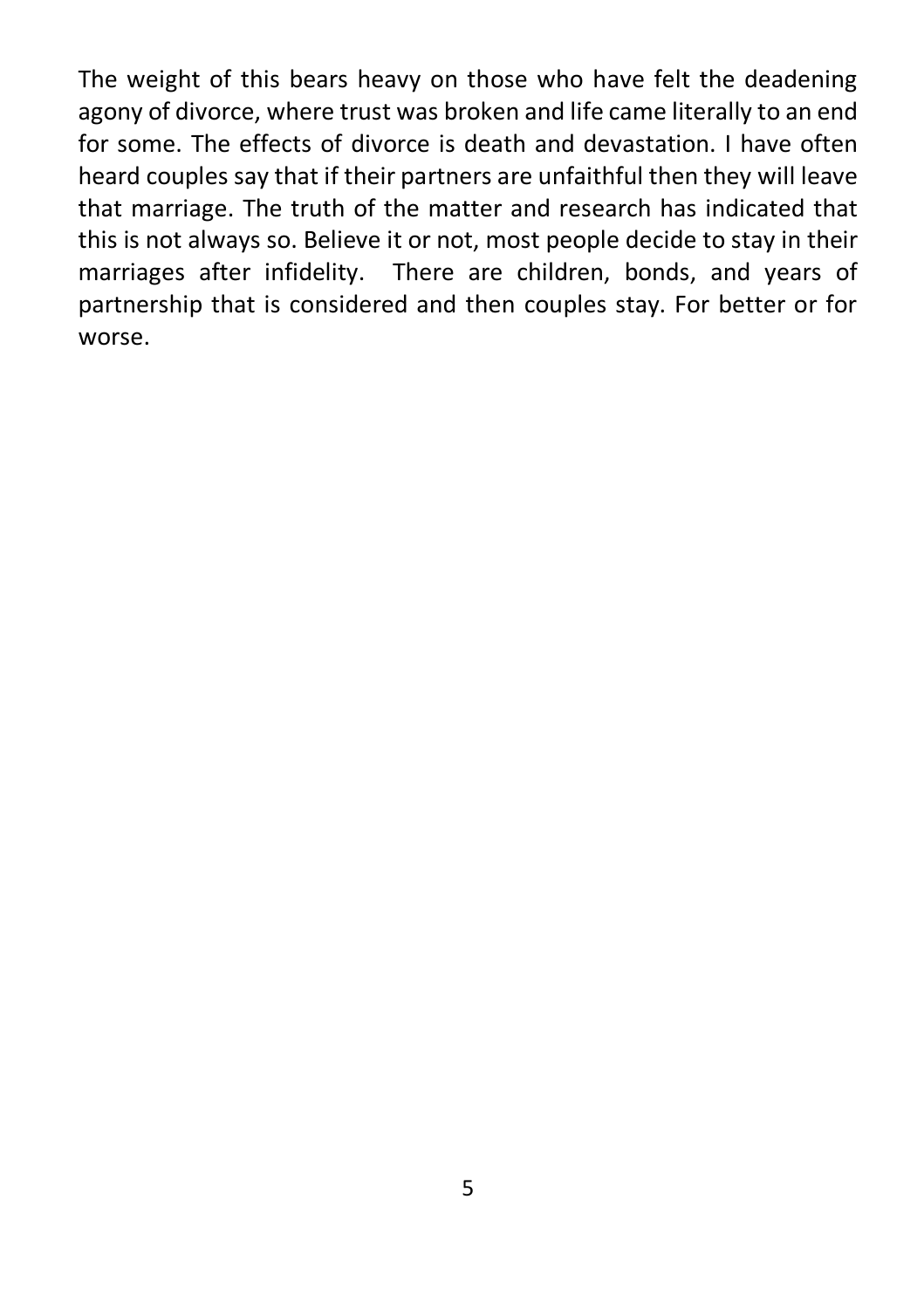When you counsel them and you address the actual issue of unfaithfulness, you find out, that it could have been avoided if the signs were understood and secondly that the delinquent or unmet needs were satisfied. Addressing the issue then becomes the imperative to move the couple from disloyalty to loyalty. Yes, my experience has showed that even though one person has committed adultery, both as a couple were involved, in one way or the other. Both must own up. Divorce isn't the solution, particularly when the unfaithful spouse is remorseful and devoted to changing. My personal view that divorce should be a last resort. We need to investigate and activate deep, deep reflection regarding the wisdom of divorce before we decide to quit. When you do decide to do so, let the Bible be your guide. God hates divorce and it always involves unfaithfulness to His covenant first, before there is unfaithfulness to a partner.

### **New Testament grounds for divorce**

As you know by now the New Testament's grounds for divorce are sexual sin and abandonment or desertion by an unbeliever. You can read more about this in Mathew 5: 32; 19:9. This sin that Jesus spoke about in the abovementioned chapter speaks about sexual sin for which the Greek word porneia is used. This word porneia, includes, sexual sin, such as adultery, homosexuality, bestiality and incest. When one partner violates the sanctity of intimacy, forsaking their covenantal obligation, the faithful partner, and believe it or not, the erring partner is placed in an extremely difficult position. There are casualties everywhere. In most cases the children are the worst off.

### **Attempt reconciliation first**

Once copious attempts at reconciliation is demonstrated and the sinning partner repented and reconciliation takes place, the marriage can be rescued and restored. However the Bible permits release for the faithful partner through divorce (1Cor 7:15) should they choose to.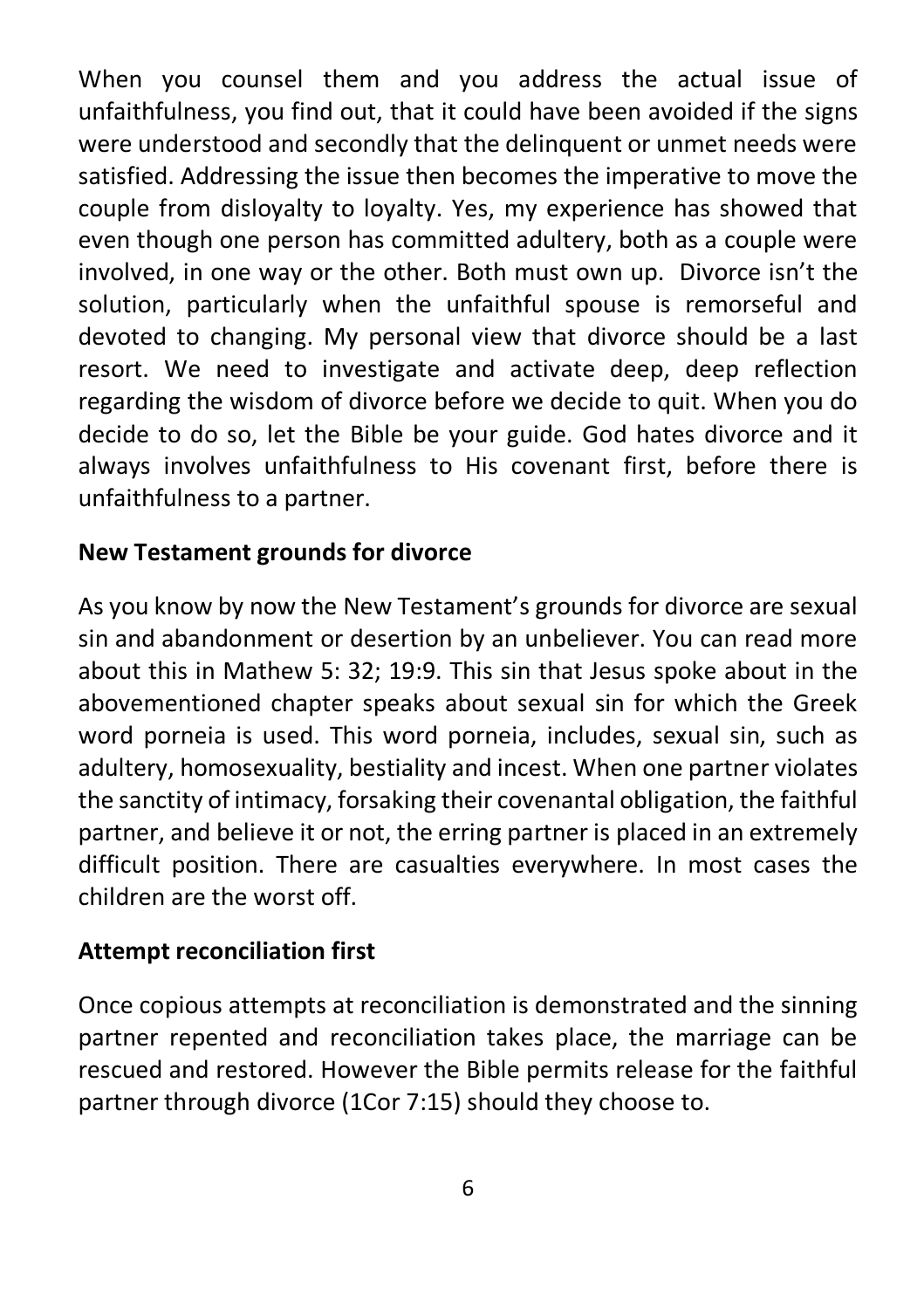The second reason as indicated for permitting divorce is in the case where the unbelieving spouse does not desire to live with his or her believing partner. This is a marriage which demonstrates different value systems or as the Bible indicates as being unequally yoked. You can read about this in 1 Cor 7 vs. 12-15. Remember God has called us to live in peace and not strife.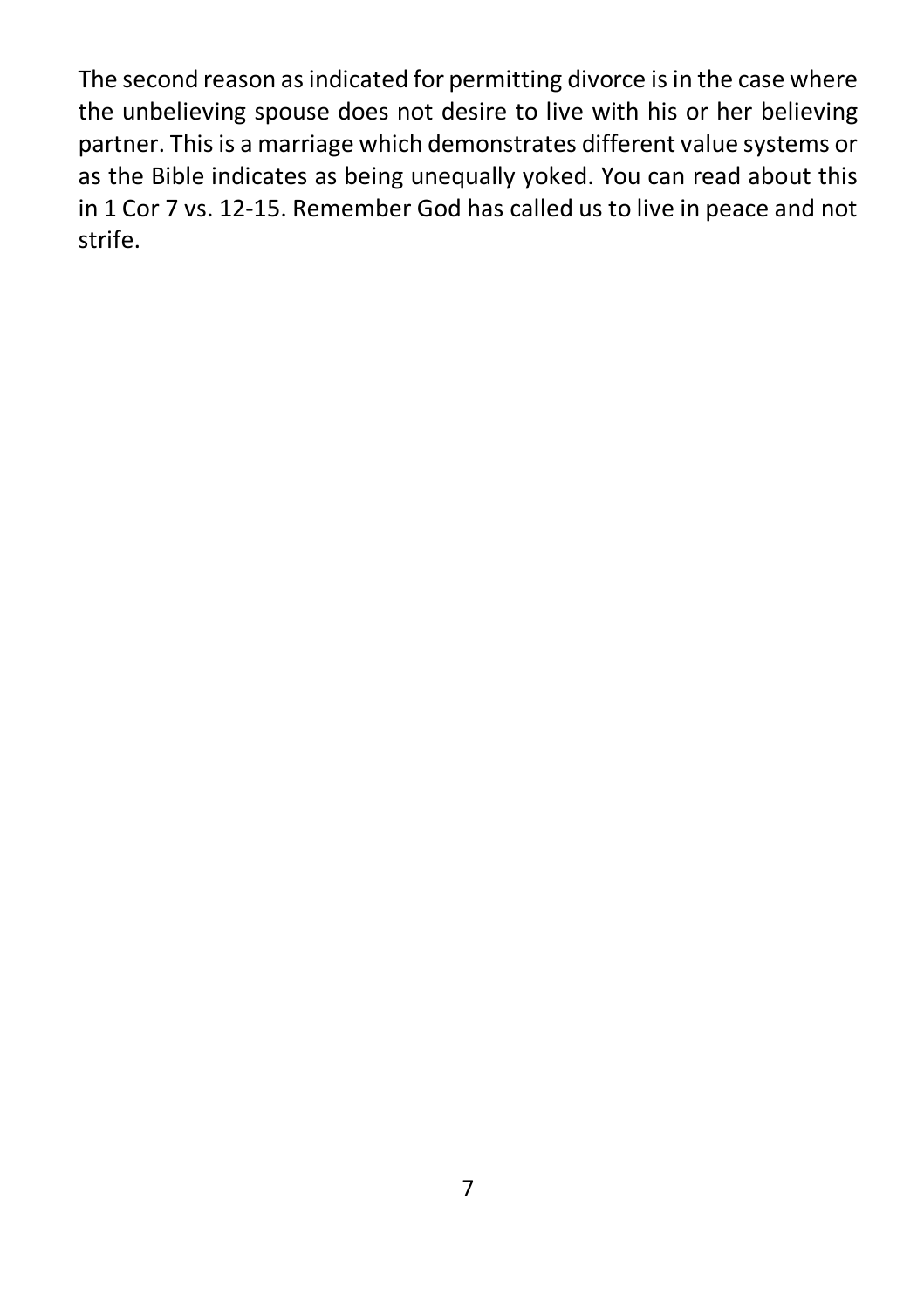Divorce according to the Bible is permitted in this situation. I have seen so many of these and the children that grows up in these relationships grows up with great handicaps, but for the grace of God.

This particular article will not illustrate Biblical grounds for Remarriage, church discipline for those that erred, help for the hurting and divorce prior to conversation. It will be too vast for the ambit of this discussion.

A good resource for the above topics would be the book "*Right Thinking in a World Gone Wrong* by John Macarthur and his leadership team.

Here is an article that I think you should also consider. This speaks to the law of the land and I hope that you will be able to draw some valuable lessons from it.

You have to respect both the God's law and the law of the land. Especially when it comes to violence in a marriage. As a child of divorce parents , I know the danger violence poses to a child. It is my believe that you must protect your life and if your life and the lives of your children are in danger then run! Run to the police , run to the church. Don't stay in a marriage where violence and physical harm is part of the fabric of the marriage. This is not God. I know of too many people who stayed in a violent marriage and paid with their lives for it.

# **Law of the land , grounds for divorce from a global perspective**

Millie Johnson is a lawyer who specialises in divorce from a legal perspective. It speaks to the specifity of UK law , but can also be applied to global understanding. Because the law is different in every country it is important that you consult your country's own legal compliance in this regard. Nevertheless here is the link , should you wish to find out more.

https://www.rocketlawyer.co.uk/article/grounds-for-divorce.rl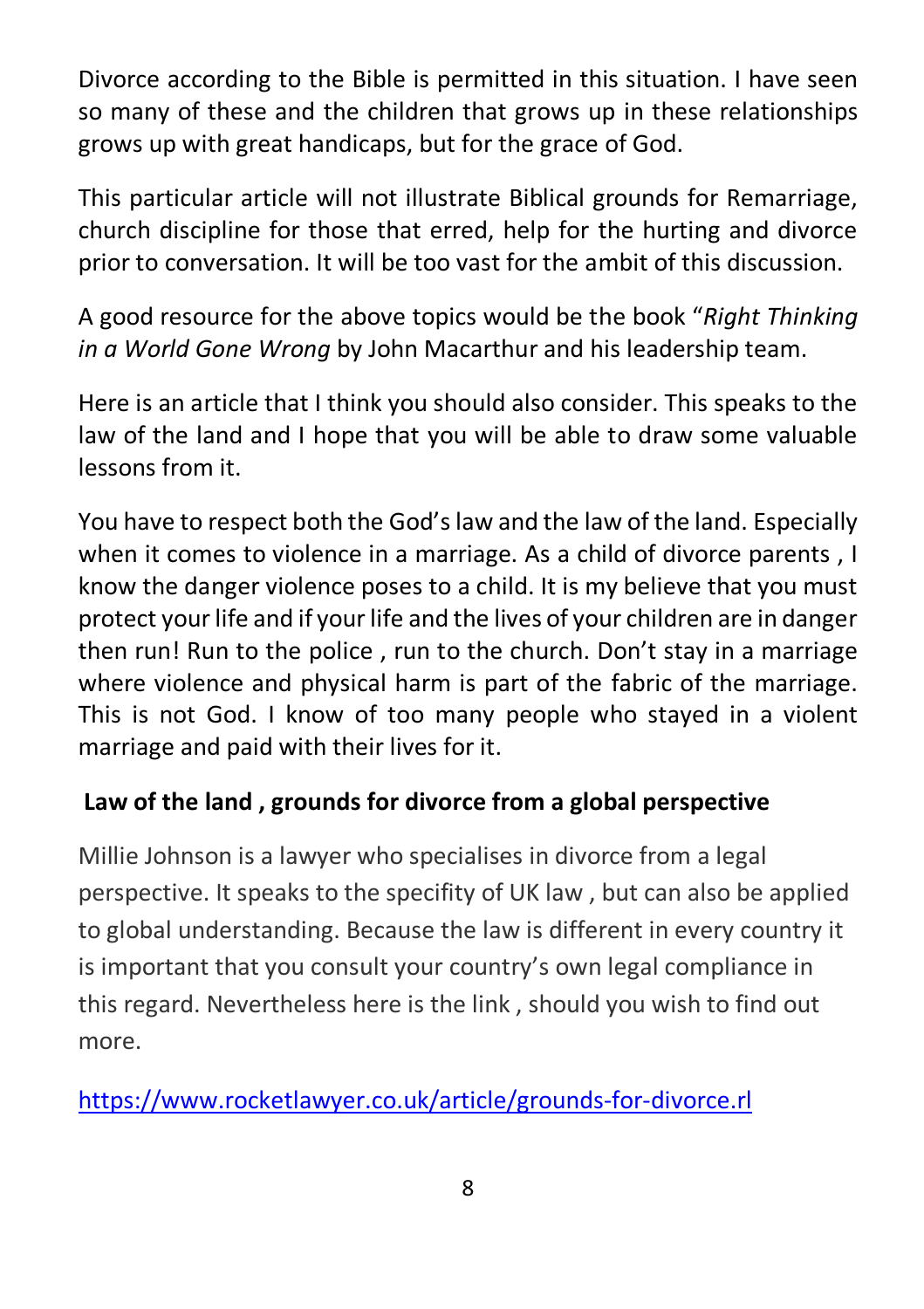Johnson urges that before you divorce , that you should be aware not only of your intention to divorce , but also the legal process that is involved. She provides five possible grounds for divorce which are : adultery, unreasonable behaviour, desertion, living apart for more than two years (with agreement) and living apart for more than five years (without agreement). She advises that it is common in practise that couples who seeks to divorce will often decide to choose the reason of 'unreasonable behaviour' as an all-encompassing motivation.Here are her thoughts on the five legal reasons that are commonly used.

# **Adultery**

The ground of adultery can be used where your husband or wife has had sexual intercourse with someone else of the opposite sex (so if your husband had sex with a man this does not count as adultery). It must be actual sexual intercourse - not just a kiss or 'heavy petting'. I know of people who left their partners because they made out with someone else. This is not grounds for divorce.

If you decide to file for divorce on grounds of adultery, you must do so within six months of discovering that your spouse cheated on you although this time limit does not count if you have stopped living together.

You can only use the ground of adultery if you are the 'innocent' party (ie. your husband or wife slept with someone else - not if you committed adultery). However, if you both had sexual relationships with other people, either husband or wife can file for divorce.

### **Unreasonable behaviour**

There are essentially two distinct situations where the ground of unreasonable behaviour is given in a divorce petition: firstly where unreasonable behaviour has actually occurred - and secondly where none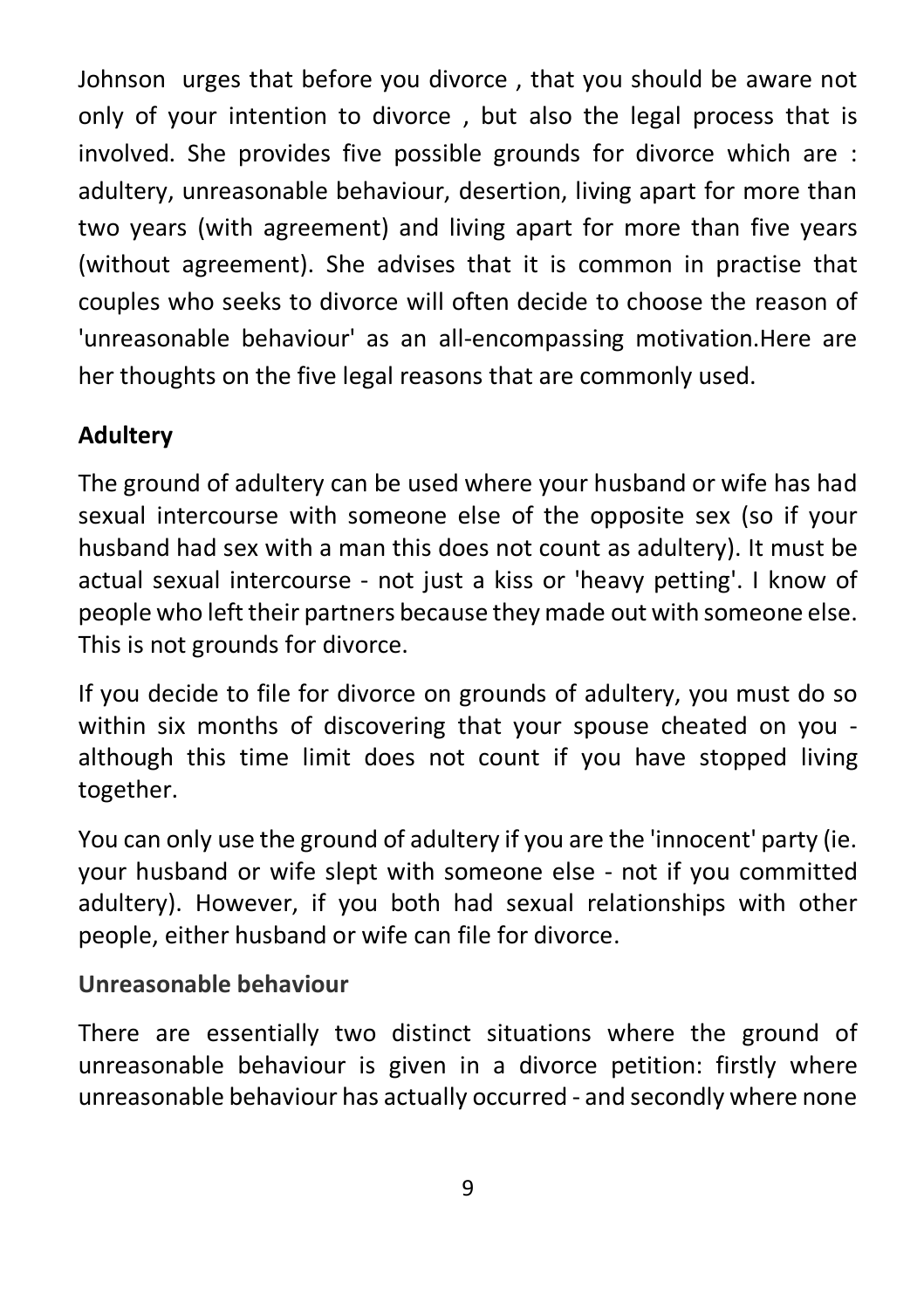of the other grounds for divorce apply (e.g. where husband and wife have simply drifted apart and no longer wish to remain married).

Although unreasonable behaviour can constitute serious accusations including domestic violence or drunkenness, it also encompasses rather vague issues such as lack of support in maintaining a household. In reality, there is a very low standard when it comes to unreasonable behaviour, but **some factual** reason must be given and an incident of 'unreasonable behaviour' must have occurred less than six months prior to filing for divorce.

It should be noted that, if your husband or wife has become intimate with someone else but has not had sexual relations with them, although adultery cannot be given as a ground for divorce, unreasonable behaviour can be used. Similarly, if your spouse has a sexual relationship with a member of the same sex, this does not count as adultery but can count as unreasonable behaviour.

### **Living apart for more than 2 years , both parties are in agreement**

If you and your spouse have lived apart for at least two years, and you both agree to get divorced, this ground can be used.

### **Living apart for more than 5 years , without agreement**

If you have not been living with your husband or wife for at least five years, you can file for divorce on this ground, even if your spouse does not agree to divorce.

### **Desertion**

If your husband or wife left you, without your agreement or a good reason and with the intention of ending the relationship, it may be possible to use the ground of desertion when filing for divorce. They must have deserted you for over two years within the last two and a half years and you can have lived together for up to six months during this period. In practice, this is a rarely used ground.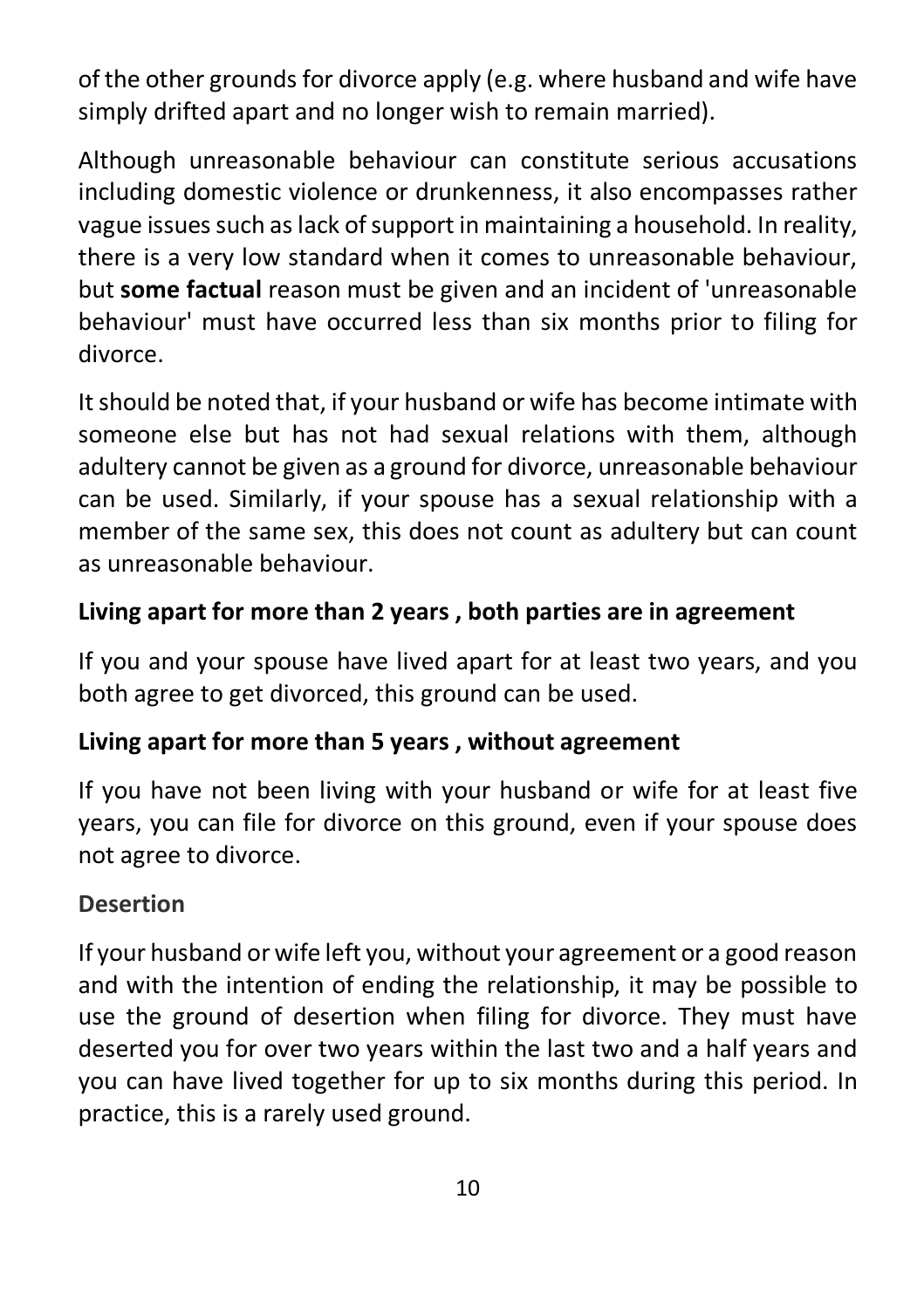# **The Grounds for Divorce in South Africa**

The following information was taken from the website divorcelaw.co.za **(**https://www.divorcelaws.co.za/divorce.html )

It is different , but also very similar in the interpretation of the global compliance , however different wording and phrasing is used.

A marriage may be dissolved by a court on the following grounds:

- the irretrievable breakdown of the marriage; or
- the mental illness,
- or the continuous unconsciousness, of a party to the marriage.

# **Irretrievable breakdown**

A court may grant a decree of divorce on the grounds of the irretrievable breakdown of the marriage if the court is satisfied that the marriage relationship between the parties to the marriage has reached such a state of disintegration that there is no reasonable prospect of the restoration of a normal marital relationship between them.

Divorce Act 70 of 1979 lays down the circumstances that a court may accept as evidence of the irretrievable breakdown of a marriage:

- The parties have not lived together as husband and wife for a continued period of at least one year immediately prior to the date issuing summons for divorce.
- The defendant has committed adultery and the plaintiff finds it irreconcilable with a continued marriage relationship.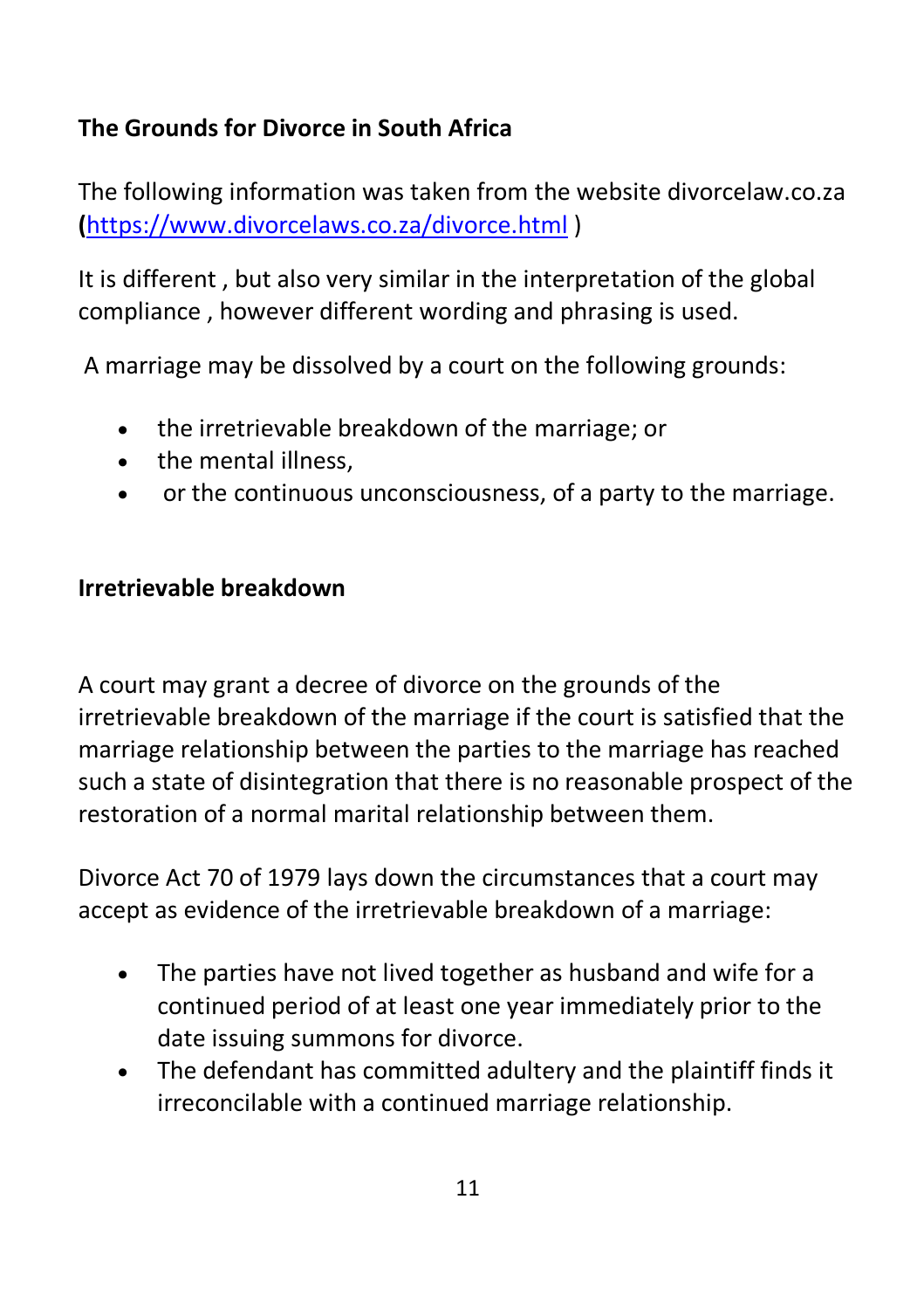• The defendant was declared a habitual criminal and is undergoing imprisonment.

The court still has discretion not to grant a divorce order, and may postpone the proceedings or dismiss the claim if it appears to the court that there is a reasonable possibility that the parties may reconcile through counselling. If reconciliation is unsuccessful after a few months, the parties may proceed with the same summons. The summons will usually contain the averment that further counselling and/or treatment will not lead to any reconciliation. A court must, therefore, be satisfied that the marriage is really broken down and that there is no possibility of the continuation of a normal marriage.

Where the parties reconcile and live together again after the summons was issued and served, it does not necessarily end the divorce proceedings. If, however, the reconciliation is unsuccessful after a few months, the parties may proceed with the same summons. It is extremely important to make sure that the summons is withdrawn formally if you do decide to reconcile. Withdrawal of the summons is formally affected when the plaintiff serves a document referred to as a notice of withdrawal of the summons on the defendant or his/her attorney. If this is not done, a divorce order may be obtained by default without the defendant being aware of it. If a divorce is obtained in this manner, the aggrieved party may approach the court to set aside the order.

Since the present law on divorce is no longer based on the principle of fault, defences like insanity or the plaintiff's own adultery are no longer valid defences. Therefore, if a divorce is instituted on account of an irretrievable breakdown, there is in fact no defence to prevent the divorce from proceeding. But if the court finds that there is a reasonable possibility of reconciliation, it may postpone the proceedings in order that the parties attempt reconciliation; this, however, is not a defence,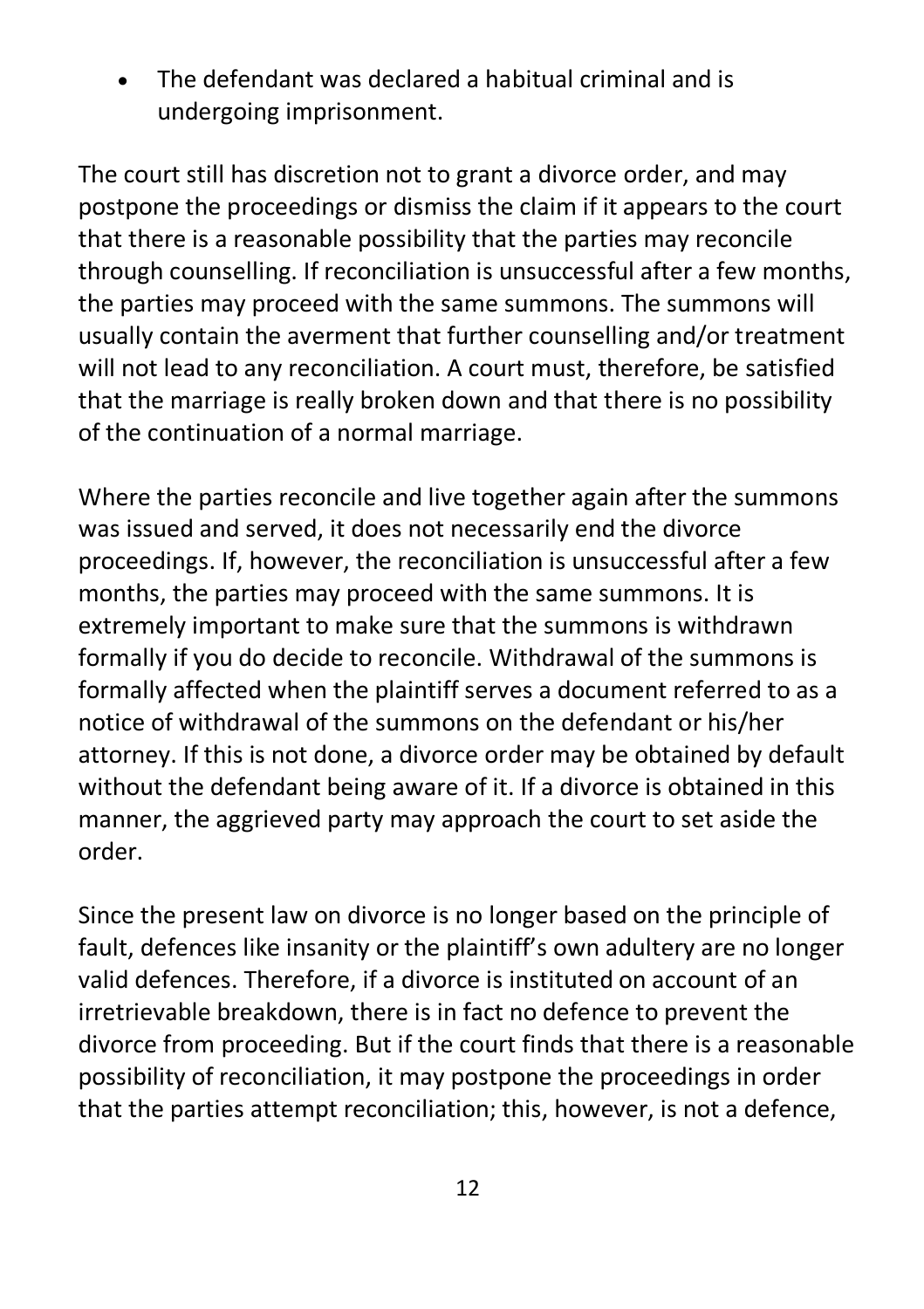but merely amounts to a postponement.

# **Mental illness or continuous unconsciousness**

# **Mental illness**

A court may grant a decree of divorce on the grounds of the mental illness of the defendant if the court is satisfied that the defendant:

- has been admitted as a patient to an institution in terms of the reception order;
- is being detained as a state patient at an institution or other place specified by the Minister of Correctional Services; or
- is being detained as a mentally ill convicted prisoner at an institution.

A divorce order may also be granted if the defendant has, for a continuous period of at least two years immediately prior to the institution of the divorce action, not been discharged unconditionally as such a patient, state patient or mentally ill prisoner; and if the court has heard evidence from at least two psychiatrists, one of whom must have been appointed by the court, that the defendant is mentally ill and that there is no reasonable prospect that he/she will be cured of his/her mental illness.

# **Continuous unconsciousness**

A court may grant a decree of divorce on the grounds that the defendant is, by reason of a physical disorder, in a state of continuous unconsciousness, if it is satisfied that: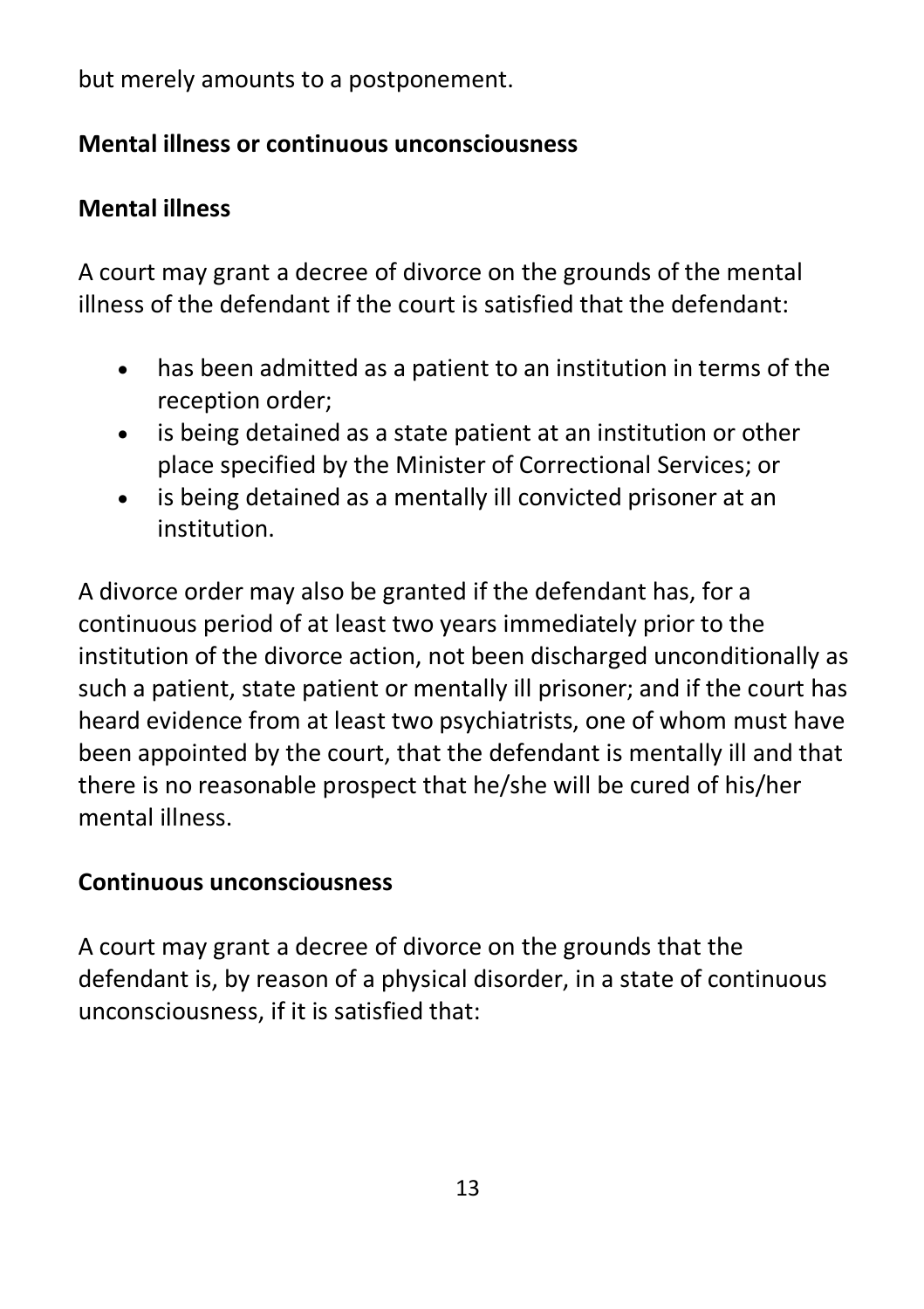- the defendant's unconsciousness has lasted for a continuous period of at least six months immediately prior to the institution of the divorce action; and
- after having heard evidence from at least two medical practitioners, one of whom must be a neurologist or a neurosurgeon appointed by the court, there is no reasonable prospect that the defendant will regain consciousness.

The divorce process in South Africa is relatively straightforward, yet the financial and emotional consequences can be profound, especially since most divorces are normally lodged in the High Court, where the costs to litigate are extremely high. The other harsh reality is that the High Courts in South Africa have overly burdened court rolls, and parties normally have to wait a long time for their divorce matter to go to trial when their divorce is contested. The backlog in cases was somewhat lessened when the Regional Courts Amendment Act came into effect in 2010 to amend the Magistrates' Courts Act, 1944, so as to allow regional divisions of the magistrates' courts to also deal with divorce cases.

In South Africa, the marital regime of the parties determines how the assets will be divided upon dissolution of the marriage, the assets being those at the time of the divorce. In South Africa, we have a '**no fault'** system of divorce, meaning that a divorce will be granted if one of the parties believes that there has been an 'irretrievable breakdown of the marriage relationship' and that there are no reasonable prospects of restoring it. Therefore, a marriage can be dissolved even if one of the parties does not wish to get divorced.

Civil marriages, civil unions and those religious marriages conducted by registered marriage officers can only be dissolved by order of the court. The spouse wishing to end the marriage must issue a summons against the other spouse, stating that the relationship has broken down, that there is no reasonable prospect of restoring the relationship and which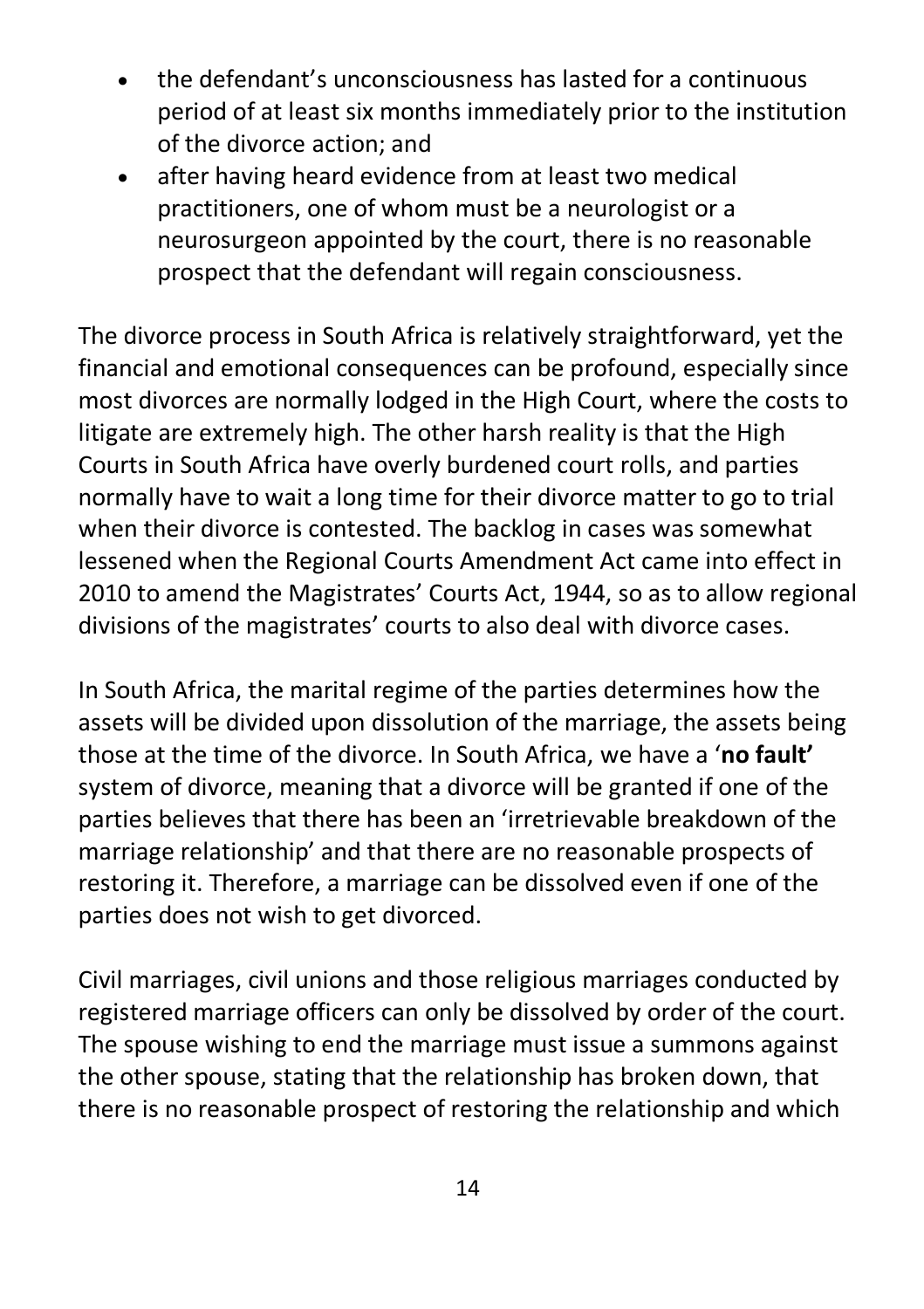matrimonial property regime governs the marriage. The summons must make provision for the division of the estate, either stating that the parties have entered into a prior agreement or asking the court to divide the joint estate or enforce the provisions of the Antenuptial Contract. Parties must also set out what the arrangements are with regards to any children born or adopted during the marriage.

# **God loves you even if you are divorced.**

There is hope after divorce.We are given so many promises to show us that there is always hope! Romans 8:28 tells us that all things work together for the good of those who love God. Zechariah 9:12 tells us that God will repay two blessings for each of our troubles. So take courage, once you confess and repent of your sins God not only forgives but God restores.

God hates divorce. Let me tell you a truth. So does the divorcee. There is nothing that can separate you from the love of God that is in Christ Jesus , not even divorce. Let's look at the Word in Romans 8 vs 31-39

*<sup>1</sup>What shall we then say to these things? If God be for us, who can be against us?<sup>32</sup>He that spared not his own Son, but delivered him up for us all, how shall he not with him also freely give us all things?33Who shall lay any thing to the charge of God's elect? It is God that justifieth.<sup>34</sup>Who is he that condemneth? It is Christ that died, yea rather, that is risen again, who is even at the right hand of God, who also maketh intercession for us.*

*35Who shall separate us from the love of Christ? shall tribulation, or distress EXTREME ANGUISH, or persecution, or famine, or nakedness WITHOUT COVERING, or peril, or sword?<sup>36</sup> (JUDICIALPUNISHMENT) As it is written, For thy sake we are killed all the day long; we are accounted as sheep for the slaughter.<sup>37</sup>Nay, in all these things we are more than conquerors through him that loved us.<sup>38</sup> For I am persuaded, that neither death, nor life, nor*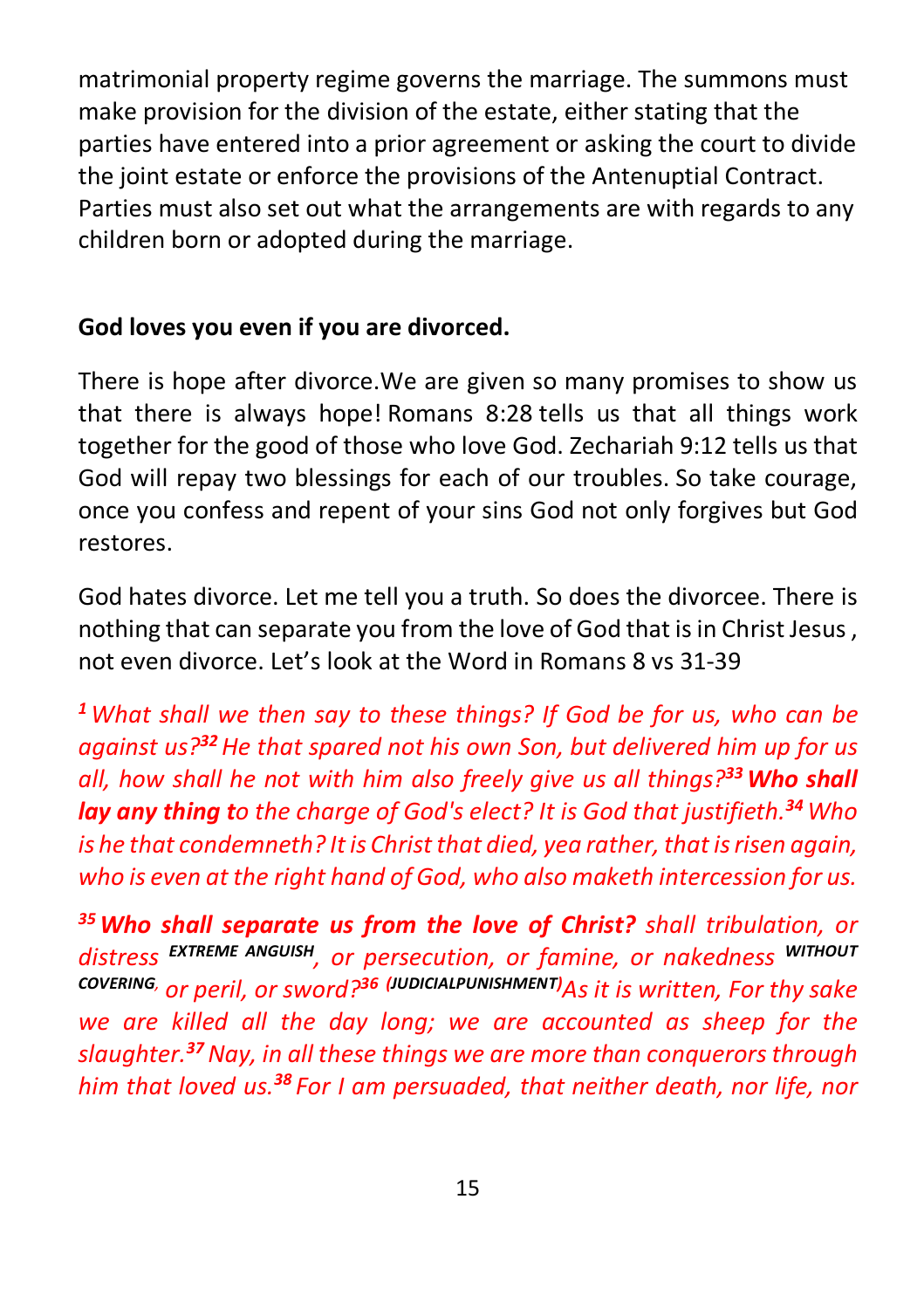*angels, nor principalities, nor powers, nor things present, nor things to come,*

# *<sup>39</sup>Nor height, nor depth, nor any other creature, shall be able to separate us from the love of God, which is in Christ Jesus our Lord.*

Nothing can separate you from the love of God that is in Christ Jesus. The bible says nothing. Divorce is included in that.

My personal view is exactly that , a personal view. And so is everyone else's view. It is exactly that. It is their view on the interpretation of scripture and their particular life situation. So at the end of the day with great humility, work out your own salvation with fear and trembling before the Lord.

# **To remarry is between you and God and the one you want to marry.**

Only the scripture itself is a divinely inspired Word of God. We have to be very careful about taking a human interpretation and forcing it on others, lest we become judgemental like the Pharisees. Ultimately, your decision to remarry is between you and God. It is a decision that should be made in prayer and consultation with your pastors and the leadership of your church.

Remember that in the lineage of our Lord Jesus Christ there were prostitutes, murderers and adulterers. Just go read the genealogy in Mathew the first chapter.

- Rahab, a prostitute who eventually married Salmon, an adulterous couple
- David, who married Bathsheba after he had her husband murdered,
- Ruth a widow ,who married her kinsman-redeemer, Boaz.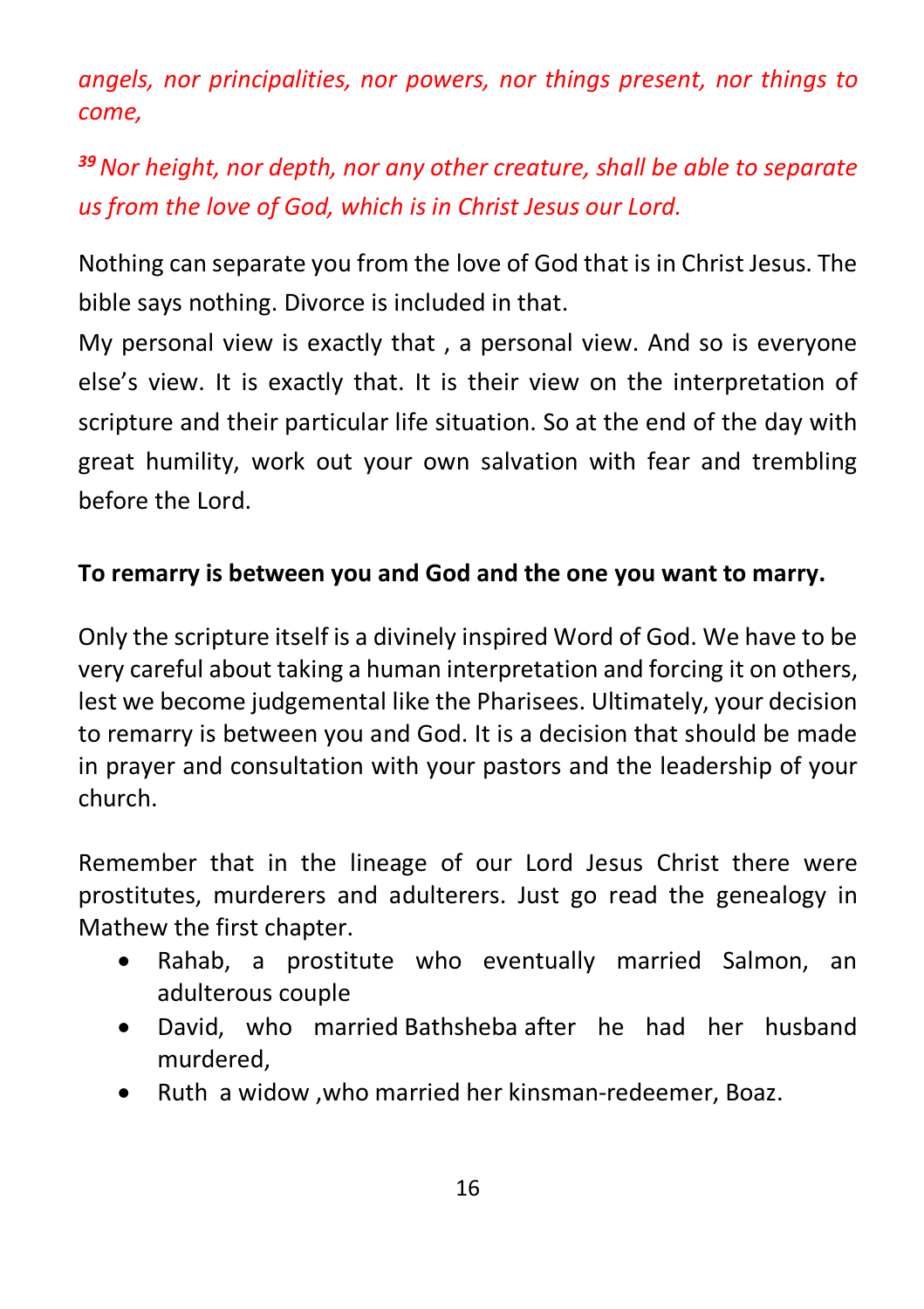I find it very comforting that there are three women who were remarried in the direct lineage of our Saviour, Jesus Christ. But for the great grace of God.

### **An article about Divorce and Remarriage**

Over the years I have had many serious discussions with couples , pastors , theologians about divorce and remarriage. The subject remains tender stricken with different opinions and interpretations. I am going to attach an article that I have been studying for a while that I hope will help you interpret divorce and remarriage in a very balanced way. I have copied the entire article as is and only changed the spelling and grammar to suit our UK English.

# I'M DIVORCED AND REMARRIED. AM I LIVING IN ADULTERY?"

# **By David Servant**

# **Imagine this:**

John is an unregenerate drug-user who, during a weekend fling in Las Vegas, falls for a flirtatious bartender named Lisa and marries her at the *Little Neon Chapel*. Their marriage lasts one week.

Fast forward to 20 years later. John is a completely different man. He's been born again and drug-free for 16 years, and he has been married for 15 of them to a devoted Christian woman named Karen. They have 4 beautiful children, ages 5 through 14, whom Karen home-schools, primarily because they want to make sure that their children are raised in the "nurture and admonition of the Lord" (Eph. 6:4).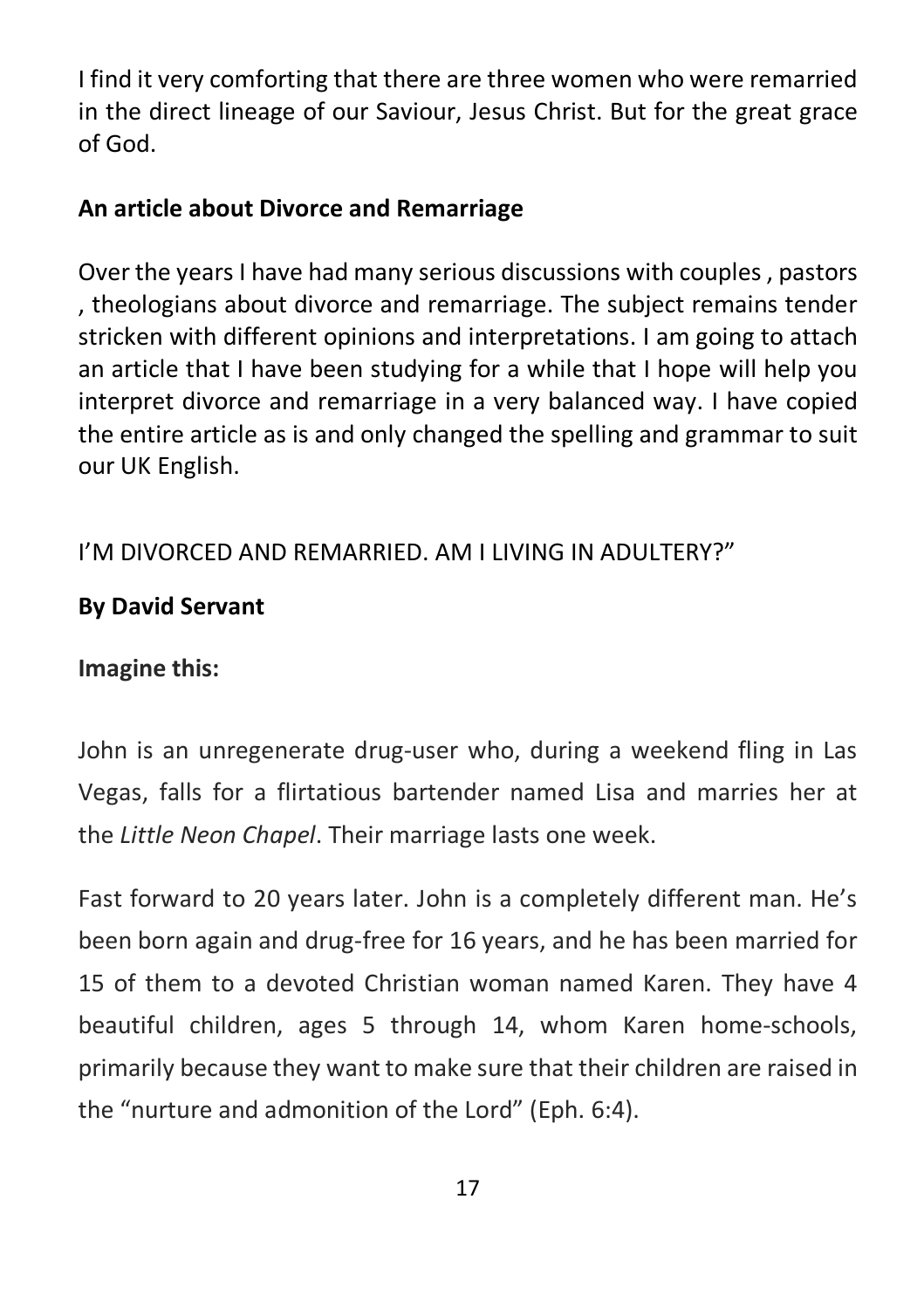At work, John is befriended by a Christian man who invites him to a daily lunch hour Bible study, and John, hungry for God's Word and fellowship with other believers, begins to attend. He is very impressed with the depth of biblical knowledge possessed by those who attend. Their influence over him grows.

Fast forward six months. One evening, after their children are all in bed, John sits at the kitchen table across from Karen and tearfully tells her that he has filed for a divorce. He explains that he doesn't want to divorce her—because he loves her and their children dearly—but he has learned that theirs is an "adulterous marriage," all due to the fact that he was once married to a Las Vegas bartender for a week. John explains that, in God's eyes, he is still married to Lisa, and until Lisa dies, his marriage with her (Karen) is adulterous.

John quotes Luke 16:18, where Jesus said, "Everyone who divorces his wife and marries another commits adultery, and he who marries one who is divorced from a husband commits adultery. "That is us," John says. He also quotes 1 Corinthians 6:9-10, which declares that no adulterers will inherit God's kingdom. Karen tearfully argues with him for hours into the night, but to no avail.

The next morning, while Karen is asleep on the couch, John breaks the news to their 4 children, although they don't understand why their daddy is leaving them. He promises that he will still be visiting them regularly,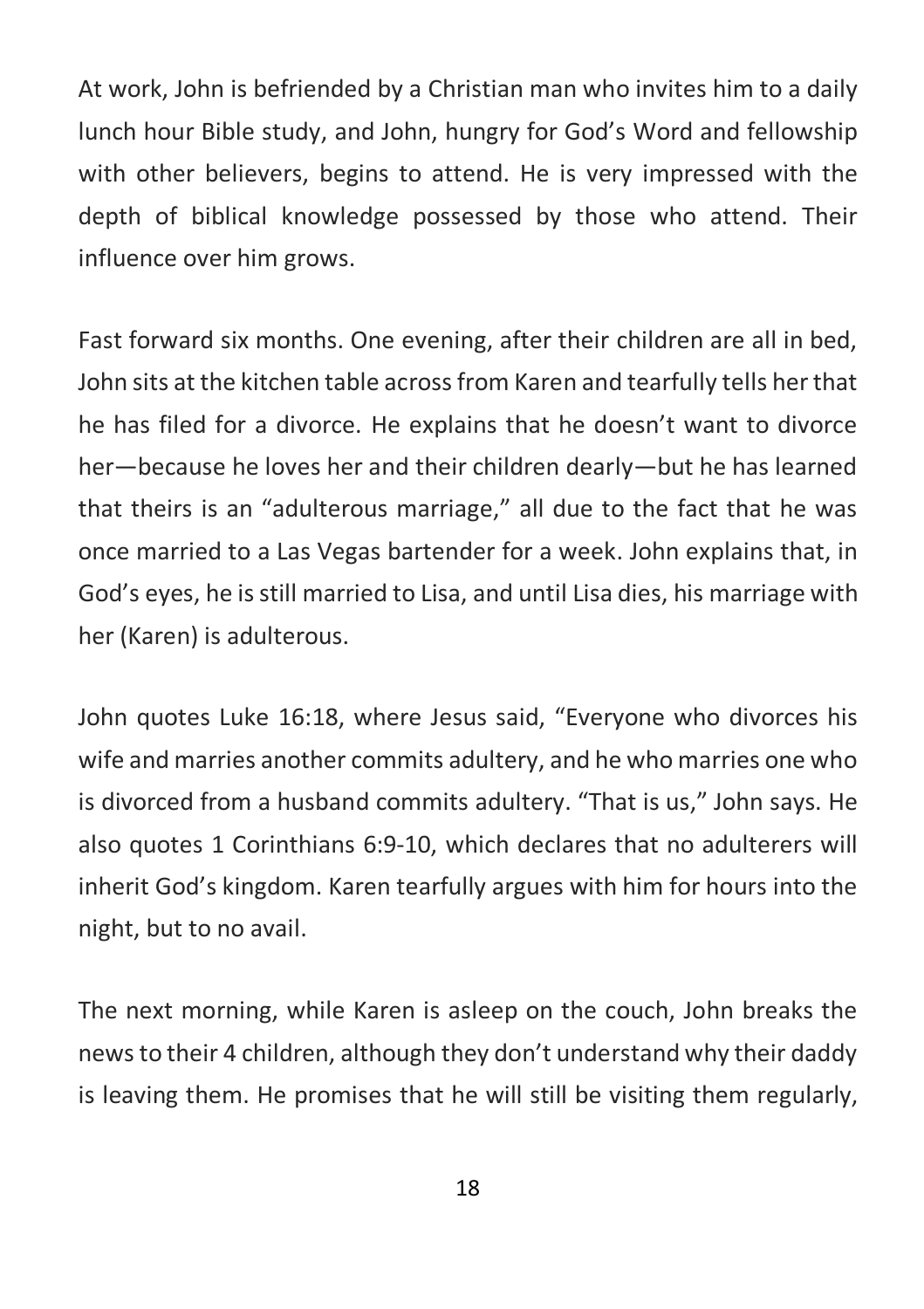and with tears running down his cheeks, drives off with some boxes of clothing to the apartment of one of the men from his Bible study, who has also divorced his Christian wife and left his family. At that day's lunch hour Bible study, everyone encourages John, reminding him that Jesus promised suffering for all those who follow Him.

Sound far-fetched? Tragically it is not. I recently encountered some folks who believe and practice what I have just described. After a little research, I found that there are entire churches that hold to such doctrine. Just today I received an email from a lady who became a Christian three years ago and who is *divorcing her husband of 35 years*, all due to the fact that she was previously married and divorced. She wrote, "I ain't going to hell for anybody, even for a husband of 35 years."

This kind of doctrine not only can potentially destroy devoted Christian families like John and Karen's, but it opens the door dangerously wide for certain Christian couples who are struggling in their marriages—with a convenient justification to divorce. It can turn a treacherous sin divorce between two Christians—into a holy obligation. It makes divorce, something that God hates (Mal. 2:16) into something that, in some cases, pleases Him. It forces those who do not have the gift of celibacy to pretend that they do. And it creates a lower, "unclean" class among those who have been cleansed of their sins by Jesus' sacrifice, a class consisting of those who have previously been married and divorced.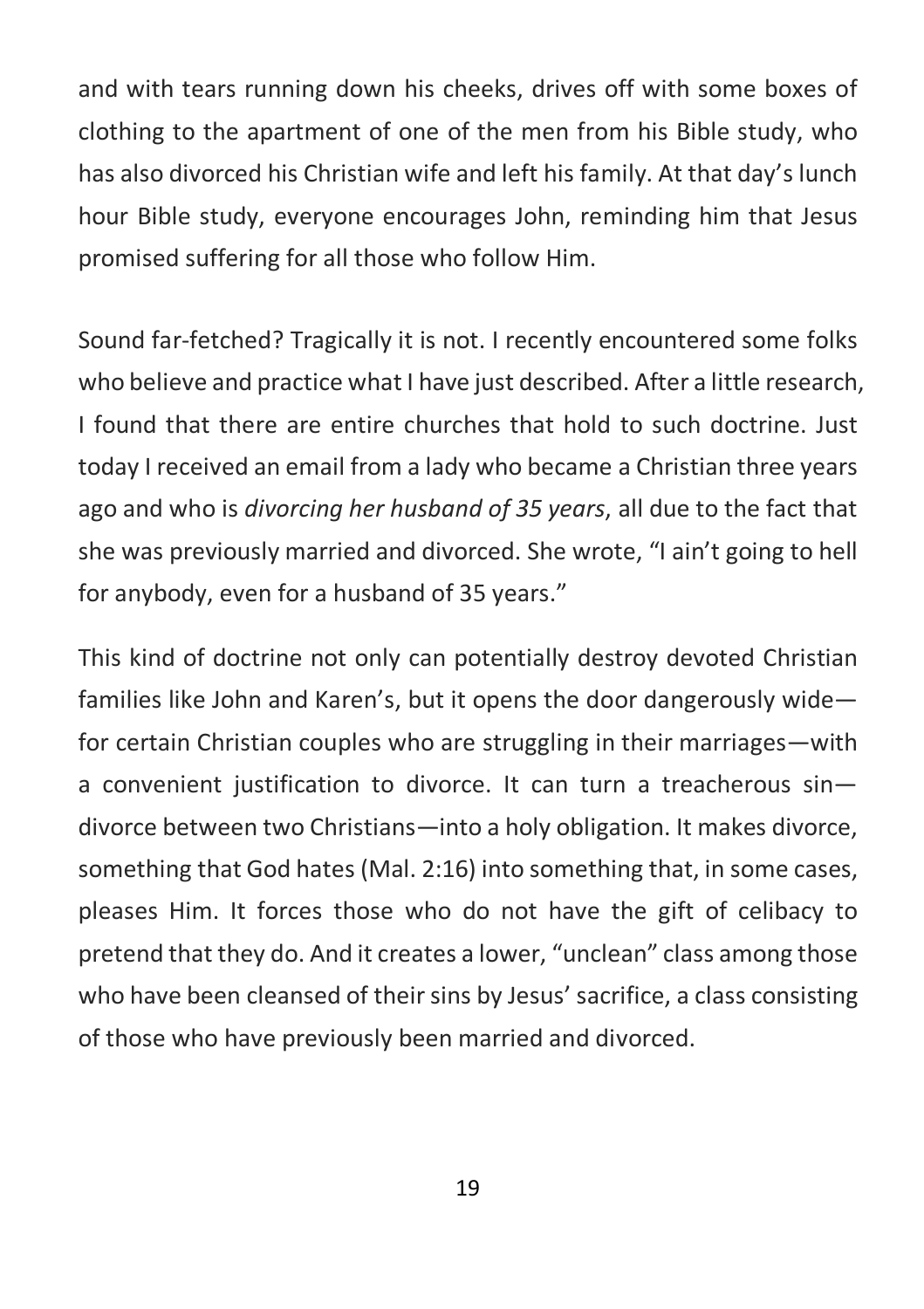# **The Premise**

The foundational premise upon which this Divine Divorce Doctrine is based is that, according to Jesus, divorce and remarriage constitutes adultery. Thus, married couples that include at least one person who has been previously married and divorced should repent of their "adulterous marriage" by divorcing again (or at least separating so that there is functional divorce). This is not a sin, they say, but rather a repentance from sin. After their divorce/separation, the person now twice-divorced should remain single, at least until his or her original spouse dies, at which time they will no longer be married to their original spouse "in God's eyes."

Those who hold to this doctrine differ on whether it is lawful for the spouse who was dumped, who is now once-divorced—but never actually "married in God's eyes"—to remarry. They also disagree on whether or not there is ever a legitimate reason to divorce, that is, a reason that would allow a person who initiated a divorce to remarry.

Divine Divorce Proponents point to four passages in the synoptic Gospels to support their foundational premise. For sake of clarity and brevity in this article, I will most often refer to them as the "Four D&R [divorce and remarriage] Passages." Quoted apart from their context, they read: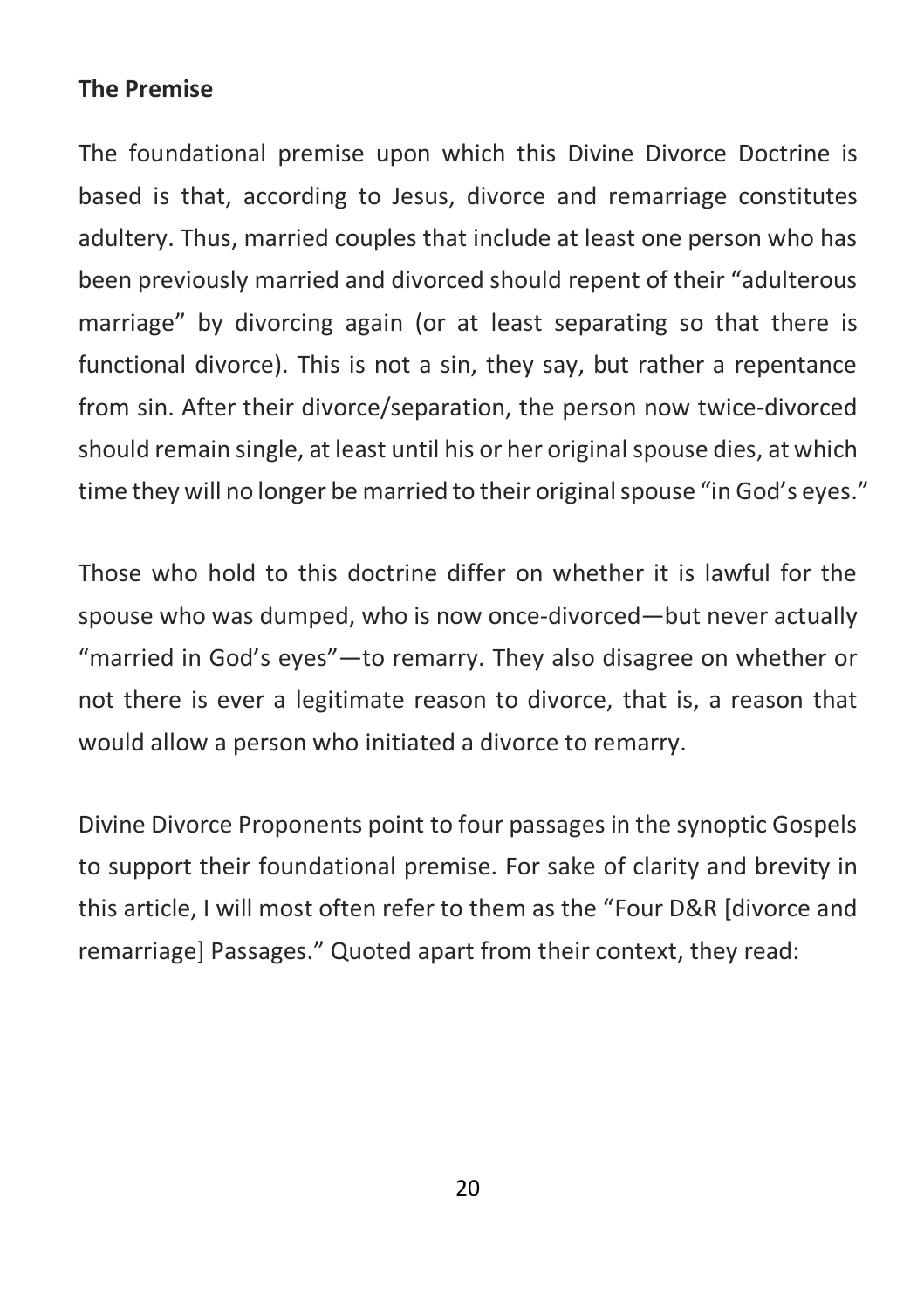*But I say to you that everyone who divorces his wife, except for the reason of unchastity, makes her commit adultery; and whoever marries a divorced woman commits adultery (Matt. 5:32).*

*And I say to you, whoever divorces his wife, except for immorality, and marries another woman commits adultery (Matt. 19:9).*

*And He said to them, "Whoever divorces his wife and marries another woman commits adultery against her; and if she herself divorces her husband and marries another man, she is committing adultery" (Mark 10:11-12).*

Everyone who divorces his wife and marries another commits adultery, and he who marries one who is divorced from a husband commits adultery (Luke 16:18).

All four passages are similar, but there is variation between them. By combining them all, we learn that the man who divorces and remarries commits adultery. He also makes his wife whom he divorces commit adultery together with her new spouse if she remarries. Similarly, a woman who divorces her husband and remarries also commits adultery. The exception to these rules is found in the two passages in Matthew. If a man's wife commits *pornia*, a Greek word translated "unchastity" and "immorality" (in the NASB) or "fornication" (in the KJV), divorce is lawful. *Pornia,* as it is used in ancient Greek texts, refers to any illicit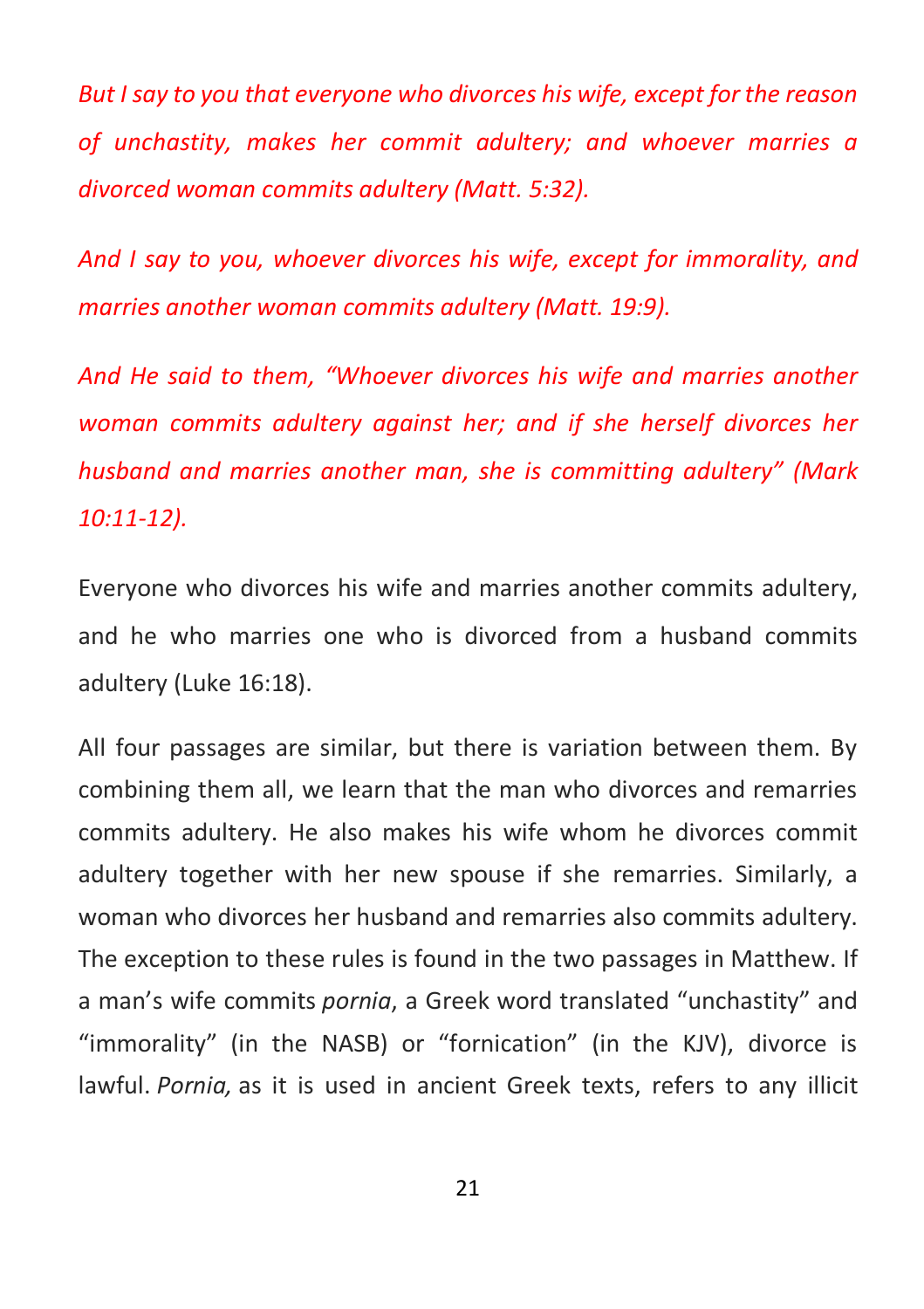sexual activity including, but not limited to, fornication, adultery and incest.

Obviously, in all cases in which one is either personally guilty of adultery or one makes someone else commit adultery, remarriage must occur. It could not be logically said that one commits adultery by simply divorcing or being divorced. And therefore, if these four passages were the only verses in the Bible, we could conclude that Jesus was OK with divorce as long as there was no remarriage, which of course is not true. The one who divorces his or her spouse, Christian or not, breaks an oath. For that reason and many others, God "hates divorce" and considers it "treachery" (Mal. 2:14-16). I say that simply to point out the importance of considering *everything* the Bible has to say on the subject. False doctrine is generally extracted from Scripture by isolating Bible verses from their context. So in the case of the above-quoted Four D&R Passages, we should consider their immediate and wider context in the Bible.

### **An Important Question**

Before, however, we do begin to consider biblical context, it would be good to use our God-given brains and ask ourselves a simple question: *By making these four sayings related to divorce, remarriage and adultery, was Jesus trying to exterminate the kind of "evil" being perpetrated by John and Karen? That is, was Jesus hoping to break up godly, long-term, Christian marriages and families if one spouse, years prior to his or her salvation, had been married for a week?*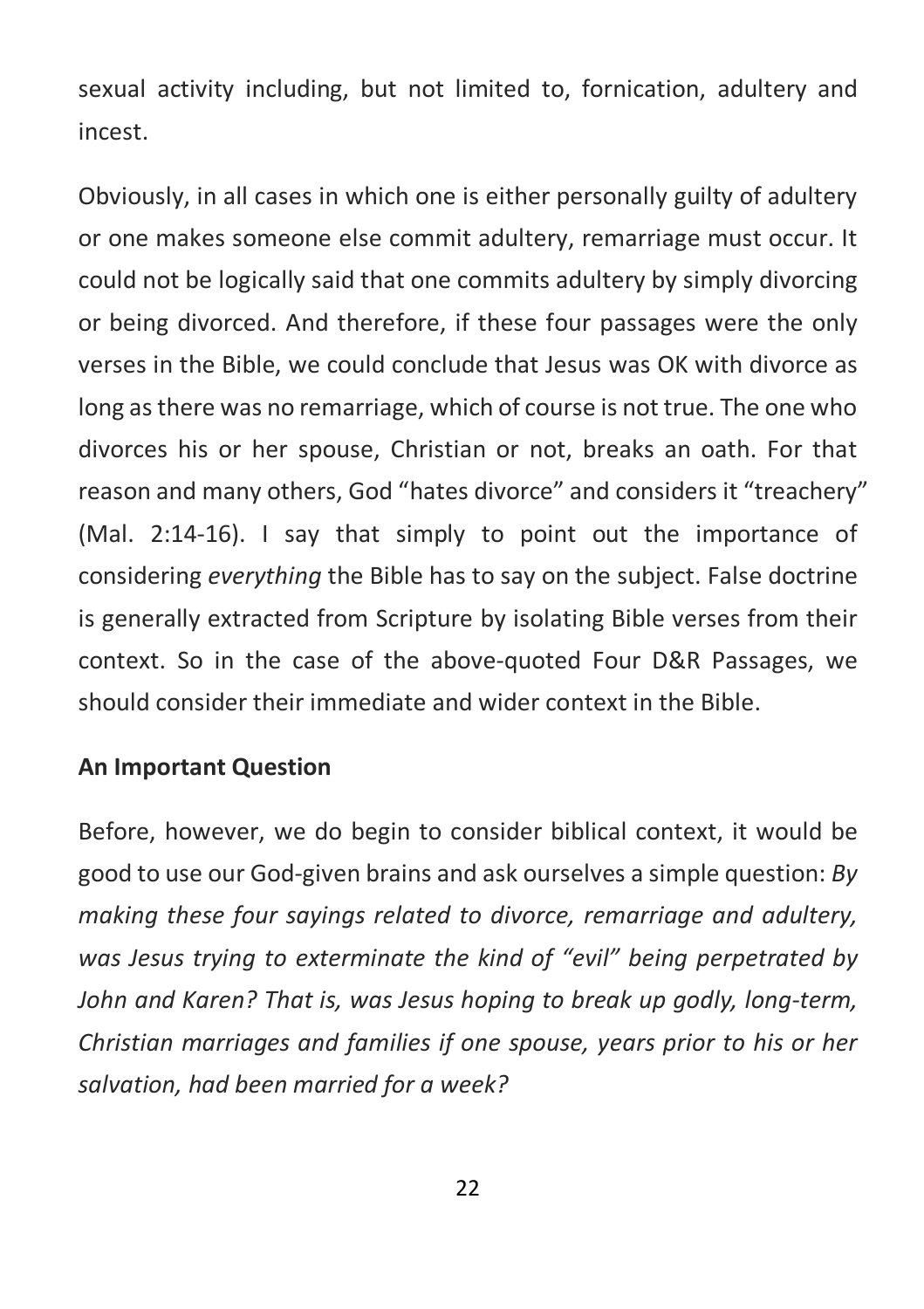If you answered *yes* to those two questions, you very much need to read what follows.

If you answered "no" to those questions, as the large majority of Christians would, the next logical question to ask is: *Exactly what evil was Jesus trying to eradicate by what He said in the Four D&R Passages?*

### **The Context: Matthew 19:3-9**

So let's take a close look at all Four D&R Passages, considering their historical and biblical context, starting with the passage found in Matthew 19:

Some Pharisees came to Jesus, testing Him and asking, "Is it lawful for a man to divorce his wife for any reason at all?" And He answered and said, "Have you not read that He who created them from the beginning made them male and female, and said, 'For this reason a man shall leave his father and mother and be joined to his wife, and the two shall become one flesh'? So they are no longer two, but one flesh. What therefore God has joined together, let no man separate." They said to Him, "Why then did Moses command to give her a certificate of divorce and send her away?" He said to them, "Because of your hardness of heart Moses permitted you to divorce your wives; but from the beginning it has not been this way. And I say to you, whoever divorces his wife, except for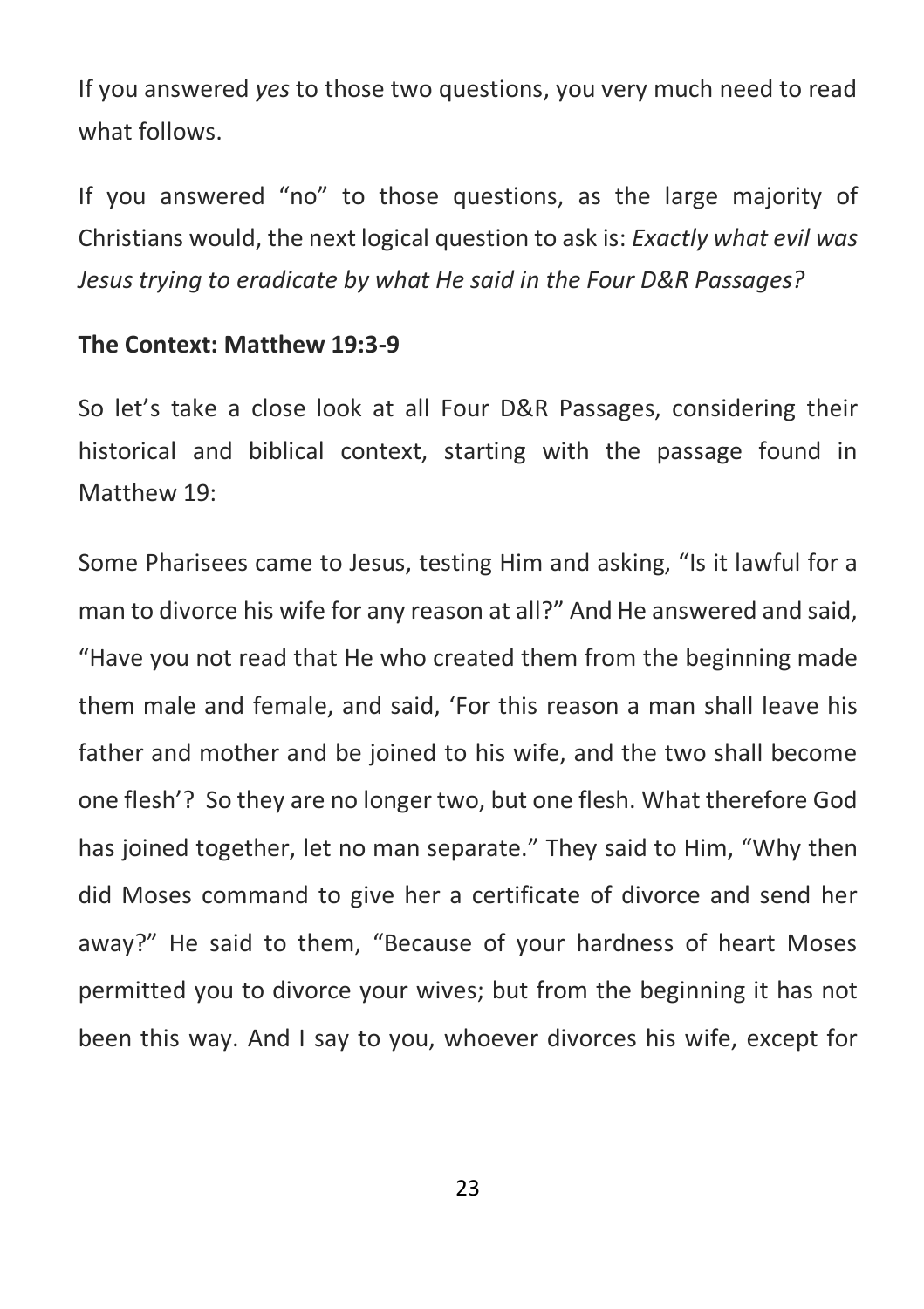immorality, and marries another woman commits adultery" (Matt. 19:3- 9).

So now we have some *very* important context. Jesus wasn't talking to married Christians who happened to have been married and divorced years before their salvation. Rather, *He was talking to Pharisees who believed it was lawful for a man to divorce his wife for "any reason at all,"* a belief so lax that it is rarely found even among unbelievers. Not surprisingly, Jesus corrected the Pharisees, and His correction ended with one of His statements that equated illegitimate divorce and remarriage with adultery.

Could believing that it is OK to divorce for "any reason" possibly be the evil that Jesus was trying to eradicate? Obviously, the answer is *yes*.

### **Some Historical Context**

We know from ancient Jewish writings that there were two primary schools of thought among the rabbis regarding divorce, and specifically on what constituted the "indecency" mentioned in Deuteronomy 24:1-4 by which a man might divorce his wife. About twenty years before Jesus' time, an influential rabbi named Hillel taught that an indecency was an irreconcilable difference. By the time Jesus had His debate with the Pharisees, the "Hillel" interpretation had become even more liberal, allowing divorce for just about any cause, as the Pharisees' question to Jesus indicates. One could divorce his wife if she burned his dinner, put too much salt on his food, accidentally exposed her knees in public, took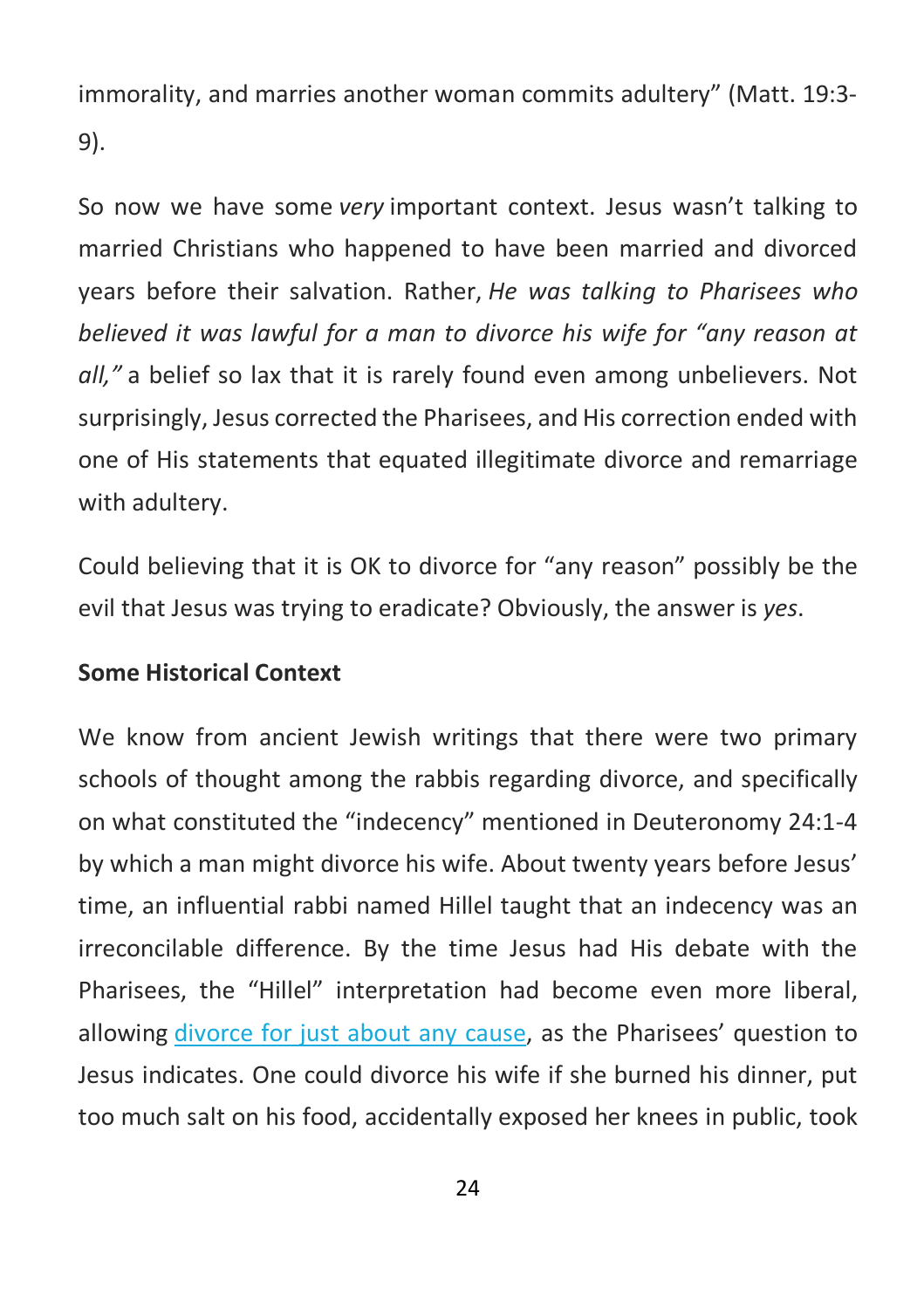her hair down, spoke to another man, said something unkind about her mother-in-law, or was infertile. A man could even divorce his wife if he saw someone who was more attractive, thus making his wife "indecent."

Another famous rabbi, Shammai, who lived prior to Hillel, taught that an "indecency" was only something very immoral, such as adultery.

As is obvious from the Pharisees' question, Hillel's liberal interpretation was much more popular than Shammai's. The Pharisees lived and taught that divorce was lawful for any cause, and consequently, divorce (and remarriage) were endemic. *Yet, incredibly, the Pharisees also taught strongly against adultery.* Their divorce-for-any-cause teaching, however, was nothing less than a loophole for adultery. Marriage vows are meaningless when one can divorce for any reason.

Is all that hypocritical? Yes. Was it evil? Yes. Was Jesus against it? Yes. And so He pointed out, first of all, that the Pharisees' inane question was answered long before the Mosaic Law was given, in the second chapter of Genesis. God originally created one male and one female (not one male and multiple females, or one female and multiple males), and designed that those two would become one flesh. That set a precedent, and concerning the creation of the world's first married couple, Moses, the author of Genesis, wrote, "For this reason a man shall leave his father and his mother, and be joined to his wife; and they shall become one flesh" (Gen. 2:24). So there is lots of support in Genesis 2 for the idea that in marriage God puts two people of the opposite sex together to share in an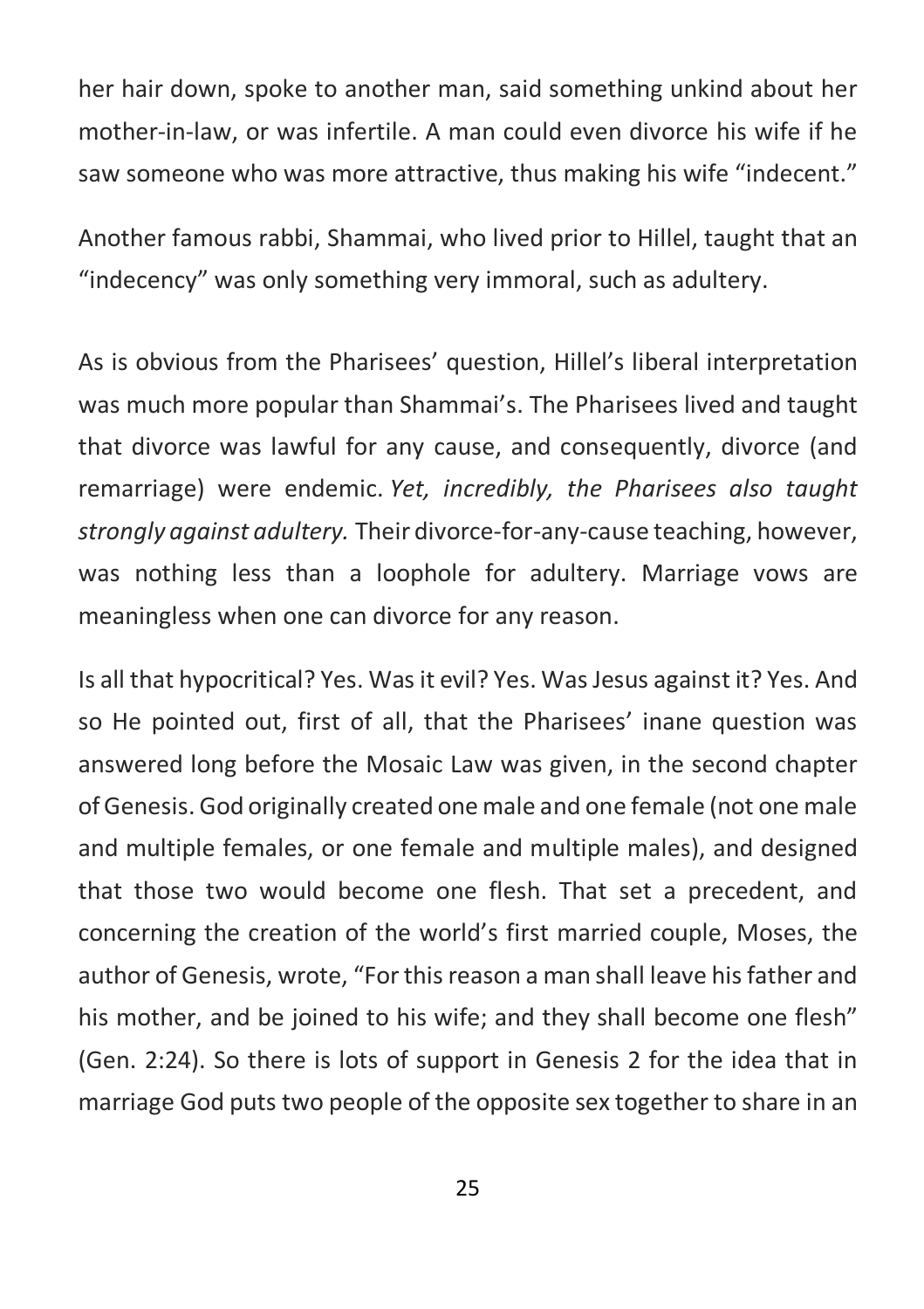exclusive sexual union. Jesus underscored that point by saying, "What therefore God has joined together, let no man separate."

The Pharisees couldn't argue against His point from Genesis 2, but they were able to drag up an objection to His anti-divorce stance, which was that the Law of Moses made some provision for divorce. Jesus, the giver of the Law of Moses, was ready for their objection. He said, "Because of your hardness of heart Moses permitted you to divorce your wives." That is, even though God never desired or intended that anyone would ever divorce, because He knew that divorces would occur due to the hardness (sinfulness) of men's hearts, He included some regulation concerning divorce in the Mosaic Law—an attempt to at least curb some of the evil. And He mercifully but reluctantly permitted Israelite men to divorce their wives—but only of course for immorality and not "for any reason."

Again, this provision was due to the hardness of men's hearts. A man with a soft heart who discovers his wife's immorality doesn't rush to divorce her, but rather confronts her and, if she repents, forgives her (just as Jesus taught). He might also examine how he has been treating his wife to see if he has any guilt associated with her behaviour.

Then Jesus *again* reminded them of God's original intent in marriage as revealed in Genesis 2, saying, "but from the beginning it has not been this way." That is, the concession for divorce in the Mosaic Law does not represent God's original intent for marriage, because God's original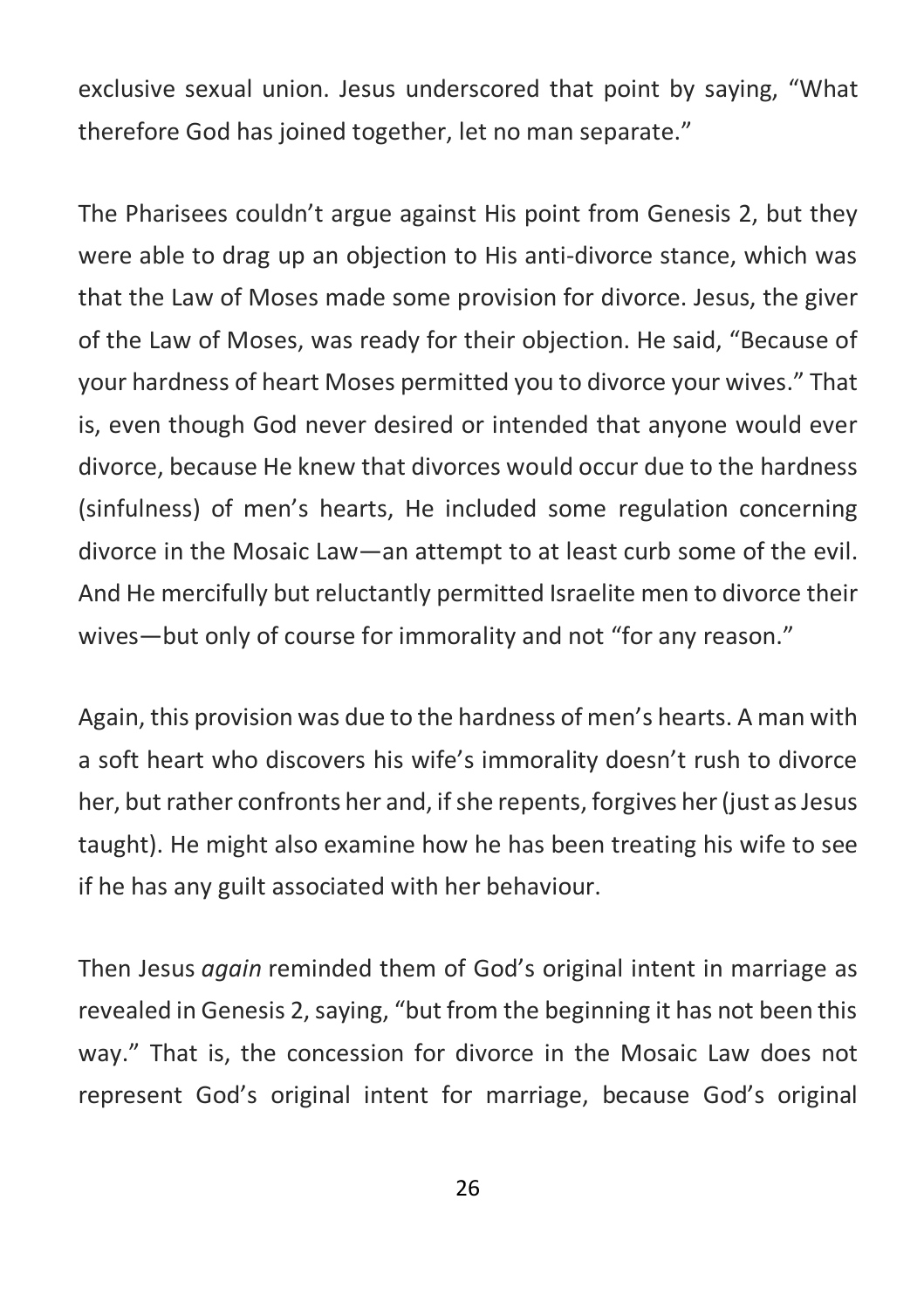intent is that there would be *no* divorce, and "no divorce" is a far cry from "divorce for any reason!"

#### **A Clear Answer**

At that point, Jesus' answer to the Pharisees' question, "Is it lawful for a man to divorce his wife for any reason at all?" was crystal clear: "Absolutely not!" And Jesus—the One who was sent from God the Father, was God Himself, was the One who gave the Mosaic Law to Israel, and was the Messiah who would never contradict the Mosaic Law—perfectly summed up His endorsement of the Mosaic Law's actual teaching on divorce and remarriage with the provocative statement: "And I say to you, whoever divorces his wife, except for immorality, and marries another woman commits adultery." That is, illegitimate divorce + remarriage = adultery, a sin under the Mosaic Law that was punishable by death.

Notice that Jesus endorsed the Mosaic concession, "except for immorality." Thus, immorality is a legitimate reason to divorce, and understandably so.[1] A marriage covenant is consummated by sexual union.[2] The adulterer, by his sexual union with another, breaks his marriage covenant. In that respect, adultery effectuates a divorce. The person who divorces his adulterous spouse only formalizes the divorce that has already occurred by the adultery. (Again, however, Scripture teaches clearly elsewhere that confrontation and mercy predicated upon repentance is the best route.)

27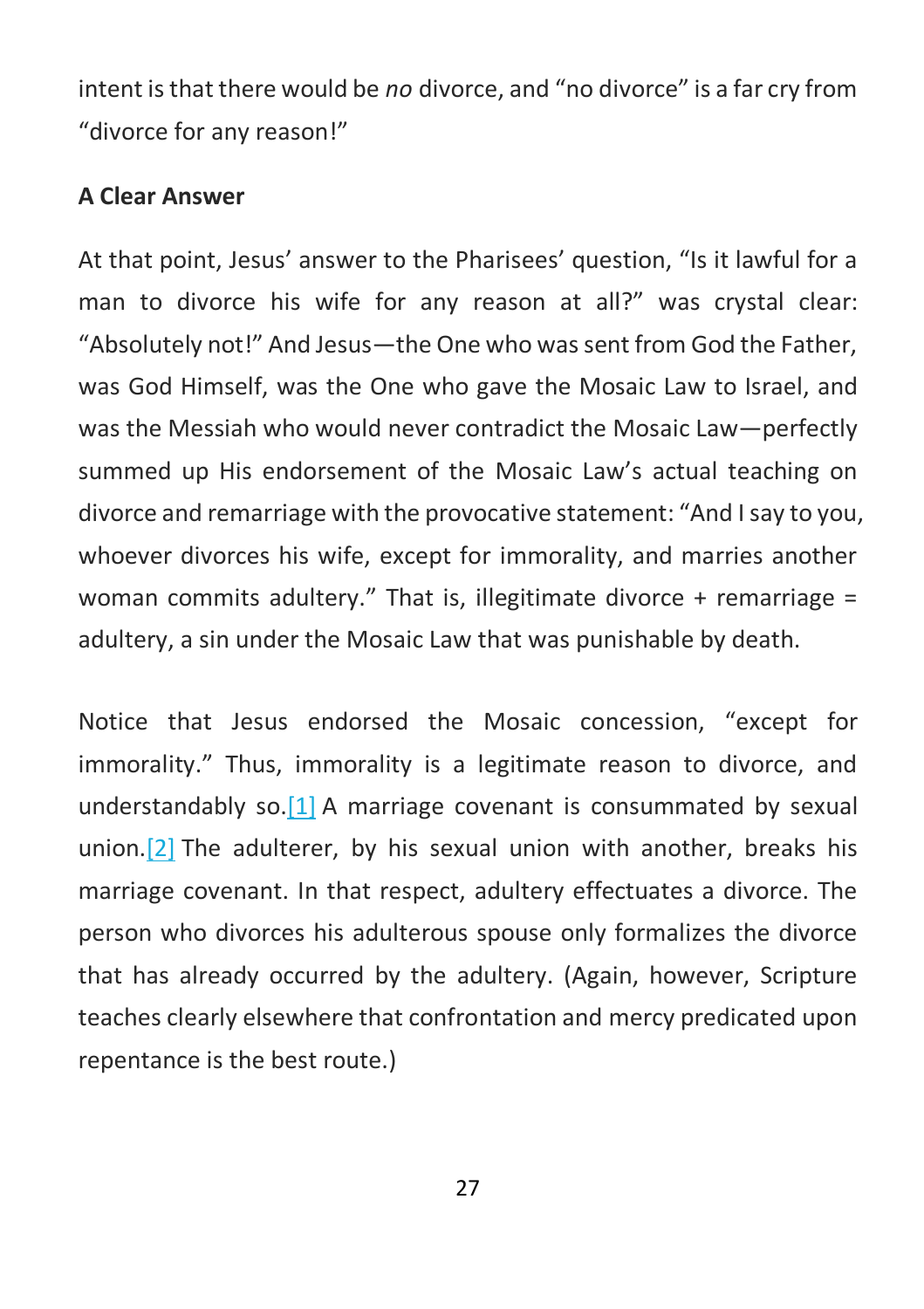Also regarding the Matthew 19 D&R Passage, keep in mind that everyone in Jesus' audience knew the Mosaic Law condemned adultery. The Pharisees, of course, *preached* against adultery. Remember, it was the Pharisees who once brought before Jesus a woman caught in the act of adultery, condemning her for her sin (John 8:3-11). So Jesus masterfully exposed the hypocrisy of their "divorce-for-any-reason" stance, declaring that it was promoting what amounts to adultery, which they themselves preached against. So the anti-adultery, divorce-for-any-reason Pharisees, who considered themselves to be a holy group of lawfully-divorced-andremarried men, now had a chance to see themselves as God saw them, as a self-deceived bunch of adulterous wife-swappers who deserved to be stoned to death. They were caught with their pants down, almost literally.

Also, take note that Jesus was not "raising the standard" regarding divorce and remarriage. He wasn't "altering the Mosaic Law" as some claim. Divorce "for any reason" and remarriage didn't suddenly become wrong, or suddenly become equivalent to adultery, when Jesus said so as recorded in Matthew 19. Illegitimate divorce and remarriage was wrong and akin to adultery from the time that Moses' Law was given, and even from before Moses' Law was given, "from the beginning." Jesus was pointing out what has always been true: The man who breaks his marriage vow by illegitimately divorcing his wife, and who then marries another woman, is fundamentally no different than the man who breaks his marriage vow through adultery. [3]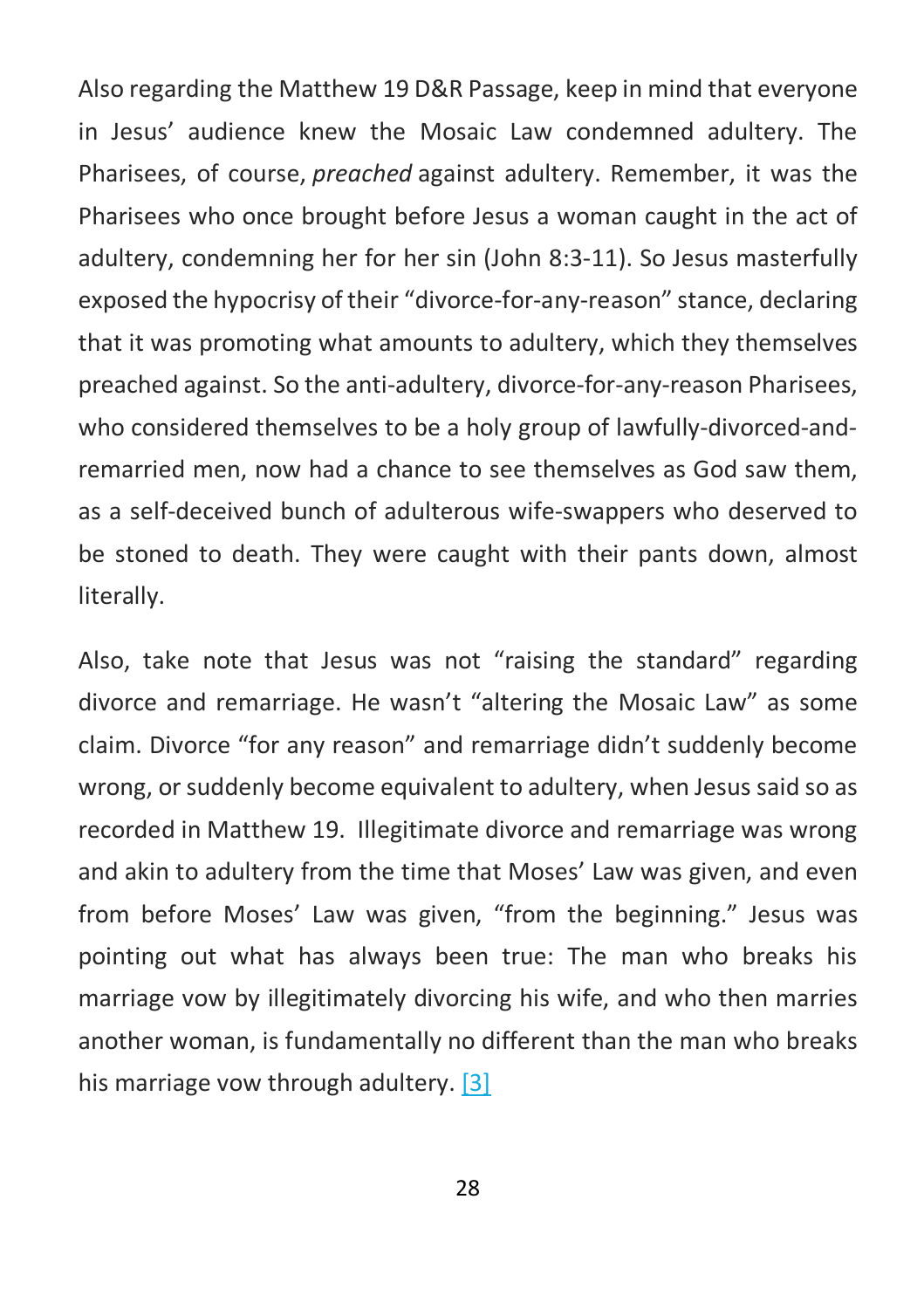Jesus' own disciples, who had all their lives sat under the teaching and example of the scribes and Pharisees, were probably not hearing His teaching regarding divorce and remarriage for the first time (see Matt. 5:32). But prior to their interaction with Jesus, they likely thought that God was OK with divorce for any reason. The idea of one-wife-for-life was radical to their ears, precipitating their reaction: "If the relationship of the man with his wife is like this, it is better not to marry" (Matt. 19:10). That is, "If God expects us to stick with one woman all our lives, and if illegitimate divorce and remarriage is adultery, it might be better to remain single." Jesus responded by explaining that celibacy is an alternative for some, but not all (Matt. 19:11-12). Paul later referred to celibacy as a gift (1 Cor. 7:7).

What does God expect of people who are guilty of the sin of adultery? Of course, if two people are married and one commits adultery, God expects the adulterous one to repent by (1) ending the adulterous relationship, (2) confessing and asking forgiveness of his/her spouse, and (3) being faithful from then on. But what about those who are already divorced and remarried? What does God expect of them? Obviously, there are other factors, and other people, to consider in those situations. Theirs is not *exactly* the same situation as the married person who has just had an affair. So the question deserves some thought and a careful study of God's Word, which we are about to do.

In regard to the Matthew 19 passage we've been considering, we note that Jesus did not tell His audience that those who were illegitimately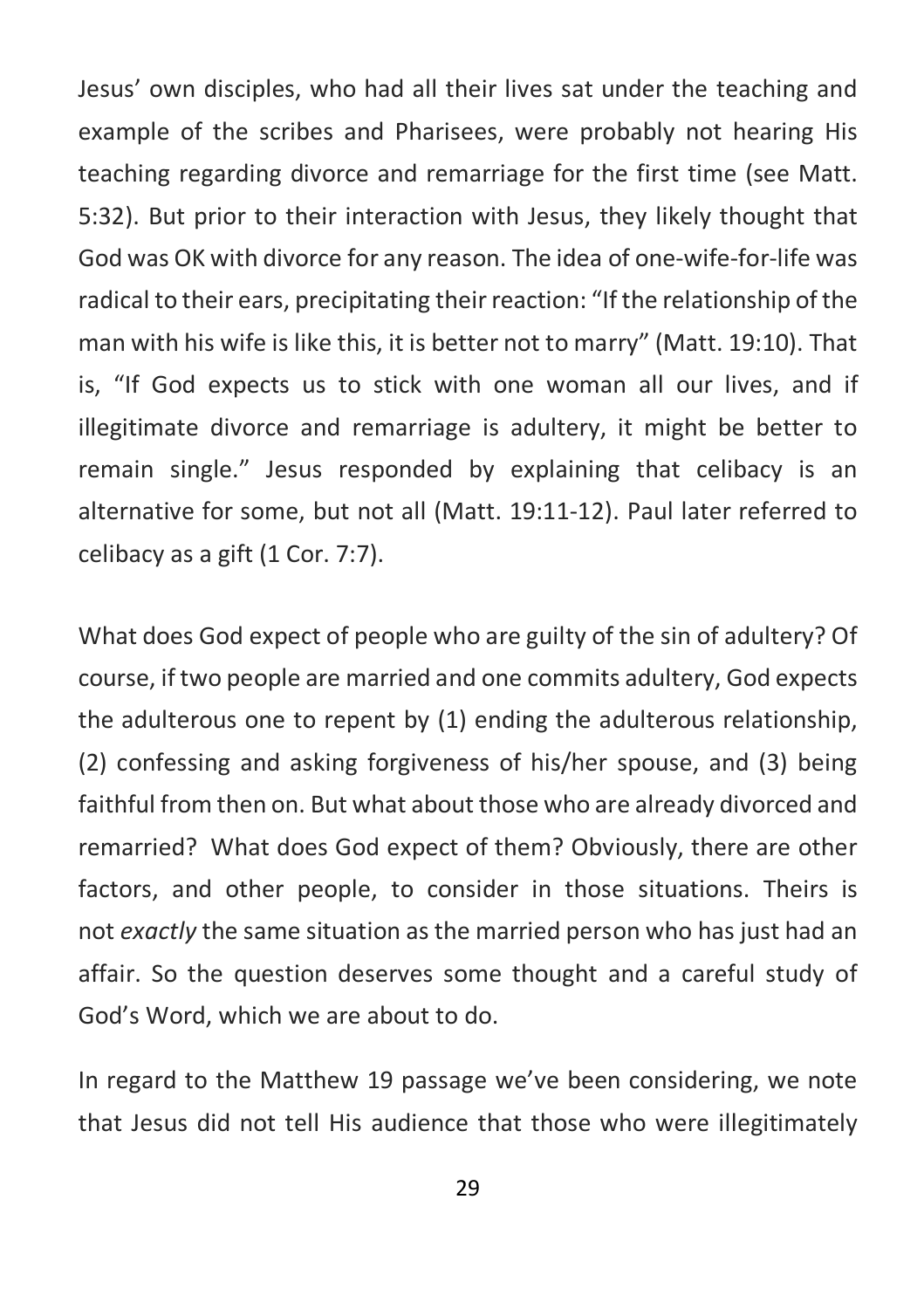divorced and remarried needed to remedy their sin by divorcing their current wives. If that is what He expected, it would have been a perfect time for Him to have said so. But He did not. The same is true in the other three D&R Passages. Jesus never told His guilty hearers to divorce one more time. You can be sure that, among the crowd of Pharisees that day who all believed that divorce was lawful for any reason, there were quite a few who were divorced and remarried. And they all knew that the Mosaic Law legislated stoning for adultery.

#### **Two More D&R Passages in Context**

Now that we have considered, in context, Jesus' words in Matthew 19, we are better equipped to consider the other three similar passages, as all were spoken by Jesus within the same three-year time period to people who were under the Law of Moses, and who had all been influenced by the "divorce-for-any-cause" teaching and example of their spiritual leaders, the scribes and Pharisees.

One of those remaining three passages, Mark 10:1-12, describes the same incident we've just considered in Matthew 19. Mark doesn't add much to Matthew's rendition of Jesus' encounter with the Pharisees regarding divorce-for-any-cause. He omits the "exception clause" and, interestingly, is the only Gospel author who mentions Jesus saying that what is true of men who divorce and remarry is also true of women who divorce and remarry. Both "commit adultery."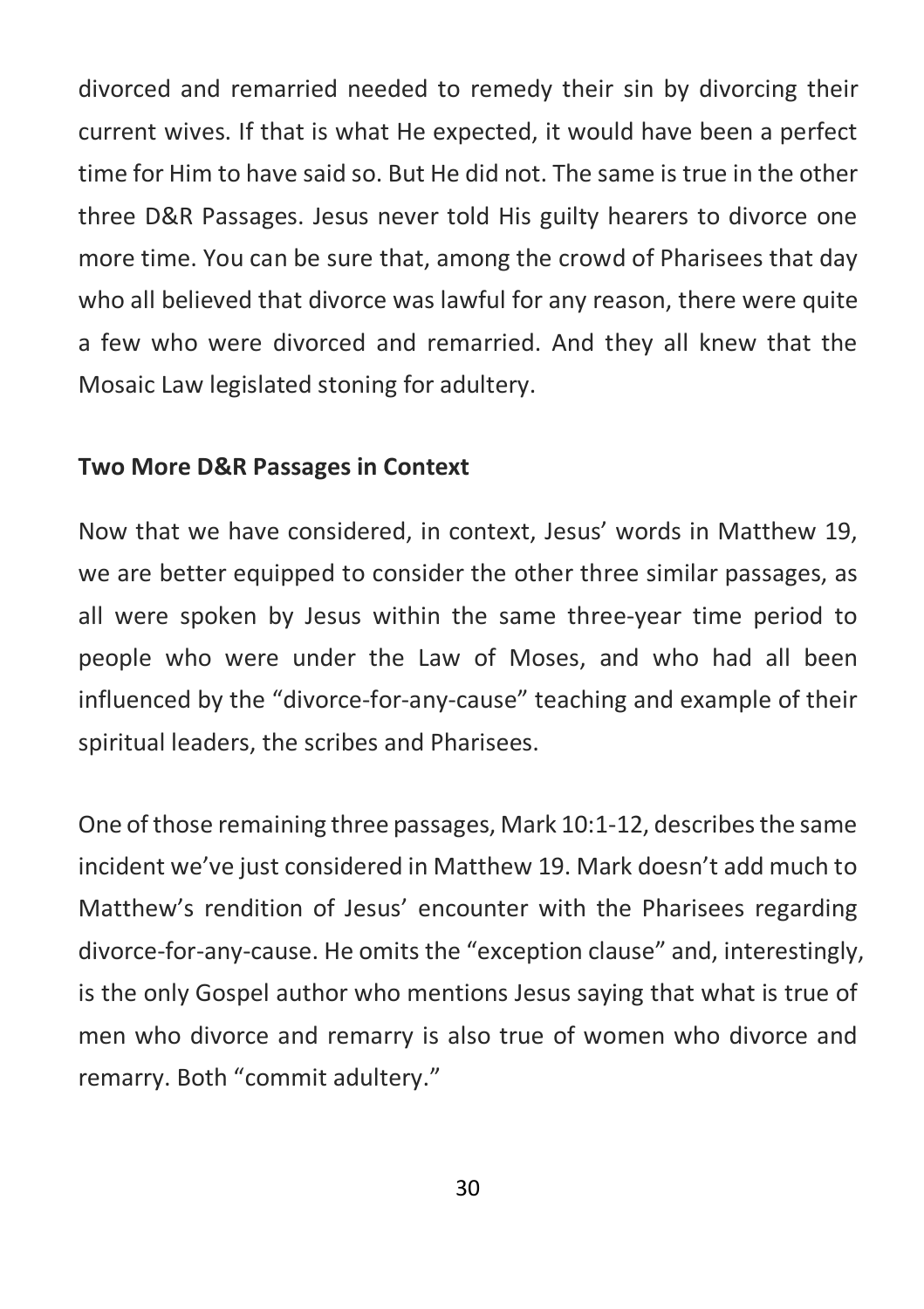Regarding the remaining two of the Four D&R passages, they are also interestingly framed within Jesus' criticism of the Pharisees. Here is Luke's account:

Now the Pharisees, who were lovers of money, were listening to all these things and were scoffing at Him. He said to them, "You are those who justify yourselves in the sight of men, but God knows your hearts; for that which is highly esteemed among men is detestable in the sight of God. The Law and the Prophets were proclaimed until John; since that time the gospel of the kingdom of God has been preached, and everyone is forcing his way into it. But it is easier for heaven and earth to pass away than for one stroke of a letter of the Law to fail. Everyone who divorces his wife and marries another commits adultery, and he who marries one who is divorced from a husband commits adultery (Luke 16:14-18).

We know that the Pharisees were not only lovers of money but, as we have learned from Matthew 19, also believed that a man could divorce his wife for any cause, even while they hypocritically preached against adultery. Such would be a good example of their "justifying themselves in the sight of men while God knew their hearts," and perhaps that is why Jesus inserted His words about divorce and remarriage into a chapter focused primarily on the subject of financial stewardship. Before their followers, the Pharisees portrayed themselves as sexually moral men who would never commit adultery, yet their multiple divorces and remarriages testified of their adulterous hearts.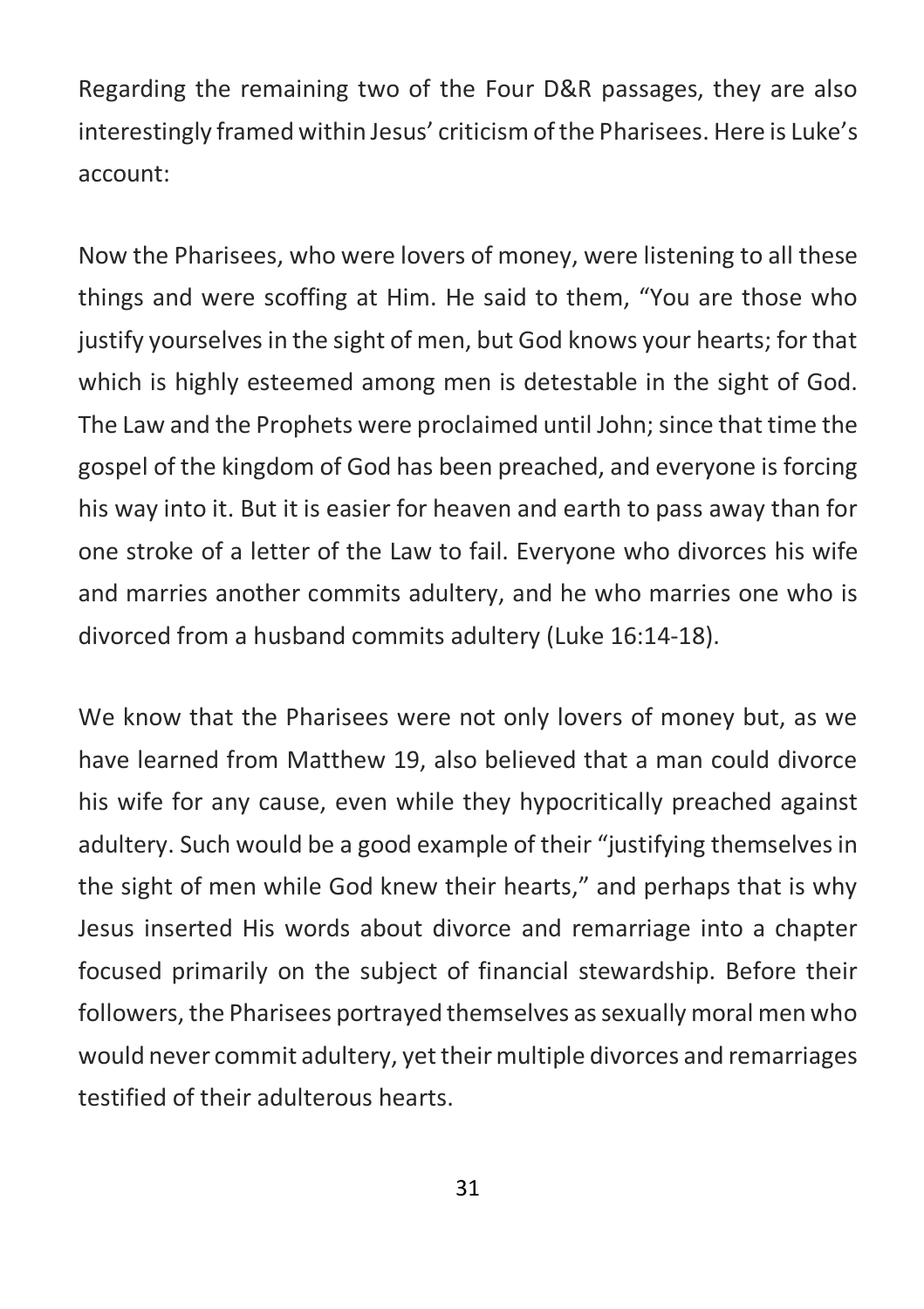### **A Fourth and Final D&R Passage in Context**

The only passage that remains of the Four D&R Passages is the one found in Jesus' Sermon on the Mount, where the teaching of the Pharisees pops up again. It is in a sermon that includes a substantial amount of correction of their false teaching and unrighteous practices. Near the beginning of His sermon, Jesus warned, "For I say to you that unless your righteousness surpasses that of the scribes and Pharisees, you will not enter the kingdom of heaven" (Matt. 5:20). And at the end of the sermon, Matthew comments, "The crowds were amazed at His teaching; for He was teaching them as one having authority, and not as their scribes (Matt. 7:28-29).

It should not surprise us then that, in the Sermon on the Mount, Jesus once more addressed the "divorce for any reason" and remarriage issue. In this case, however, we find that Jesus began by labelling as adultery something other than divorce and remarriage:

You have heard that it was said, "You shall not commit adultery"; but I say to you that everyone who looks at a woman with lust for her has already committed adultery with her in his heart. If your right eye makes you stumble, tear it out and throw it from you; for it is better for you to lose one of the parts of your body, than for your whole body to be thrown into hell. If your right hand makes you stumble, cut it off and throw it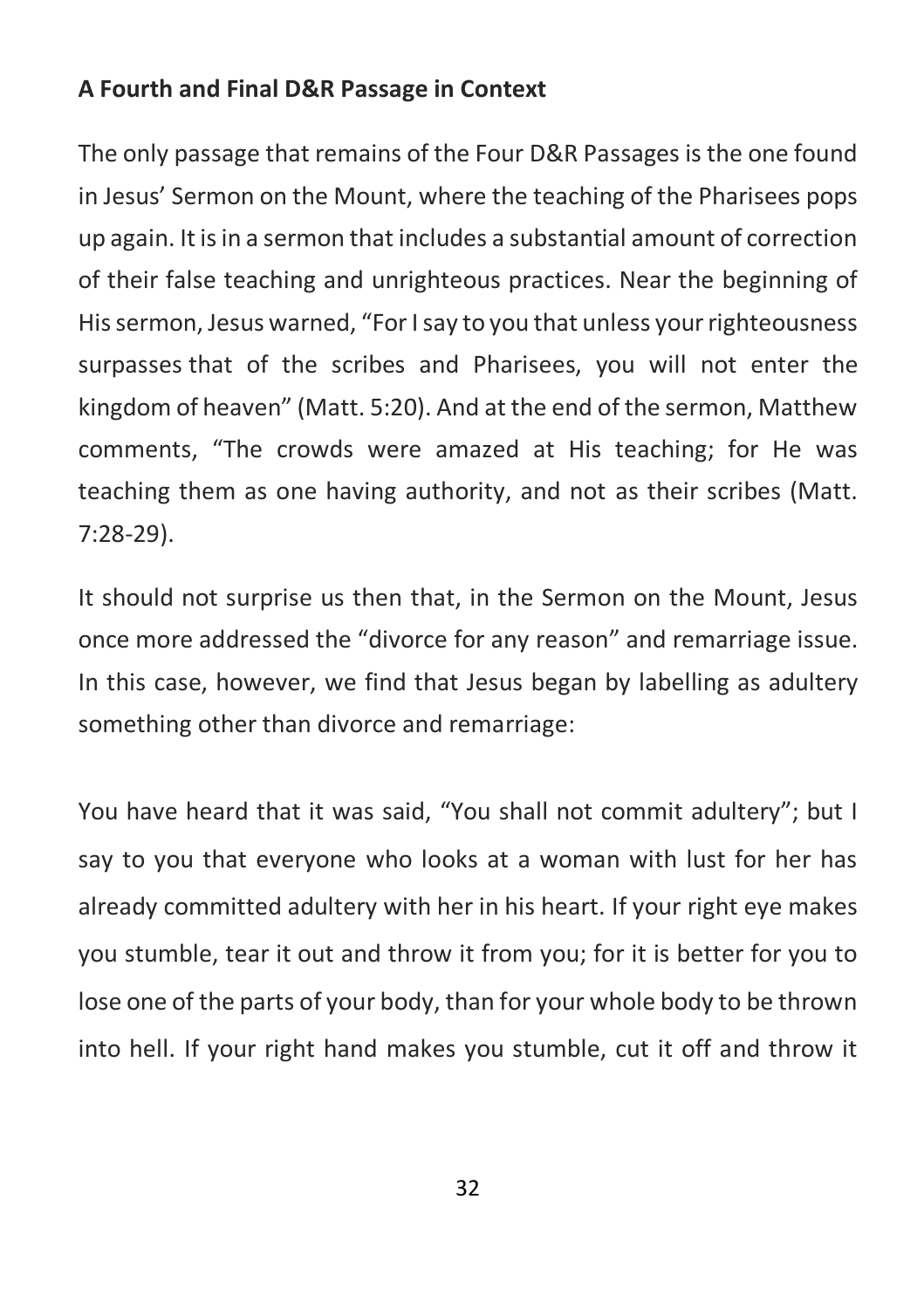from you; for it is better for you to lose one of the parts of your body, than for your whole body to go into hell (Matt. 5:27-30).

At a minimum, Jesus was warning His followers to purge themselves of lust, as lust always precedes adultery, and unrepentant adulterers will one day find themselves in hell. Some commentators go further, concluding Jesus was warning that lust is just as damnable as adultery.[4] In any case, the lustful man, Jesus said, "commits adultery" with the object of his lust "in his heart," and whatever might cause one to stumble into lust should be treated as an enemy of one's soul.

Directly following, and perhaps for a significant reason, is yet another warning by Jesus against divorce and remarriage:

It was said, "Whoever sends his wife away, let him give her a certificate of divorce"; but I say to you that everyone who divorces his wife, except for the reason of unchastity, makes her commit adultery; and whoever marries a divorced woman commits adultery (Matt. 5:31-32).

We know, of course, that nowhere does the Law of Moses say, "Whoever sends his wife away, let him give her a certificate of divorce." And of course, Jesus did not say, "Moses taught…", but rather, "It was said." No doubt what Jesus quoted was being said by the divorce-for-any-cause Pharisees, emphasizing in their perverse teaching the importance of giving a divorce certificate whenever an "any reason" divorce occurs.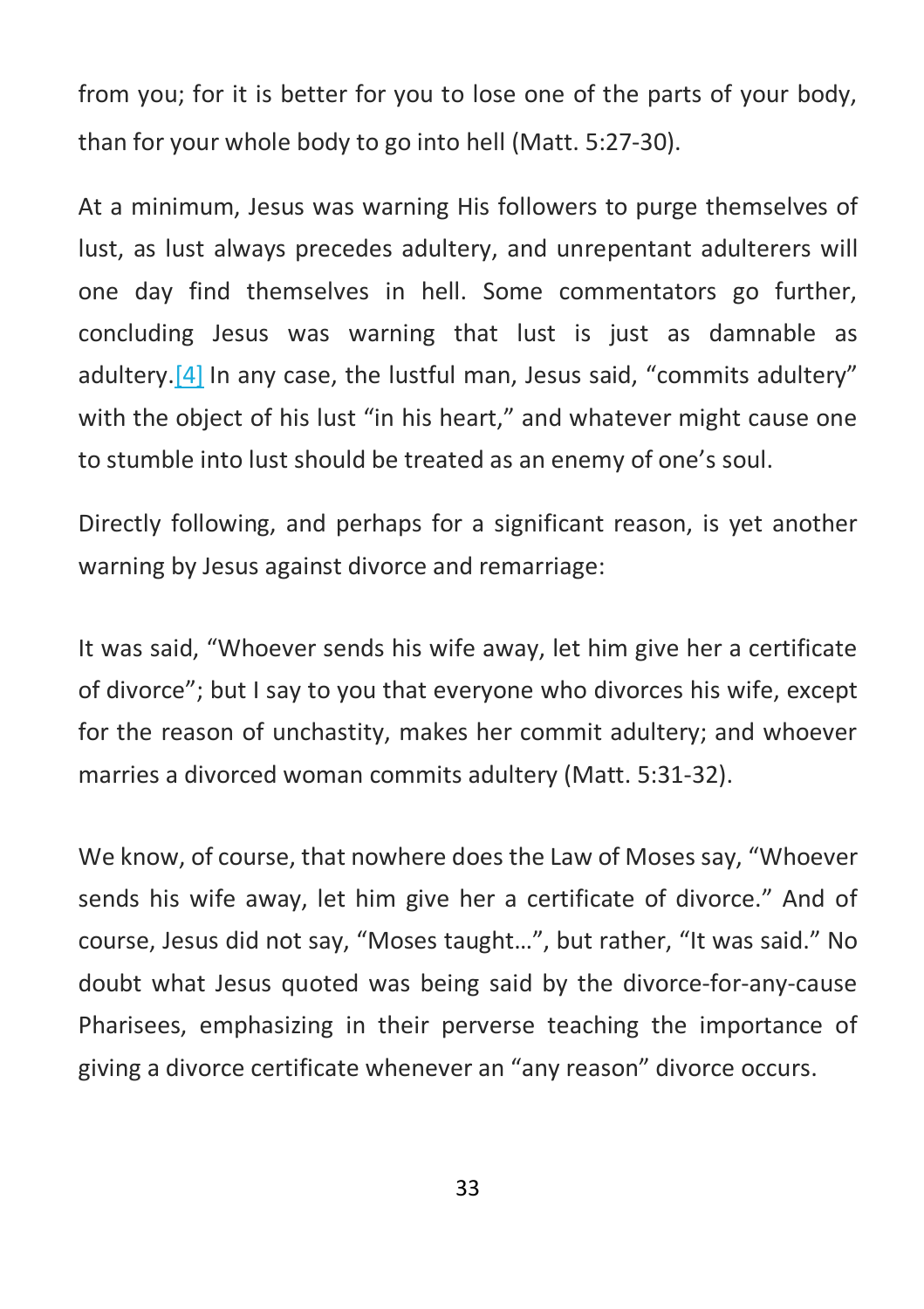The important thing to see is that, in this short passage, Jesus labels two things as adultery: (1) lust and (2) divorce and remarriage. We can't help but wonder, in the divorce-for-any-cause culture that Jesus was addressing, how many divorces and remarriages had lust as their root. As I've already mentioned, the list of lawful reasons to divorce one's wife, as derived from the teaching of Rabbi Hillel, even included seeing a woman who is more attractive than your wife. And how many other tolerable, trivial items on rabbi Hillel's list suddenly became intolerable at the sighting of an attractive woman?

I think any reader can see that, in the cases of divorce and remarriage that are motivated by lust for another woman, the label of "adultery" is *very* appropriate. I'm not saying that Jesus was only referring to those kinds of divorces and remarriages in the Four D&R Passages, but I am suggesting that, in light of the context of Matthew 5:31-32, such divorces and remarriages were a significant percentage of the overall total in Jesus' time, and they certainly help us understand part of the evil that Jesus was hoping to eradicate.

### **So What Does God Expect Now?**

Having established God's original intent in marriage as well as His views of illegitimate divorce, divorce-for-any-cause, remarriage and lust, the question remains, *What should Christian married couples—which include at least one person who was previously married and divorced—do once they are enlightened to these truths?*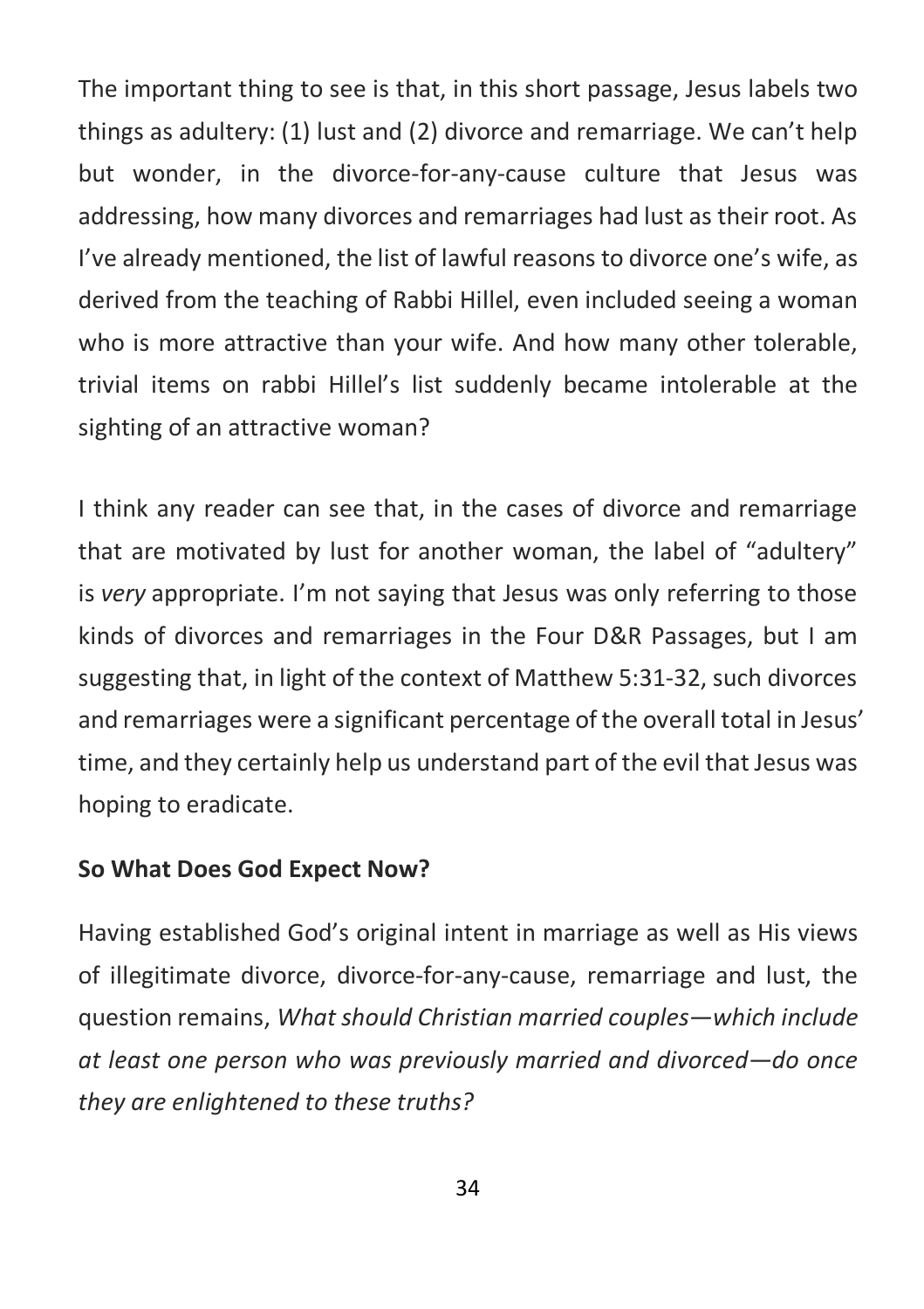A tiny percentage of Christians today would say to such couples, "Divorce and remain single until the original spouse dies, because you are living in adultery, and the only way to demonstrate your repentance from adultery is to end your adulterous relationship."

That advice may sound somewhat logical, but is it biblically sound?

We have already noted that, even in the Four D&R Passages, Jesus never told His guilty hearers to divorce again. Moreover, there is no record in any of the four Gospels of Jesus *ever* telling anyone to divorce or leave their current spouse. We have already studied *everything* Jesus said on the subjects of divorce and remarriage. And there is no example of anyone "repenting of an adulterous remarriage" under the ministry of Christ.

Is this an "argument from silence"? Perhaps it could be called that. Yet arguments from silence are entirely valid when there is an extraordinary reason for there to be no silence.

Much more so, this is an argument from "lack of evidence." Lack of evidence is the proof of an invalid claim. If there is no smoking gun, no fingerprints, no dead body, and the murder victim is eating pizza, there is a good chance there has been no murder.

I ask: *Where isthis Divine Divorce Doctrine found outside of the Four D&R Passages?* Surely if Jesus expected every divorced and remarried person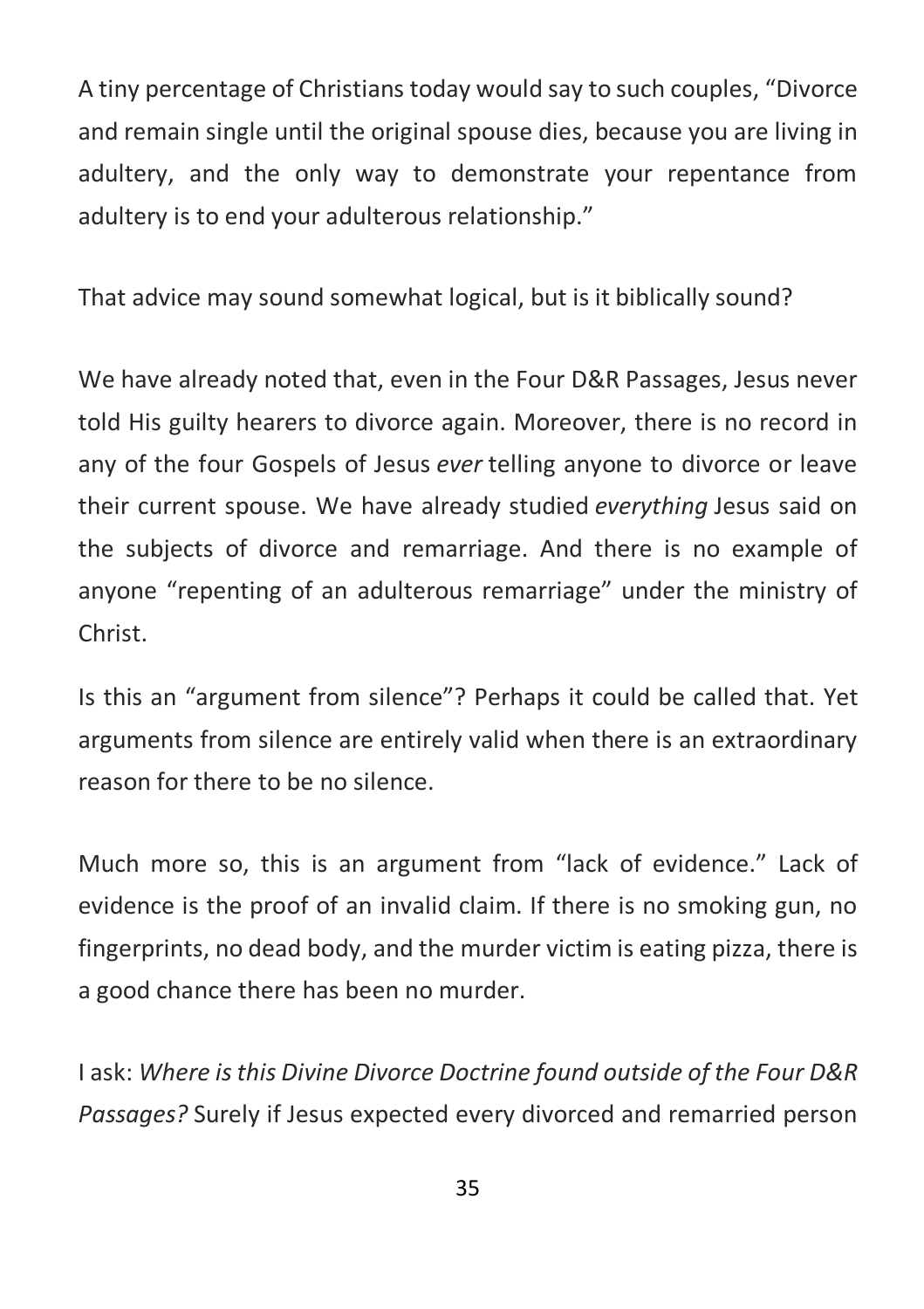to divorce again as a requirement for salvation—*no small thing*—He would have said so, and especially during those times He was talking about the very subject of divorce and remarriage to crowds that were full of divorced and remarried people.

Furthermore, there is no evidence any of Jesus' apostles ever interpreted His words about divorce and remarriage to be a requirement for divorced and remarried couples to legally or functionally divorce. Their initial reaction to His statement to the Pharisees in Matthew 19 revealed they only thought that, in light of Jesus' endorsement of one-wife-for-life, it might be best if people never married. They did not come to the conclusion that divorced and remarried people needed to divorce again. In fact, it is much more likely that they were wondering if Jesus was advocating the stoning of all divorced and remarried people, since that is what the Mosaic Law prescribed for adulterers.

And if Peter or John, who were likely present when Jesus had His Matthew 19 conversation with the Pharisees, later realized that Jesus actually required all divorced and remarried people to divorce again if they were to be saved—*no small thing*—they never mentioned it in their letters to the churches.

### **The Silence (Lack of Evidence) Grows**

The other authors of the New Testament letters, James, Jude and Paul, who were not from among the Twelve, never wrote a word about God's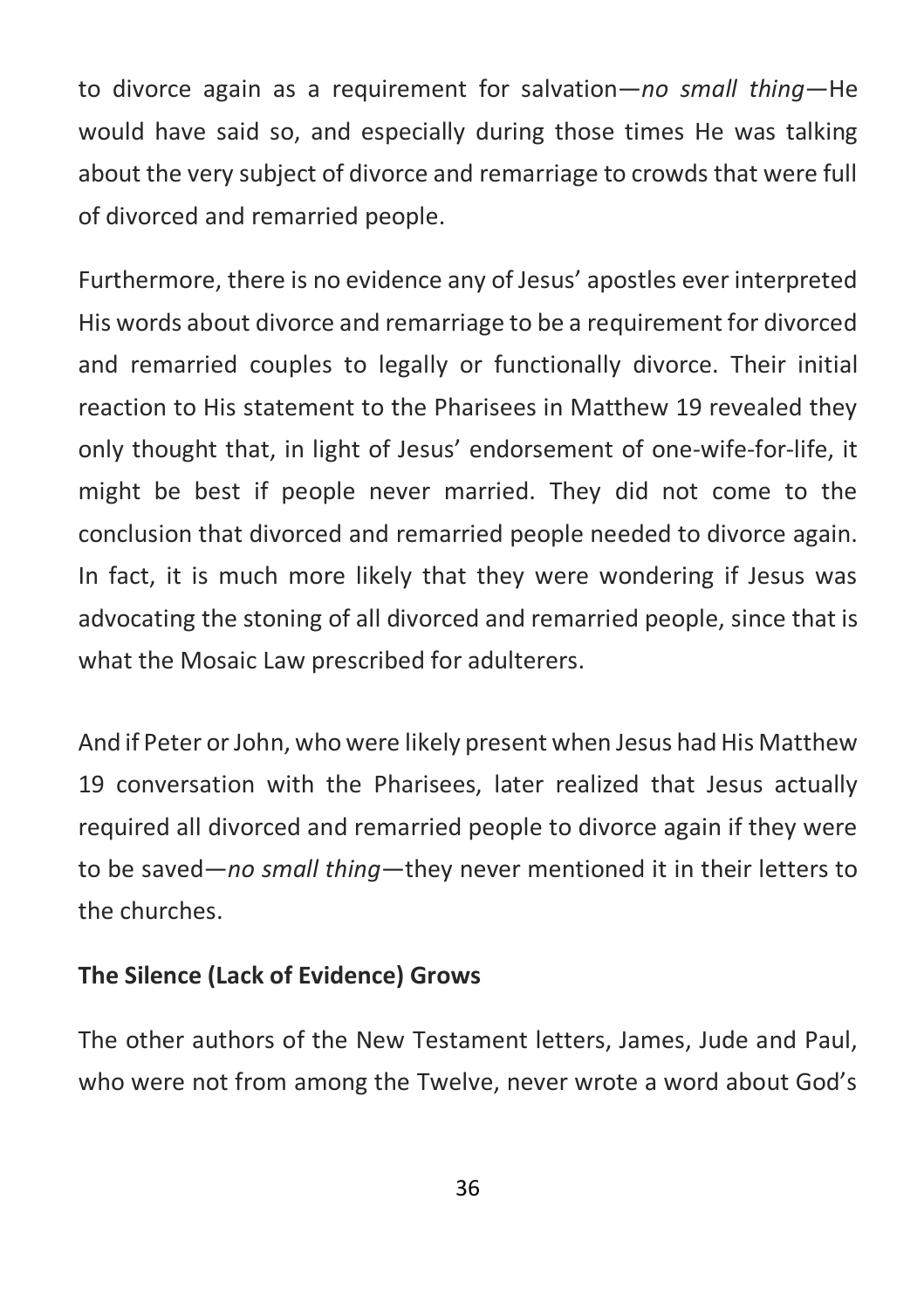alleged requirement for those who are divorced and remarried to divorce again.

Nothing can be found in the New Testament epistles that supports the idea that those who are divorced and remarried are "still married to their original spouse in God's eyes" or that they are "continually living in an adulterous relationship of which they must repent by divorce."

And the silence grows even louder when we consider the fact that, in their letters, (1) Paul, James and Peter all wrote against adultery, (2) both Peter and Paul addressed the subject of husband-wife relationships, and (3) Paul devoted almost an entire chapter (1 Corinthians 7) to the subject of sex, self-control, immorality, celibacy, marriage, separation, divorce, widowhood and more, and he never said a single word about God's alleged requirement for divorced and remarried Christians to divorce again.

In fact, Paul emphatically wrote in that Corinthian passage that husbands and wives should *not* deprive each other of conjugal rights, and he listed no exceptions (1 Cor. 7:4-5).<sup>[6]</sup> He didn't mention that some husbands and wives might be "committing adultery." And he emphatically stated that "the wife should not leave her husband" and "the husband should not divorce his wife" (1 Cor. 7:10-11), listing no exceptions. This is even true for believers who are married to unbelievers (1 Cor. 7:12-13). Believers should not divorce unbelieving spouses, no exceptions. Surely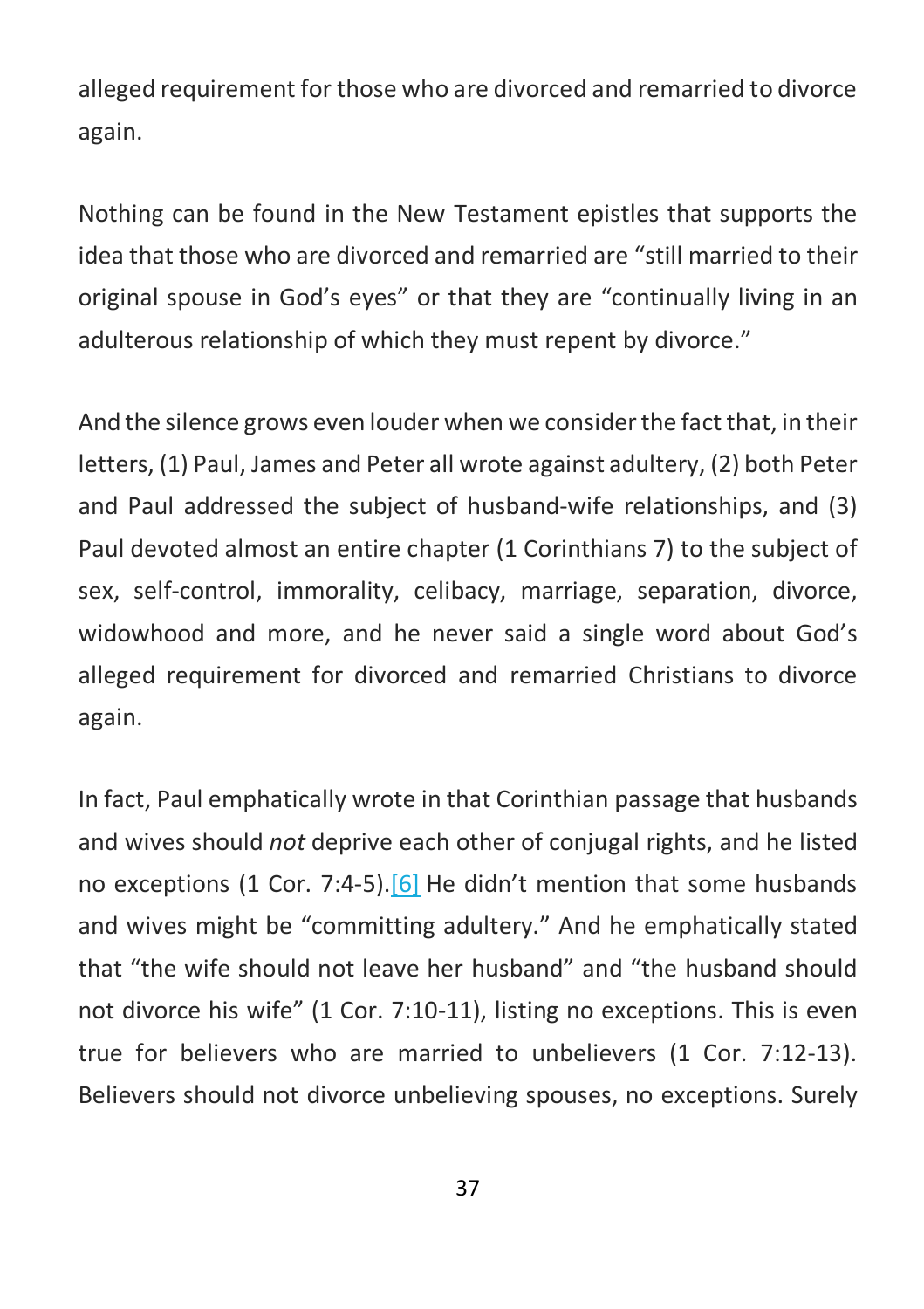in the church in Corinth, a city that was a bastion for immorality, there were cases of married believers who were previously married and divorced, or unbelievers who were previously married and divorced who were married to believers. Why didn't Paul say, "Those of you who are married to unbelievers who have been previously married and divorced, you are committing adultery if you remain married, so divorce them"?

The claim is made by some that all those in the Corinthian church who had "adulterous remarriages" repented of them at their conversions, divorcing their spouses prior to baptism, an unsupportable claim of which we read nothing in the book of Acts or in Paul's letters to the Corinthians.

Moreover, in 1 Corinthians 7, Paul clearly allowed for divorced persons to remarry:

Now concerning virgins I have no command of the Lord, but I give an opinion as one who by the mercy of the Lord is trustworthy. I think then that this is good in view of the present distress, that it is good for a man to remain as he is.

Are you bound to a wife? Do not seek to be released. Are you released from a wife? Do not seek a wife. But if you marry, you have not sinned; and if a virgin marries, she has not sinned (1 Cor. 7:25-28).

Paul advises those who have never been married, "virgins," to remain single, but his advice is based purely on "the current distress," that is, a

38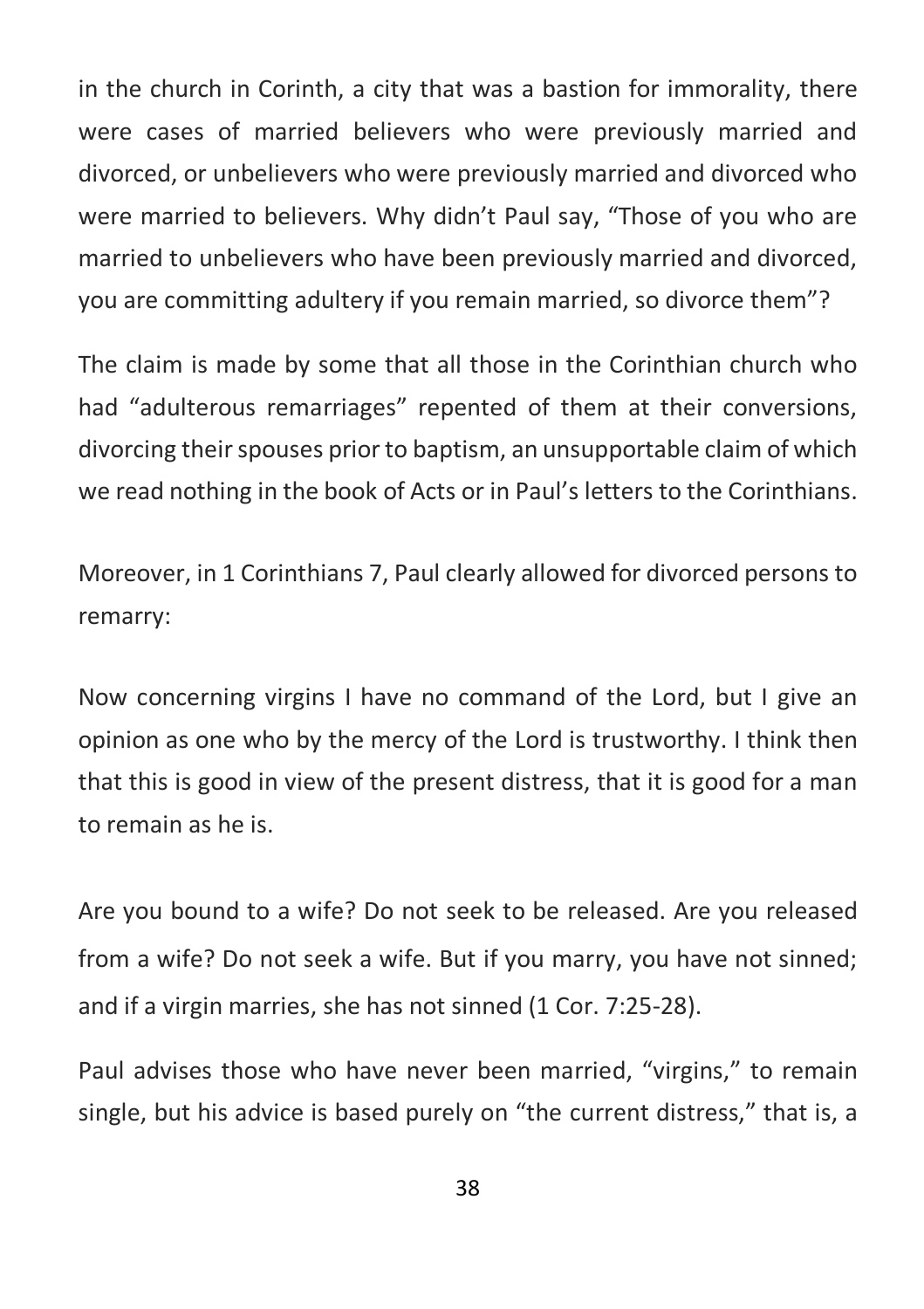wave of persecution against the church. Then, in a statement that summarizes much of his earlier advice for Christians to "remain in the state in which they were called" (see 1 Cor. 7:18-24), he advises the man who is married, "bound to a wife," not to seek a divorce. Similarly, the man who is already divorced, "released from a wife," should not seek a wife ("in view of the present distress"). However, Paul says, the alreadydivorced man, the one "released from a wife," *does not sin if he marries*. And it is indisputable that he is speaking specifically to already-divorced men, because Paul continues in the same sentence saying, "and if a virgin marries, she has not sinned."[5]

Clearly, from reading 1 Corinthians 7, Paul did not believe that the marriage covenant was indissoluble. Just as marriage is annulled by death and (often) adultery, it is also annulled by divorce. Paul did not believe Jesus' words in the Four D&R Passages should be interpreted, "Whoever divorces and remarries lives in a continuous state of adultery that can only be remedied by yet another divorce."

Along these lines, Steve Gregg astutely writes:

The only valid reason for forbidding remarriage to a divorced person would be the assumption that their first marriage is still valid. If a person is not bound to an existing marriage, he or she is unmarried and eligible to get married again. Remarriage is thus permissible or not only insofar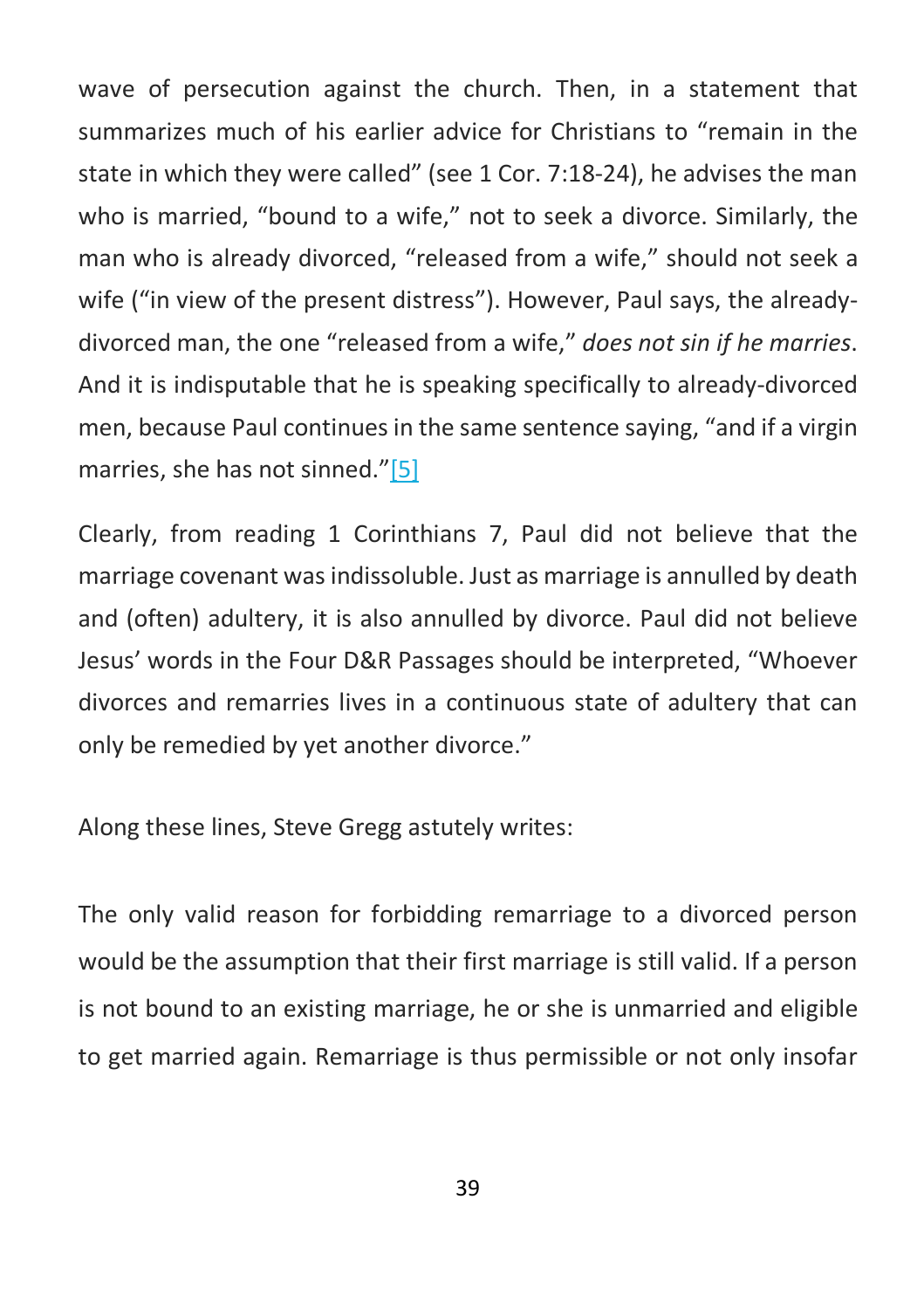as the first marriage has or has not been validly terminated in the sight of God.

Those who forbid all divorce and remarriage must demonstrate that marriage is permanently and unconditionally binding before God. This cannot be established from Scripture. The usual argument is that a married couple are declared to be "one flesh" (Gen.2:24), and are therefore bound to one another unconditionally for life. However, this certainly burdens the phrase "one flesh" with more baggage than it will bear, since a tryst with a prostitute constitutes a "one flesh" relationship, according to Paul (1 Cor. 6:16), yet not necessarily a permanently binding one.

The fact that Jesus saw fit to forbid the "putting asunder" of what God has joined, demonstrates that such a dissolution is apparently possible, though inappropriate (Matt. 19:6). What would be the point of Christ forbidding an act that is humanly impossible to perform? The question upon which a divorced person's legitimate freedom to remarry must be determined is: "In the sight of God, has 'what God has joined together' effectively been 'put asunder' by man, and if so, by whom?" If there has been adultery, then it is the adulterer who has effectively put asunder what God has joined. If there has been no adultery, then the person seeking the divorce has put the marriage asunder. Both adultery and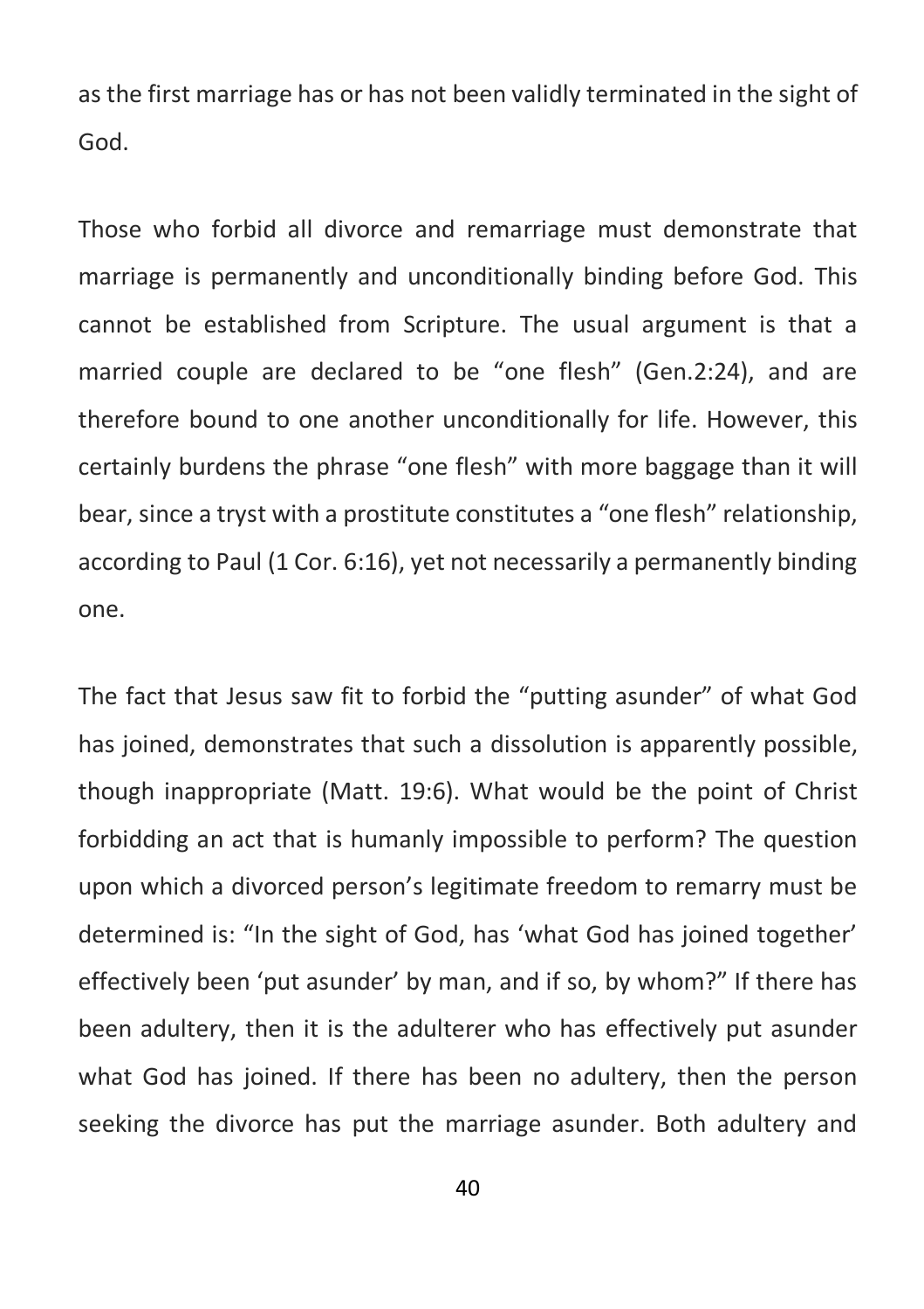divorce (for grounds other than fornication) are forbidden by Christ. The only way a second marriage could be regarded as "adultery" would be when it, like ordinary adultery, is the violation of an existing marriage covenant. If the first marriage covenant has ceased to exist in God's sight, however, there remains no such covenant to be violated in contracting a second marriage.<sup>[10]</sup>

### **The Silence of the Early Church**

The "silence" (lack of evidence) we've been considering grows to a roar when we read the book of Acts, where there is not a single record of a divorce or of anyone repenting of an "adulterous marriage."

And the silence becomes deafening when we examine the writings of the early church fathers. I am no expert on their voluminous writings, but my friend Paul Pavao, who is quite knowledgeable of early church writings and regularly publishes articles about them on his popular website, *Christian History for Everyman*, writes:

There are no references in the Bible or in the writings of the churches afterward to any marriage being broken up because it was a remarriage after divorce and thus regarded by the church as adultery. There are also no instructions to do so…. The theory of the anti-remarriage crowd is that the church should separate couples who were divorced and remarried in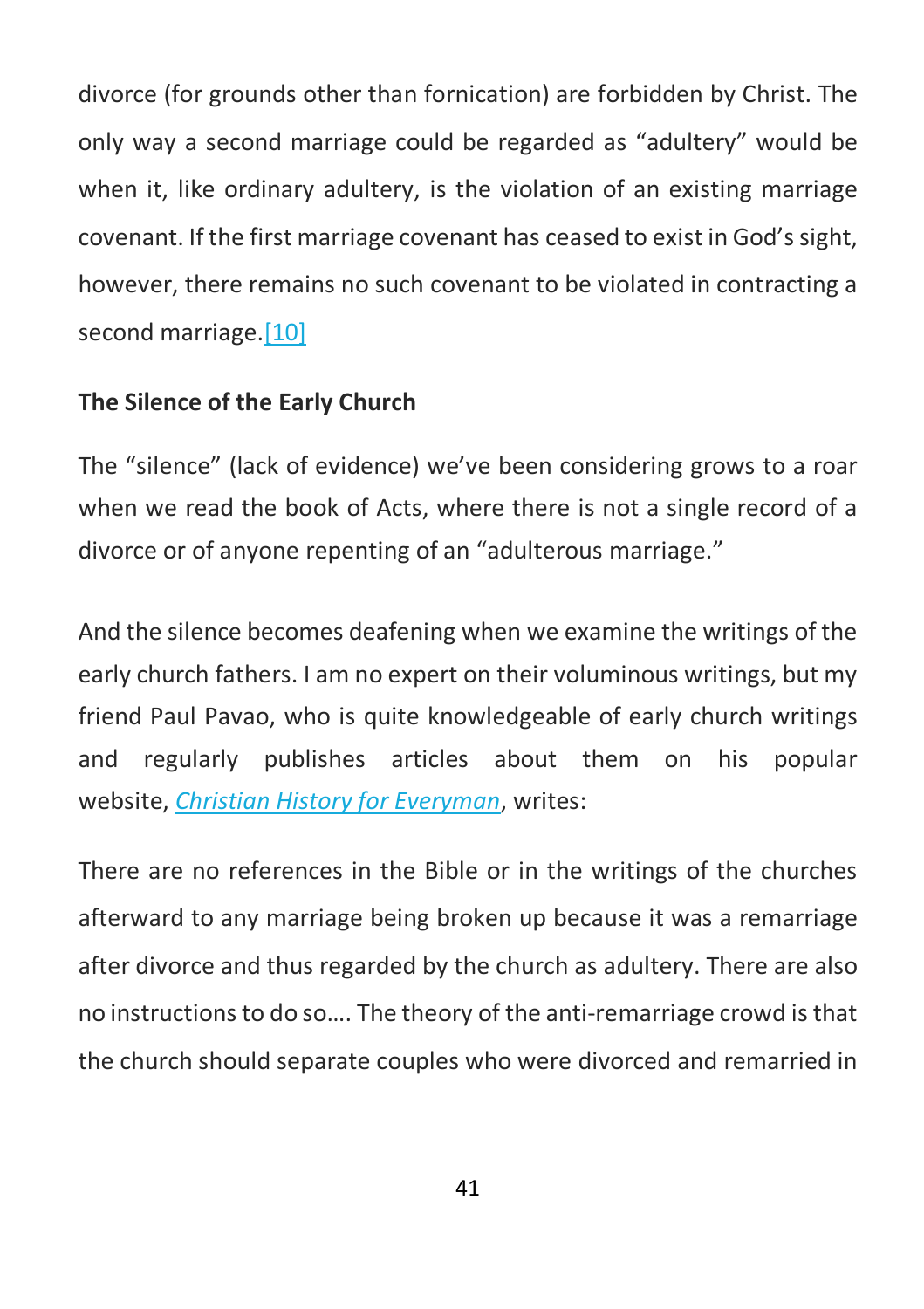the world. Yet we can find no discussion of the topic in the Bible, nor in any Christian writings for the next two centuries.

### **The Next Question**

We could justifiably stop at this point, because it has been shown that neither Jesus, the apostles, nor the early church believed and practiced what Divine Divorce Proponents advocate. Their doctrine cannot be found outside *their interpretation of* four proof texts.

At this point, pure-hearted Divine Divorce Proponents are rejoicing with relief, as they were no doubt extremely troubled with the thought of redeemed, devoted, long-term, Christian married couples and their families being torn apart, as well as the idea that such a thing could ever be pleasing to God. Stalwart Divine Divorce Proponents are trying to think of ways to overcome the complete absence of their doctrine in Scripture outside *their interpretation* of four proof texts. Tragically, preserving their doctrine is more important than preserving Christian marriages and families. (Some are also desperate to justify their divorces from those whom they wanted to divorce and, once they discovered a strange doctrine that sanctified their sin, did divorce.)

Perhaps the next question that logically comes to the pure-hearted is, "*Why didn't the apostles and early church interpret Jesus' Four D&R Passages in such a way that requires divorced and remarried people to divorce again?*"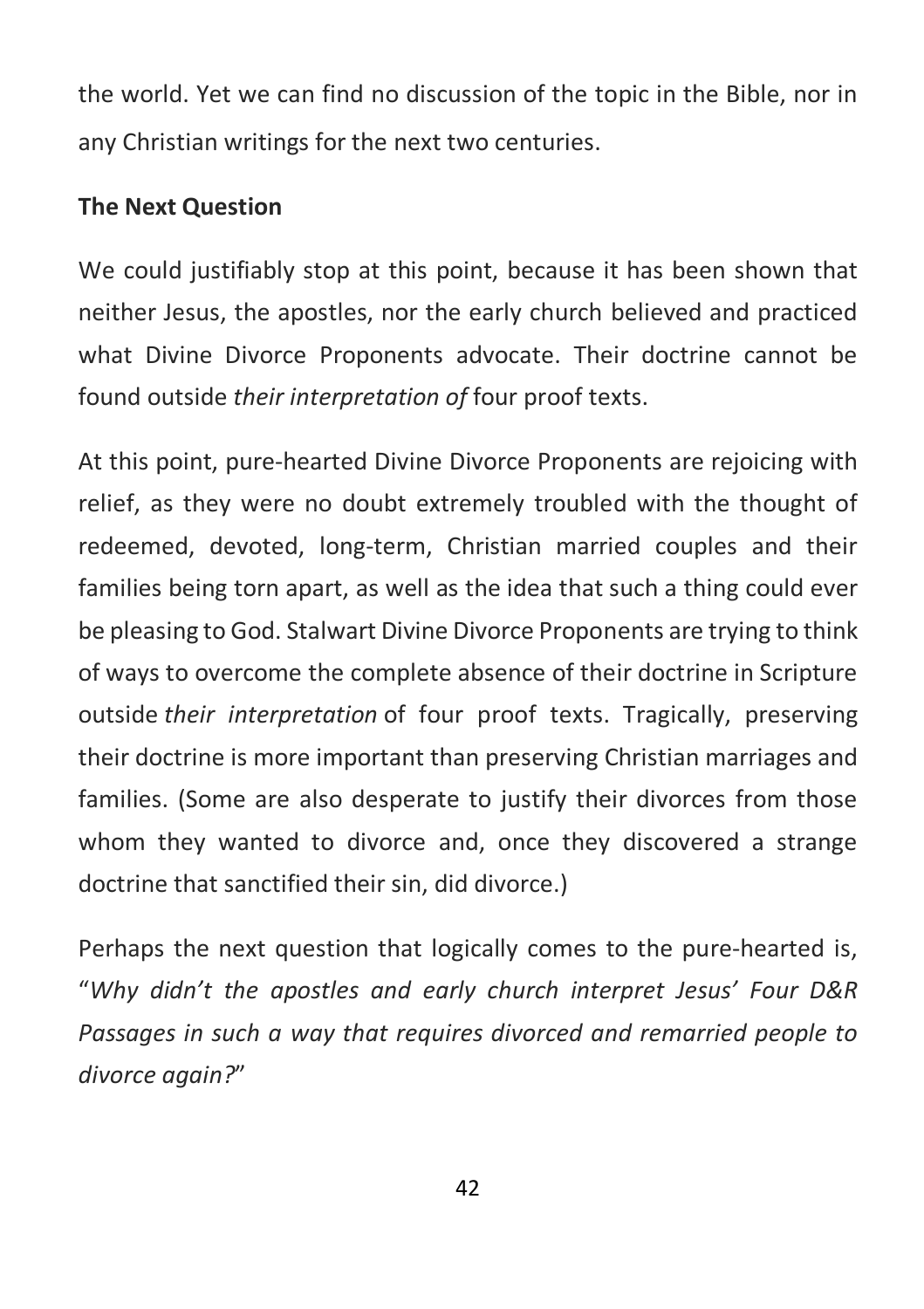There are many possible answers. Most fundamentally, however, is the obvious fact that the apostles did not take Jesus' Four D&R Passages in their most literal sense. But if they had, they would not have come to the conclusion that divorced and remarried people needed to divorce again, but rather, that divorced and remarried people ought to be stoned as the Law of Moses stipulated for adulterers.

Jesus' true disciples take His words very seriously, of course, and they are not looking for excuses to disobey His commandments. That being said, students of Jesus also know that, when they endeavour to interpret His words, they should not only consider context, but the fact that Jesus indisputably did not intend that all of His words should always be taken in their most literal sense.

For example, everyone agrees that Jesus does not really intend that we pluck out our eyes or cut off our hands if they "cause us to stumble," or even that our physical eyes or hands *can* actually "cause" us to stumble." Yet that is what Jesus said in Matthew 5:29-30, just moments before one of the Four D&R Passages.

No one claims that the man who looks on a woman with lust, which Jesus called "adultery," should be taken so literally that a woman may legitimately divorce her husband if she catches him viewing pornography. No one claims that God expects the repentance of a man who lusts to be identical to the man who commits adultery. Yet Jesus did refer to lust as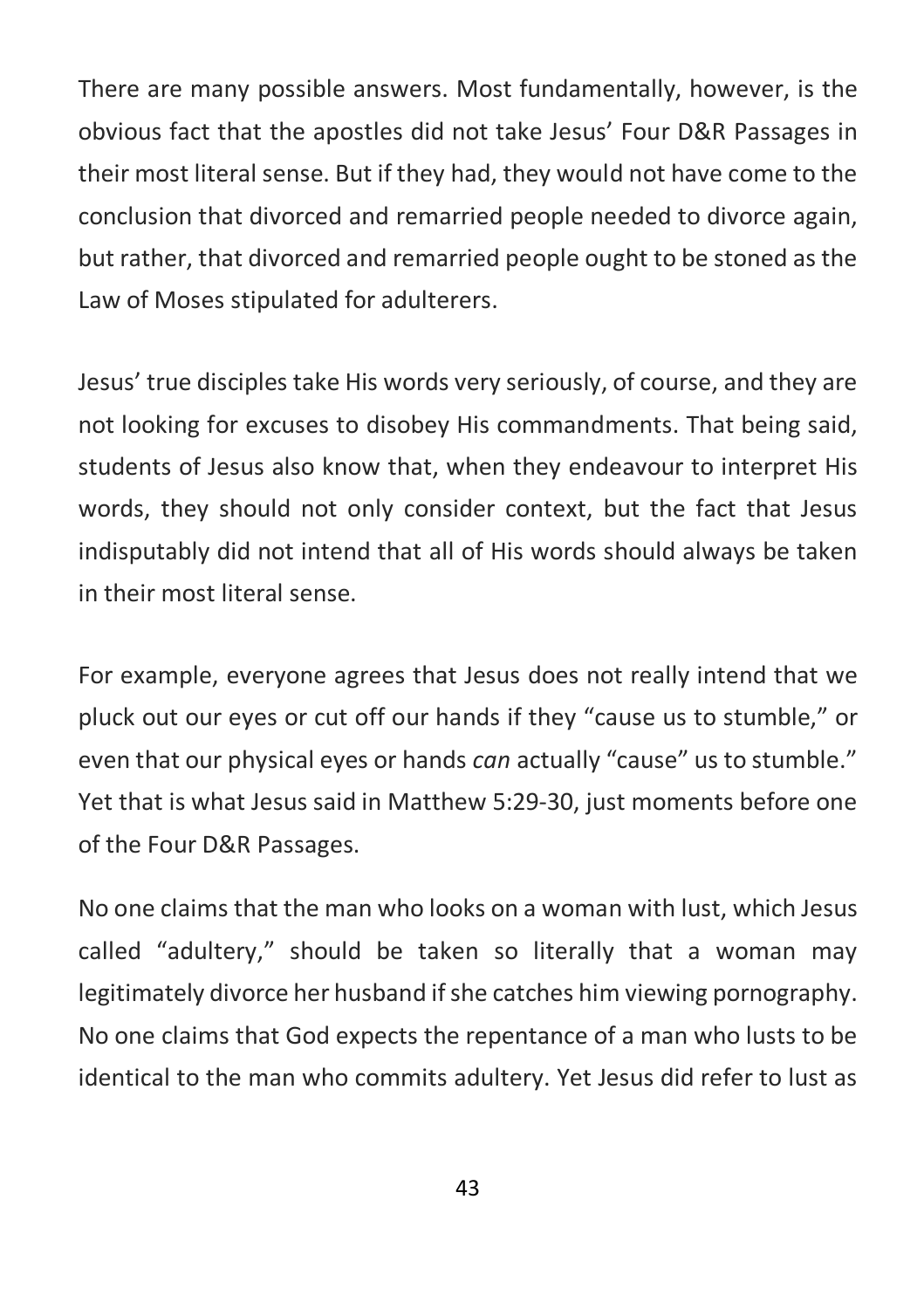adultery in Matthew 5:28, again, just moments before one of the Four D&R Passages.

No one claims that Jesus expects some men to literally castrate themselves for the sake of God's kingdom, but within a few seconds of one of the Four D&R Passages, Jesus said "there are also eunuchs who made themselves eunuchs for the sake of the kingdom of heaven" (Matt. 19:12).

No one believes Jesus' words, "Give to everyone who asks of you" (Luke 6:30) should be taken in their most literal sense, because they don't believe they should give their children everything they request, or that they should give to those who would use their gift for evil.

No one believes Jesus' words to the rich young ruler, "sell all you possess," should be taken in its most literal sense, because no one believes Jesus wanted the man to sell even his clothes and walk around naked.

None of us think Jesus actually wants us literally to "hate father and mother and wife and children and brothers and sisters" (Luke 14:26) if we hope to be one of His disciples.

The list of such sayings of Jesus, if compiled, would be quite long. Jesus was a communicator who provoked people to think. So, again, those who are serious about interpreting His words correctly do think. They think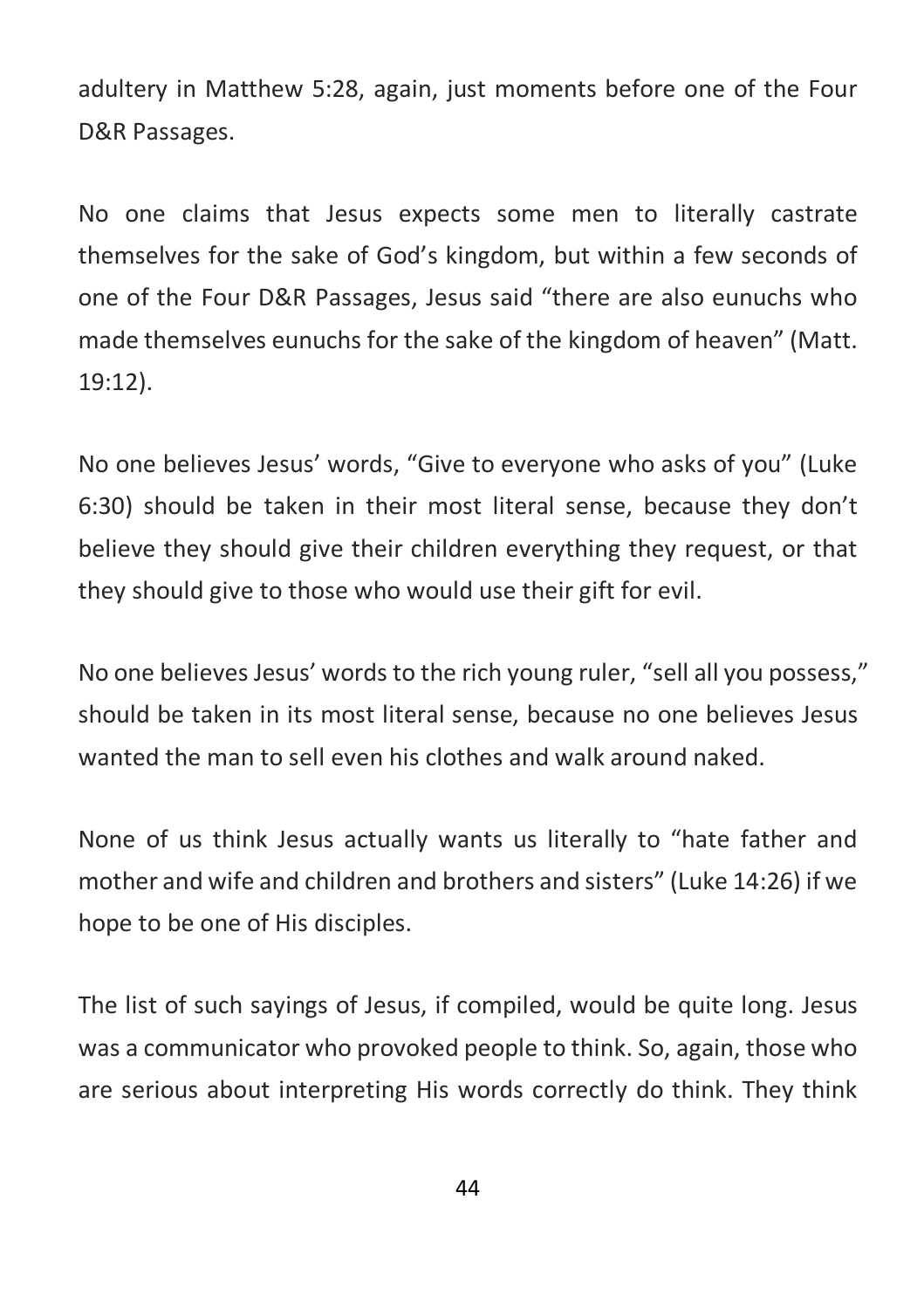about context, and they ask the all-important question: *Did the apostles interpret Jesus' words as I am thinking they should be interpreted?* A fundamental doctrine, if true, will be consistently endorsed throughout Scripture. The fact is, you can make Bible verses say just about anything by ignoring context.

### **Divorce and Marriage is Similar, But Not Identical, to Adultery**

Divine Divorce Proponents claim, "Jesus said that divorce and remarriage is adultery. So divorced and remarried people should repent of their adultery just as classic adulterers should, namely, by ending the adulterous relationship." But Jesus certainly did *not* mean that divorce and remarriage is *identical* to adultery, any more than He meant that lust is identical to adultery when He said that the lustful man commits adultery in his heart. (In fact, the phrase "adultery in his heart" differentiates it from physical adultery.)

Everyone knows this. Illegitimate divorce and remarriage shares *some* similarity to adultery, but it is not identical. In the case of divorce and remarriage, the "adulterer" believes he is not married to his former spouse. He has not been living with her. He has not been having sexual relations with her. He is not hiding the fact that he "has another woman." He has publicly made vows and entered into a covenant with that other woman. No classic adulterer fits that description.

Moreover, it is indisputable that Jesus did not view divorced and remarried people to be *exactly* like adulterers, otherwise He—as the

45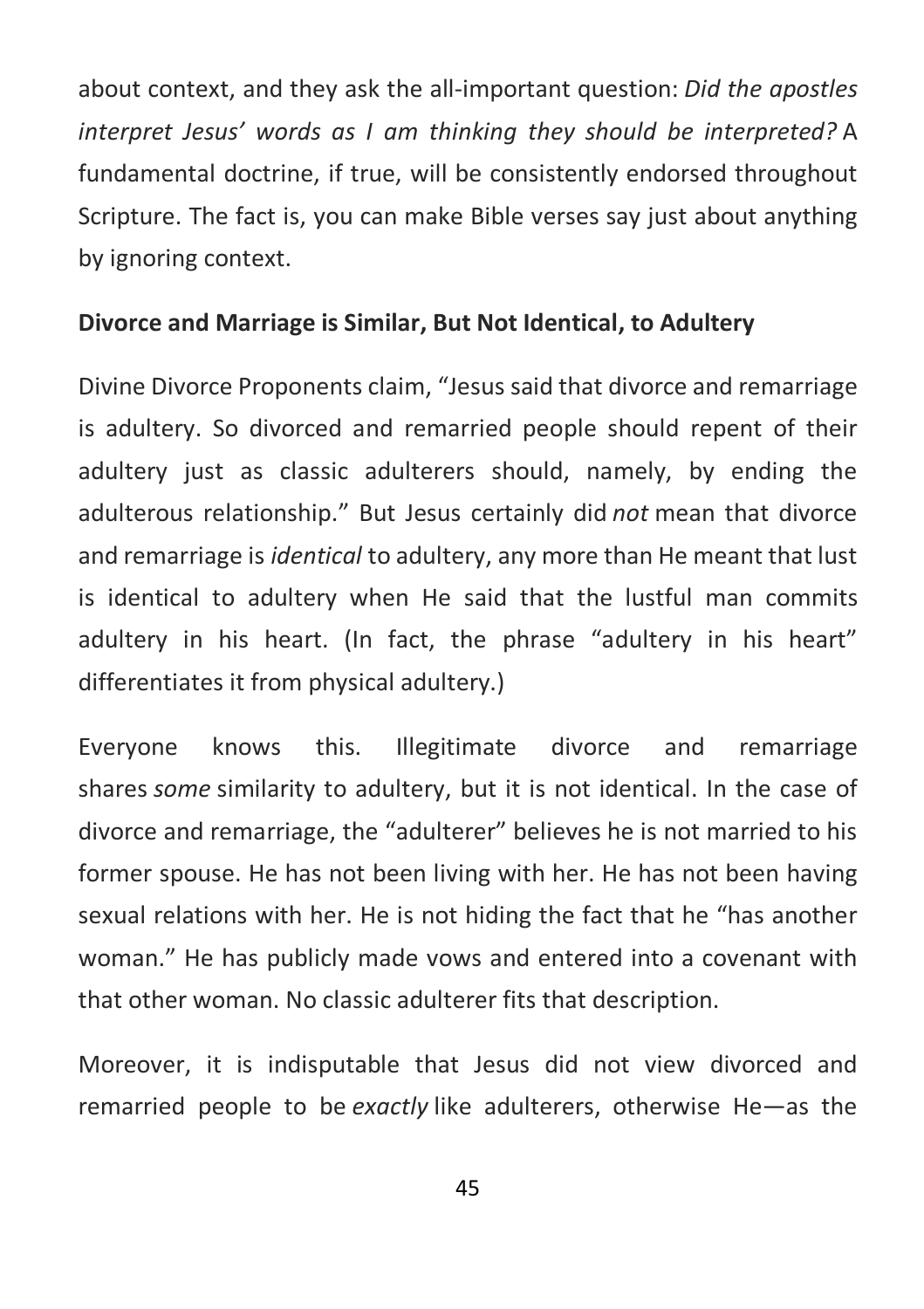giver of the Mosaic Law, and whose entire ministry was conducted while the Mosaic Law was still in effect and whose credibility as Messiah depended on Him fully endorsing and not contradicting it in the least would have advocated that people who are divorced and remarried be stoned as adulterers, just as the Mosaic Law stipulated.[7]

Thus, to assume that the required remedy for the "adultery" of divorce and remarriage is the identical remedy required for classic adulterers is both illogical and unscriptural.

A similar illogical conclusion could be drawn from the Apostle John's words, "Everyone who hates his brother is a murderer" (1 John 3:15), an idea he likely learned listening to Jesus (see Matt. 5:21-24). Did John mean that the one "who hates his brother" is *identical* to a murderer? Of course not. The brother-hater is in many ways similar to the murderer, but not identical. Both are haters, but the brother-hater's victim is still alive. The brother-hater can repent by an apology and mend his relationship, something the murderer cannot do. The murderer has grossly sinned against the spouse, children and parents of the one he murdered, something of which the brother-hater cannot be near as guilty. The murderer simply can't undo what he has done, and if he repents, it will by necessity look much different than the repentance of the brotherhater.

So the same is true of the one who commits "adultery" through illegitimate divorce and remarriage. And quite obviously, every

46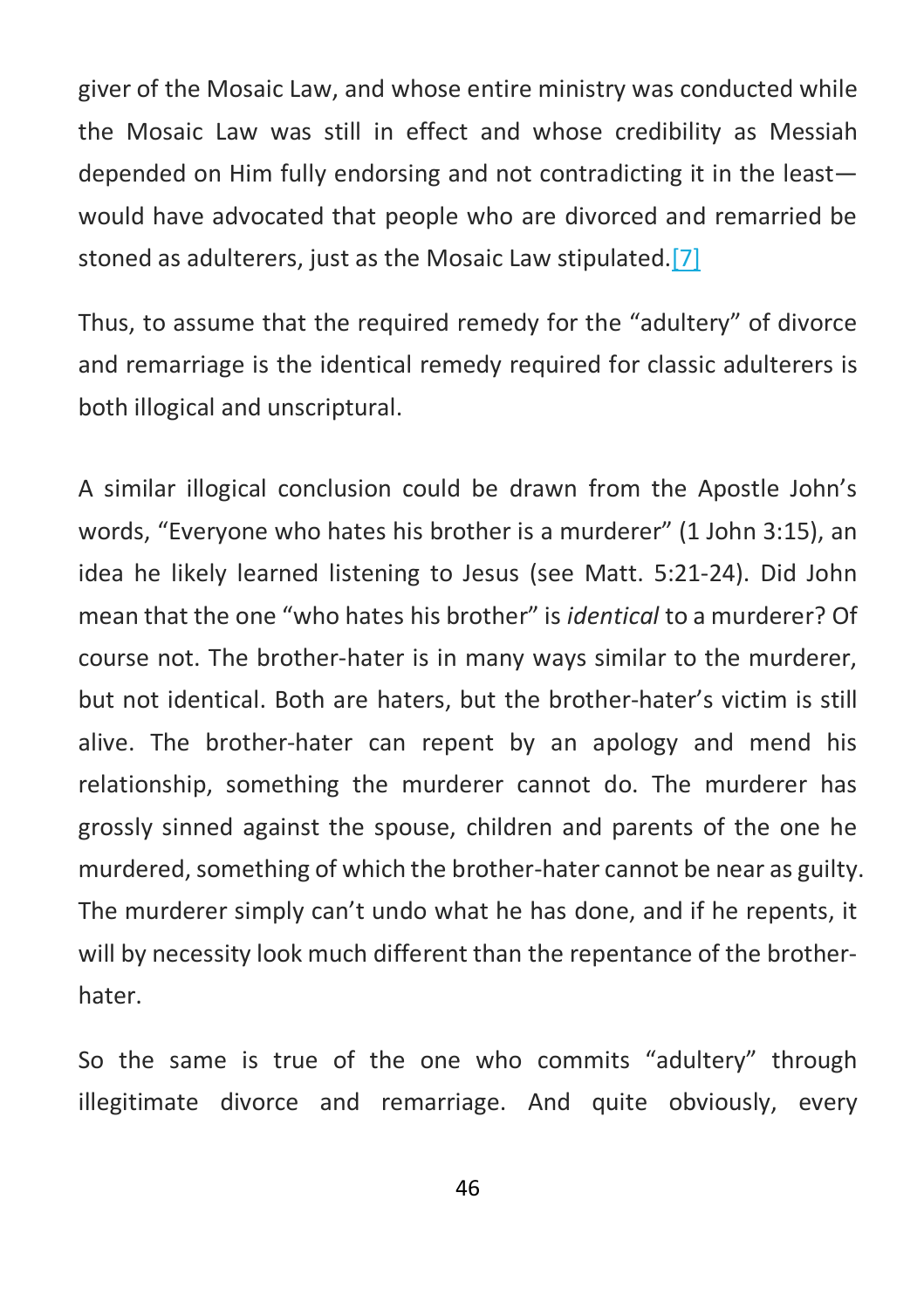illegitimate divorce and remarriage varies in the degree that it resembles adultery. The man who divorces his wife because he is lusting after another woman—whom he marries one day after his divorce—is about as close to classic adultery as you can get. The man who divorces his wife "for any cause" also seems very close to the classic adulterer. But the example of John and Karen, whose imaginary story I told at the beginning of this article, appears to be significantly distant from classic adultery, and for many reasons.

#### **Other Good Reasons to Reject Strict Literality**

All of this is to say that when we begin to interpret a passage of scripture in such a way that it contradicts other clear biblical principles or themes, clashes with major moral truths, or impugns the consistent character or actions of God, we can be sure our interpretation is a misinterpretation. There could be many reasons why the apostles and the early church did not adopt the most literal interpretation of the Four D&R Passages, but any and all of their reasons would fall somewhere within those three general categories. Here are a few possibilities:

1.) Perhaps because they noticed that Jesus was endorsing what the Law of Moses prescribed concerning divorce and remarriage (this is particularly clear in the Matthew 19 passage), then it stood to reason that the One who gave the Mosaic Law and who declared that He "did not come to abolish the Law" (Matt. 5:17) would not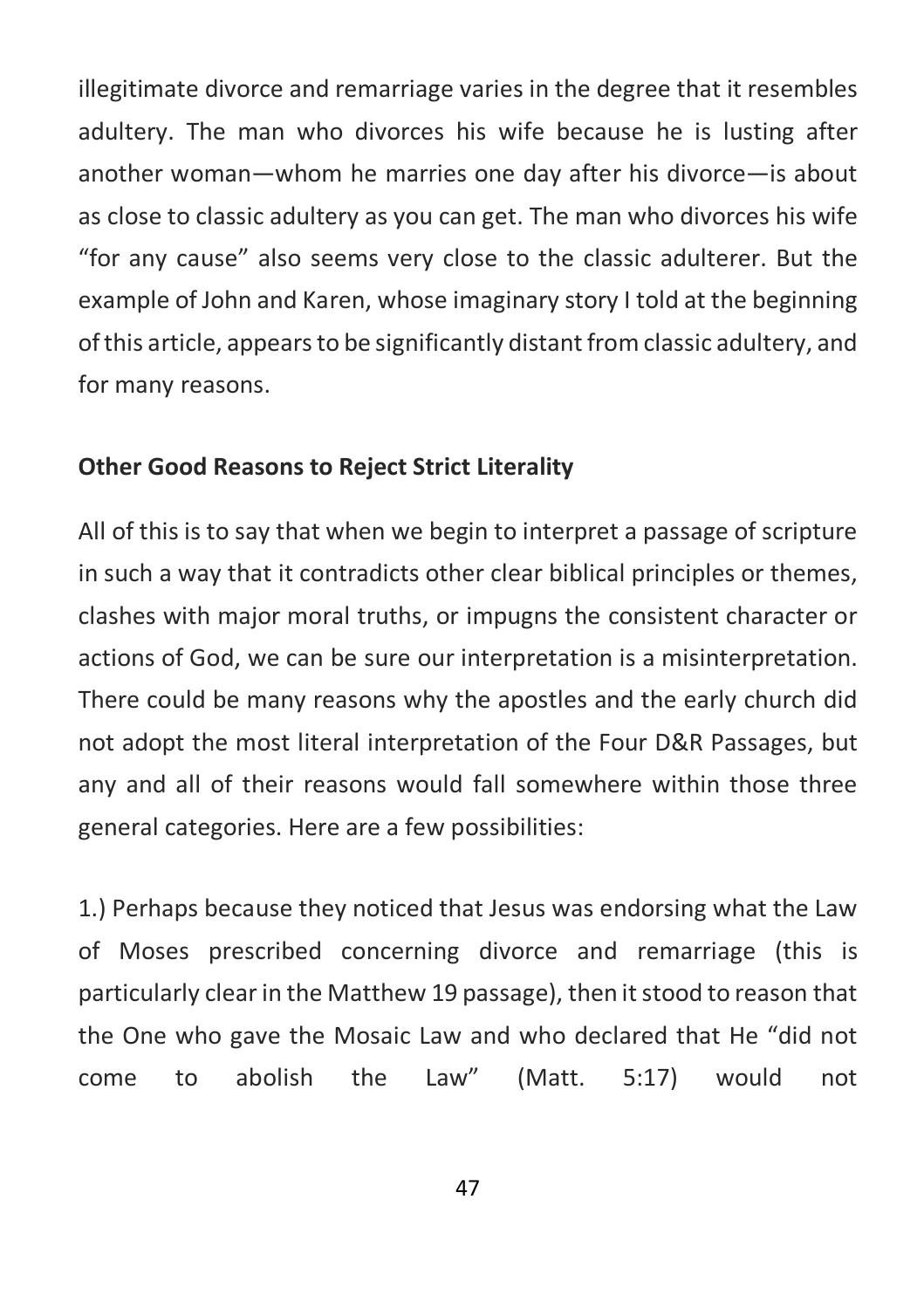contradict *anything* found in the Law of Moses regarding divorce and remarriage.

And the fact is, under the Law of Moses, God permitted divorced women to remarry and He permitted men to marry divorced women. The only prohibition concerned priests. They, alone, were not permitted to marry divorced women. So clearly, the Mosaic Law reveals that God did not view everyone who was divorced and remarried to still be married to their original spouse, or that divorced and remarried people were "living in a state of continual adultery"; nor did He believe that the marriage covenant was indissoluble.

This is also borne out in the Mosaic Law's classic divorce and remarriage passage in Deuteronomy 24:

When a man takes a wife and marries her, and it happens that she finds no favour in his eyes because he has found some indecency in her, and he writes her a certificate of divorce and puts it in her hand and sends her out from his house, and she leaves his house and goes and becomes another man's wife, and if the latter husband turns against her and writes her a certificate of divorce and puts it in her hand and sends her out of his house, or if the latter husband dies who took her to be his wife, her former husband who sent her away is not allowed to take her again to be his wife, since she has been defiled; for that is an abomination before the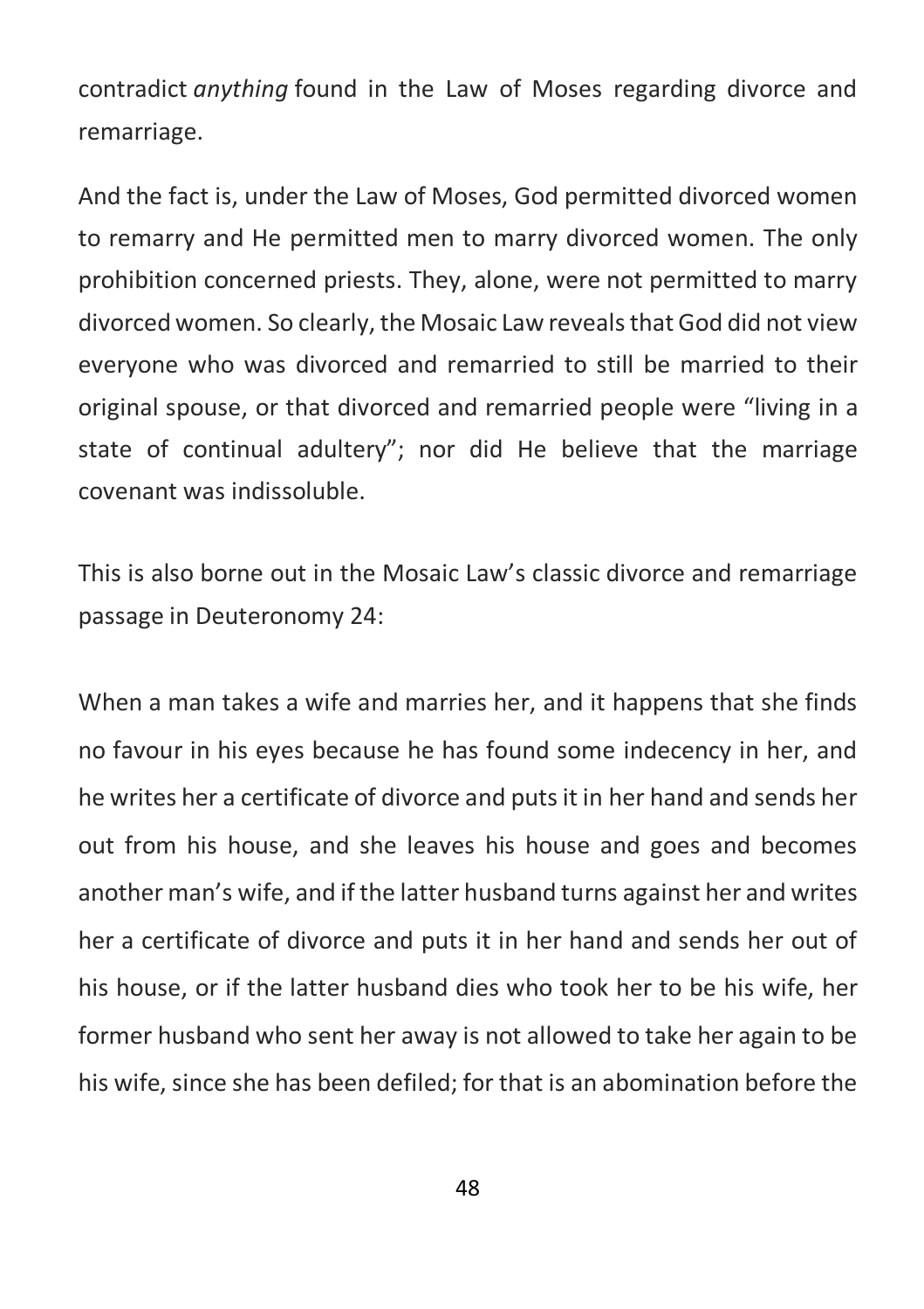Lord, and you shall not bring sin on the land which the Lord your God gives you as an inheritance (Deut. 24:1-4).

It is from this passage that the Pharisees derived their teaching that a man could divorce his wife for any cause, all built upon their very liberal interpretation of the word "indecency." Notice that the only thing that God condemns in this passage is the twice-divorced (or once-divorced and once-widowed) woman returning to her first husband. Obviously and without dispute, God did not view the once-divorced, twice-married woman as still being married to her first husband. On the contrary, such a woman was *forbidden* from ever returning to her first husband.

If you had asked Jesus, directly after He spoke any of the Four D&R Passages, if He endorsed Deuteronomy 24:1-4, He would have said, "Absolutely yes. I gave the Law of Moses. I did not come to abolish it." And He might have added, "As I already told you, it was never My intention that anyone divorce, but because I knew how hard-hearted people would be, I knew there would be divorce, and so I gave a few regulations concerning divorce in order to mitigate some of the evil. In an attempt to get hard-hearted husbands to think a little bit before they divorced their wives—in hopes of preventing some divorces—I created a law that forbade their wives from ever returning to them. Once their wives were remarried, the door was permanently shut for reconciliation. I hoped that would motivate husbands who were contemplating divorcing their wives to pause and think."

49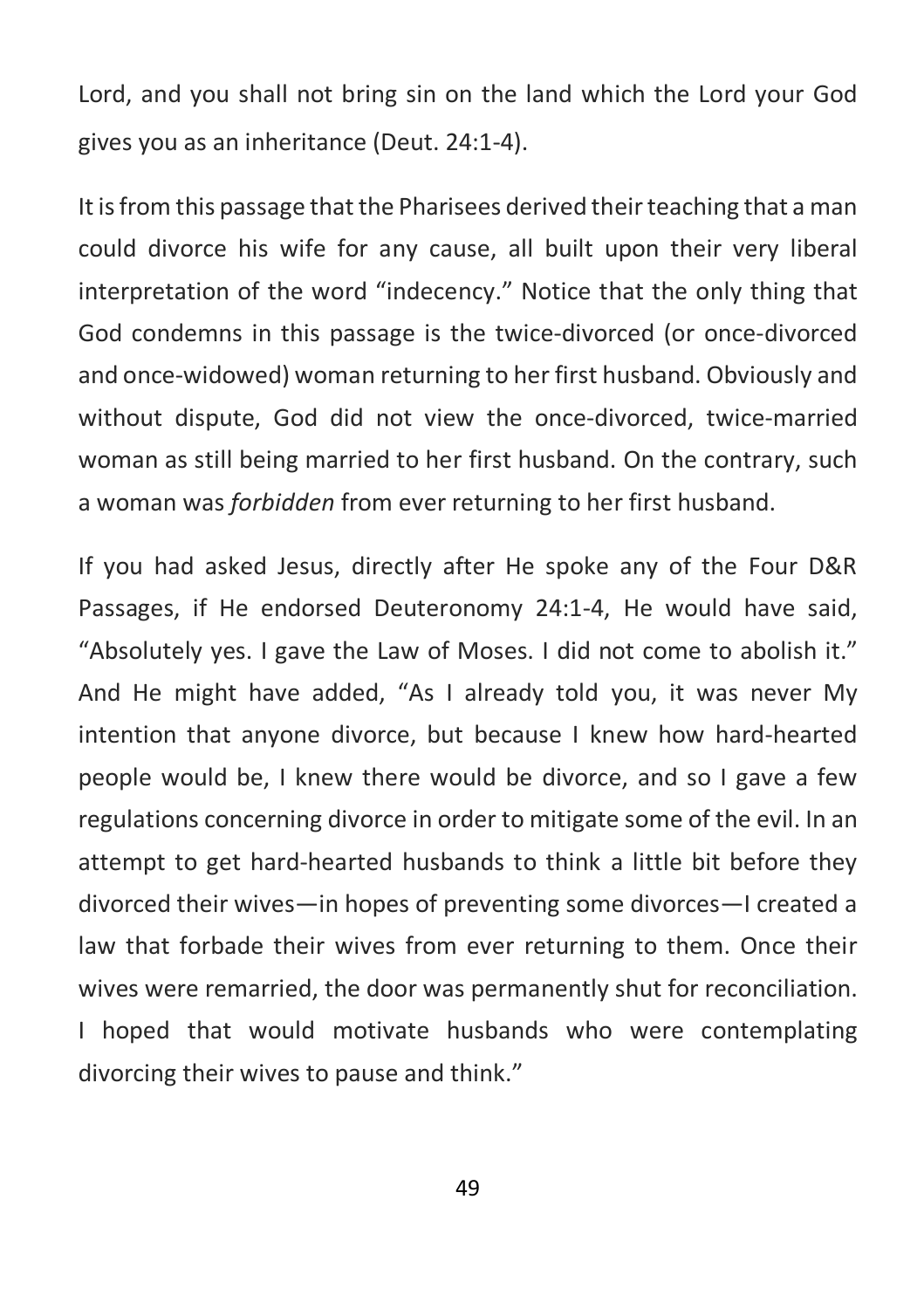And this passage in Deuteronomy is yet another deathblow to the Divine Divorce Doctrine, because divorce-for-any-cause and remarriage was just as much like adultery in Moses' day as it was in Jesus' day. Yet God said it would be an abomination for a twice-divorced woman to return to her husband, the very thing that is the highest goal in Divine Divorce Doctrine. What God said would be an abomination in His sight, Divine Divorce Proponents say would be a happy, holy ending.[8]

To elaborate, if the interpretation by Divine Divorce Proponents of the Four D&R Passages is correct, then those who are "still married to their original spouses in God's eyes" should do everything within their power, once they've escaped their "adulterous marriages," to return to their original spouse including—if their former spouse is remarried—attempt to break up that second marriage too. Imagine them testifying in church: "Praise the Lord, I got saved! So I divorced my husband of 20 years and tracked down my ex-husband, to whom I'm still married in God's eyes since marriage is only terminated by death. Miracle of miracles, he has also become a believer since we broke up! So I convinced him to divorce his Christian wife since theirs was also an "adulterous marriage," and now we are happily reunited in the Lord with a God-pleasing marriage! Hallelujah! It feels so good to be holy!"

And while all the Divine Divorce Proponents would be shouting "Praise the Lord!" the angels in heaven would be weeping, not to mention little children, perhaps, produced from the second, "adulterous" marriages.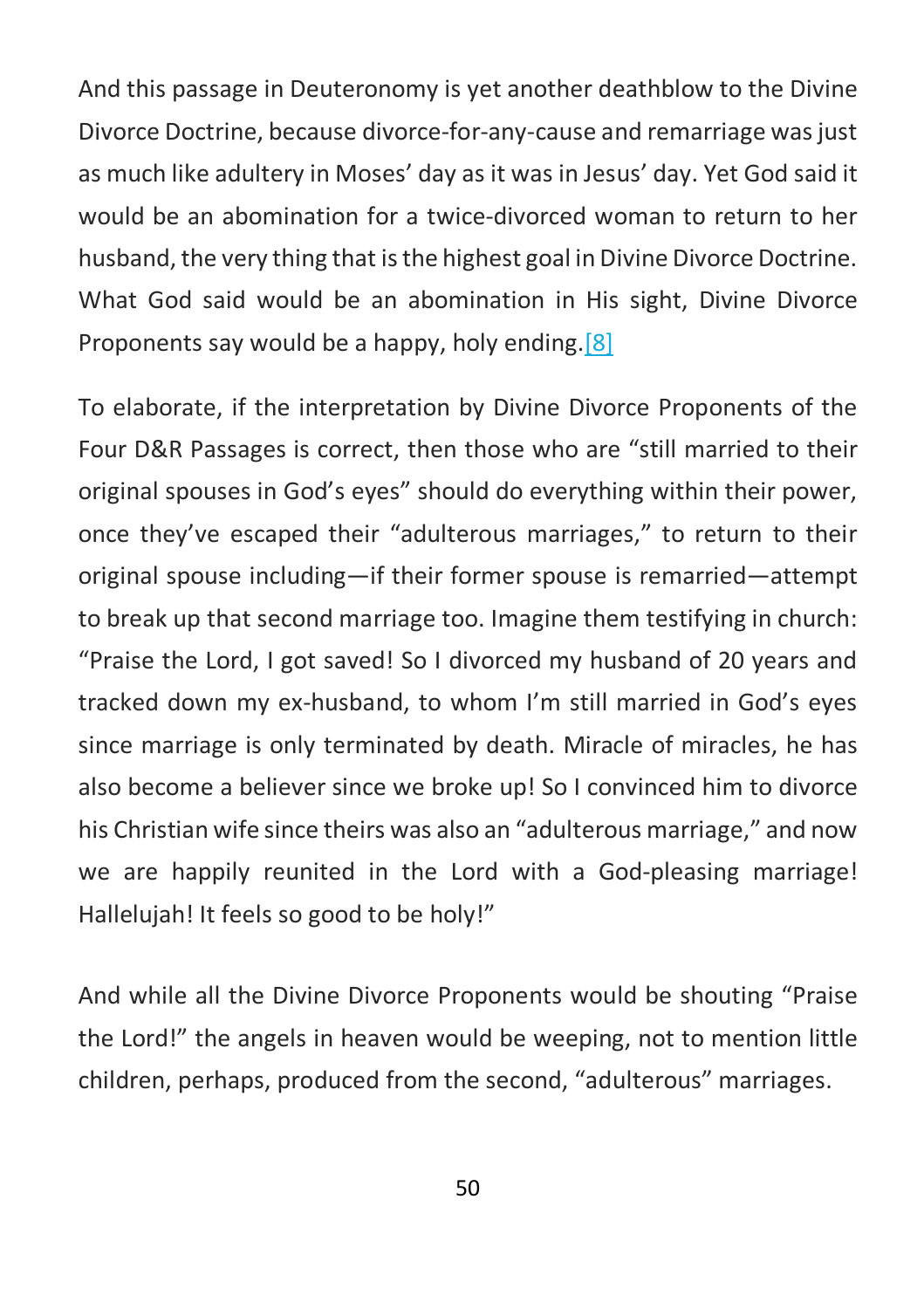Finally, along these same lines, perhaps the apostles and early church also considered how Jesus viewed the woman at the well of Samaria, and they noticed that He did not say to her, "You have correctly said, 'I have no husband'; for you have had one husband and four adulterous marriages, and the man you have now is not your husband." No, Jesus said she had had five *husbands*, and He differentiated all of them from the man she was currently living with, one to whom she was not married. Moreover, He didn't tell her to try to reconcile with her first husband to whom she "was still married in God's eyes." Incidentally, had Jesus said that, it would have proven He was not the Messiah since He would have been contradicting the Mosaic Law, specifically Deuteronomy 24:1-4.

2.) Perhaps the apostles and early church concluded from reading the entire Bible that God is gracious and forgiving, and that He quite often gives people who sin second chances. Perhaps they remembered that God didn't require David to divorce Bathsheba, even though he had not only committed adultery with her, but also got her pregnant, arranged to have her husband killed in battle, and then took her as his own wife.

Some Divine Divorce Proponents may object with the claim, "David's marriage with Bathsheba was lawful because her original husband was dead." That line of reasoning makes divorce a greater sin than murder, because the adulterer/murderer receives more grace than the adulterer. Here is an amazing thing (and another flaw in the Divine Divorce Doctrine): A man could murder his wife, be forgiven of murder through repentance,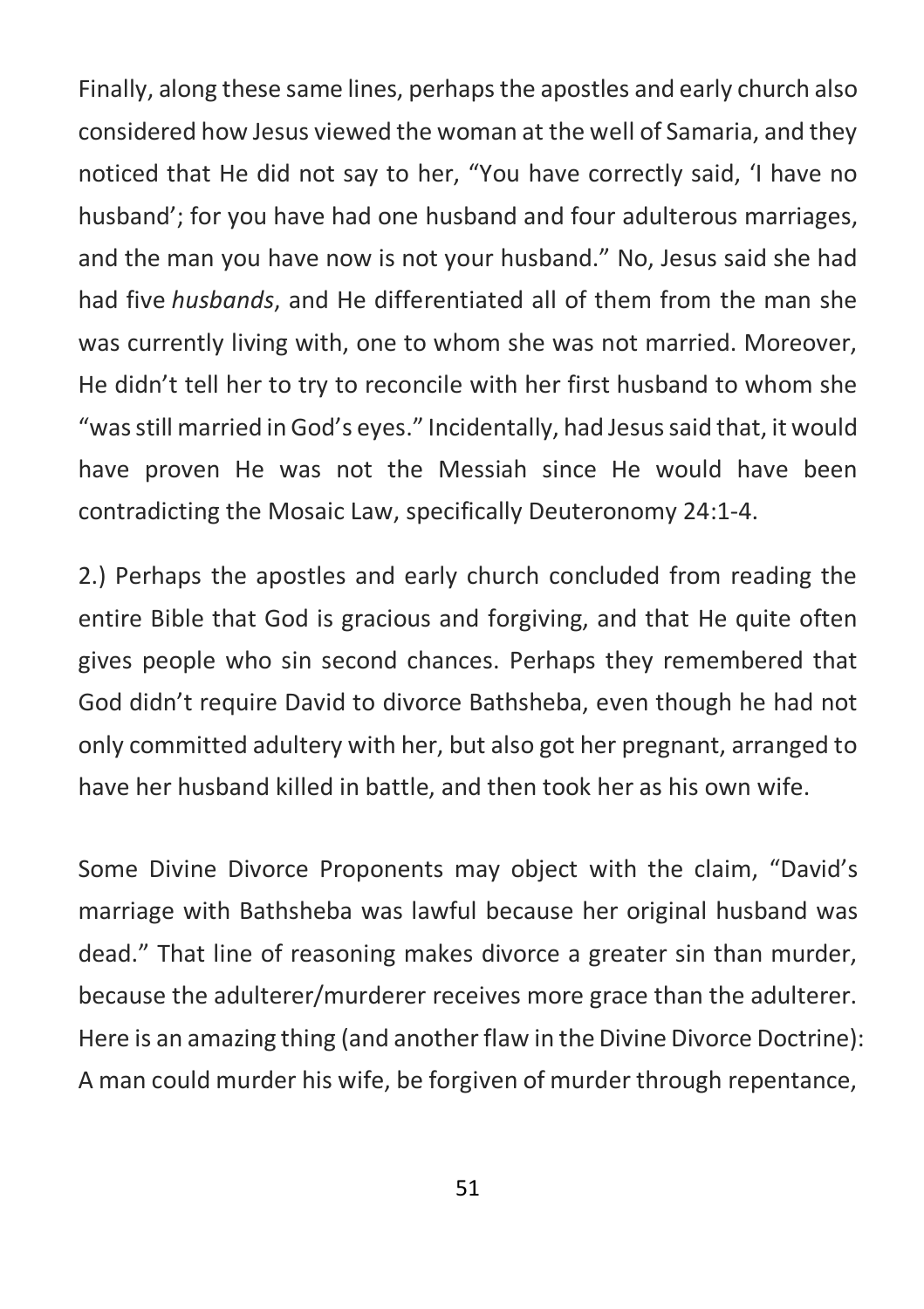and lawfully remarry. But the man who divorces his wife is not permitted to remarry until his ex-wife dies.

3.) Perhaps the apostles and early church reasoned that through His Four D&R Passages, Jesus was hoping to *prevent potential* divorces and illegitimate marriages rather than unscramble the scrambled eggs of those who had already divorced and remarried. Perhaps they reasoned that sin is not remedied by more sin, and that expecting a thief to repent by stealing more money in order to repay those he had previously stolen from is a very odd repentance. Perhaps they reasoned that breaking one oath doesn't fix the breaking of another oath. Perhaps they wondered what would be the point of requiring divorced and remarried people to divorce again, and what good would be the good accomplished by it. Not being able to think of any point or any good, they concluded that surely a wise and good God would not require it.

4.) Perhaps they reasoned that the highest moral law—to love one's neighbour as oneself—should always be the guiding principle. Perhaps they concluded that the most loving thing to do in such situations—like John and Karen's for example—is not to divorce one's current spouse or break up one's current family, but to apologize, if possible, to one's former spouse and common children for one's guilt regarding the divorce (if one bears responsibility for the divorce), and to renew one's resolve to never allow such a thing to happen again so far as one's current spouse and common children are concerned.

52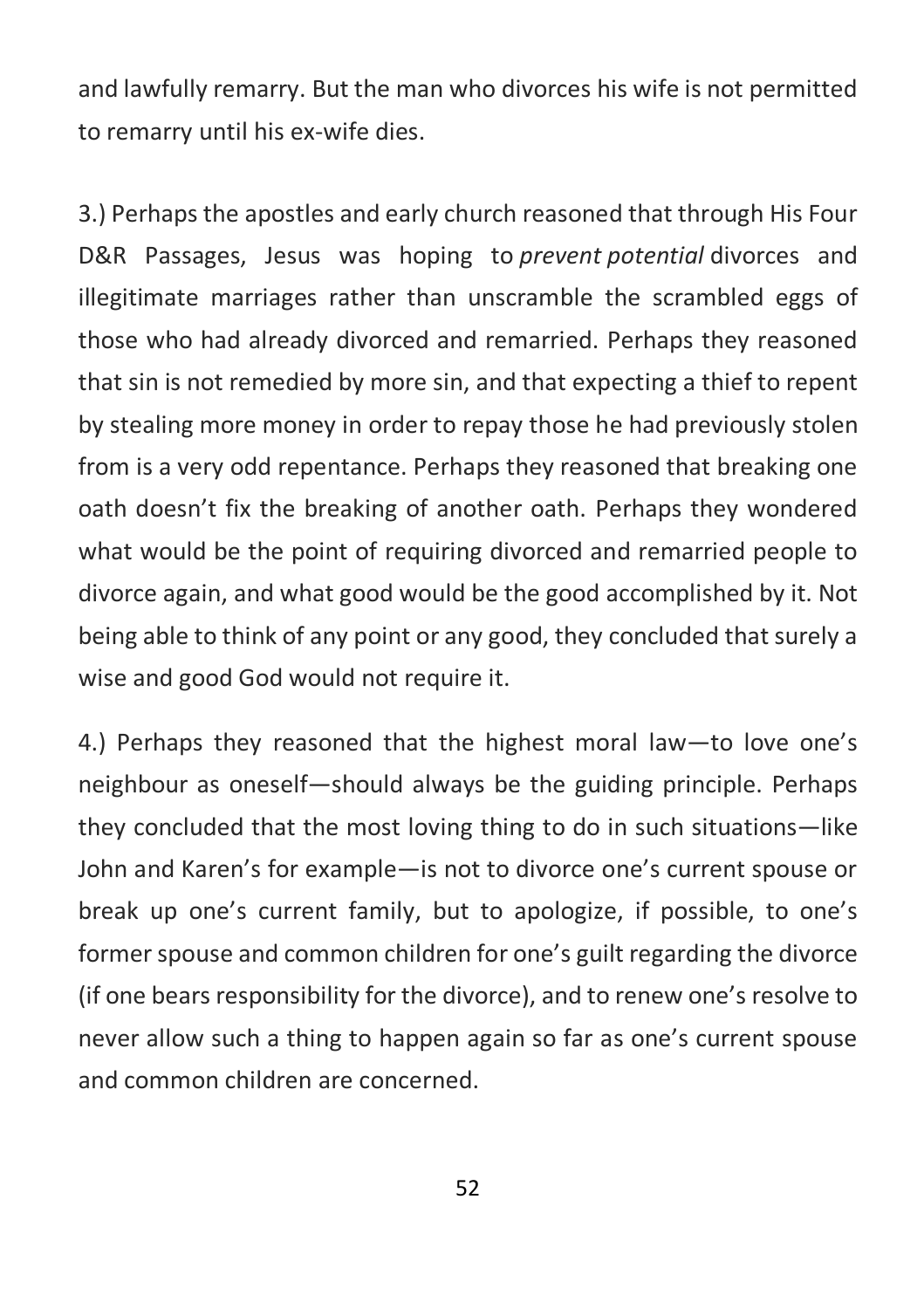5.) Perhaps they thought about the inherent absurdity and injustice of demanding those who were previously divorced and remarried to divorce again while requiring nothing of those who had sexual relationships with multiple partners prior to their current marriage but who were never previously married and divorced. The folks who tried to do what was right by entering into a marriage covenant, but who failed, are penalized and not permitted to remarry lest they commit "adultery," while the one who never married, but who may have committed adultery with scores of married women while he was single, does not commit adultery if he marries!

Think about my example at the start of this article. If John had not married the Las Vegas bartender for a week, but had only slept with her for a week, Divine Divorce Proponents would not require him to divorce Karen. If he had slept with hundreds of Las Vegas bartenders prior to his salvation, his marriage to Karen would be OK. Doesn't that seem odd and grossly unfair?

6.) Perhaps the apostles and early church considered the logical ends of taking the Four D&R Passages in their most literal sense and realized that, in some cases, the result would be the breakup of long-term, love-filled, devoted Christian marriages and families. Thus such an interpretation would contradict clear biblical principles and themes, clash with major moral truths, and impugn the character of God. We don't see God trying to break up godly, Christian marriages in the Bible, including any that involve remarriage.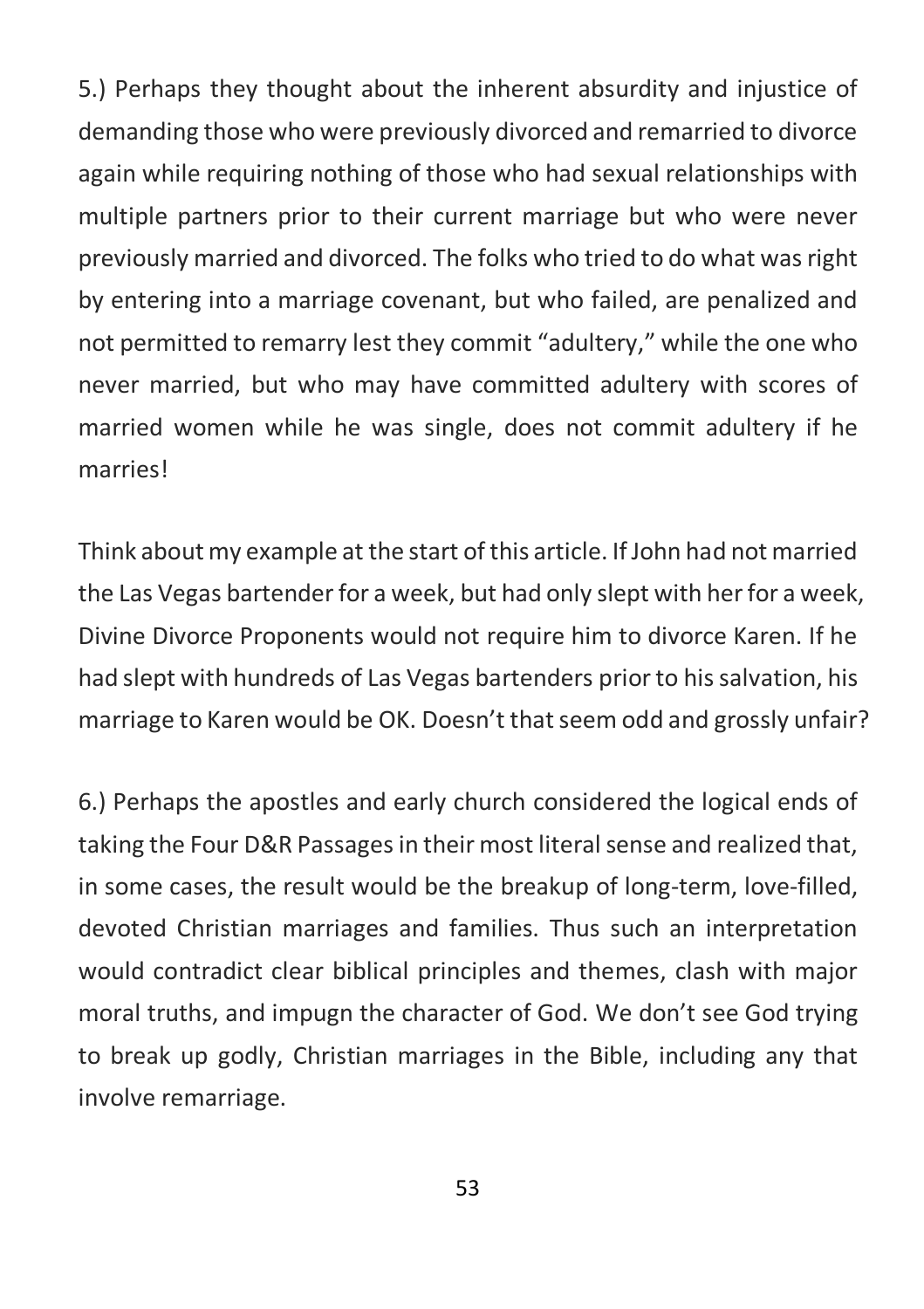#### **In Summary**

There could be other reasons the apostles and early church did not adopt the most literal interpretation of the Four D&R Passages. Regardless, the primary point is that they did not.

The fundamental flaw of Divine Divorce Proponents is that they've assigned pre-eminence to the Four D&R Passages above all the rest of Scripture, and once they've settled on an extremely literal interpretation of those Four D&R Passages, anything else in Scripture that doesn't fit or contradicts their doctrine must be adjusted or explained away. Anabaptists, in particular, are prone to make such an error because of their belief that Jesus introduced new moral standards, effectively abolishing the moral standards of the Mosaic Law (something Jesus said He would not do in Matthew 5:17). They often wrongly think, for example, that Jesus' "You have heard…but I say" statements in the Sermon on the Mount are examples of Him abolishing the Law's moral standards and replacing them with higher standards.<sup>[9]</sup> Thus the moral standards of the Mosaic Law regarding divorce and remarriage can be brushed off as entirely irrelevant. After that, they only need to ignore the deafening silence of the entire New Testament regarding their doctrine and contend with 1 Corinthians 7.

The tragic irony of the Divine Divorce Doctrine is that its adherents often identity themselves as promoters of "marriage permanence," yet they are helping to destroy Christian marriages, and if they had their way,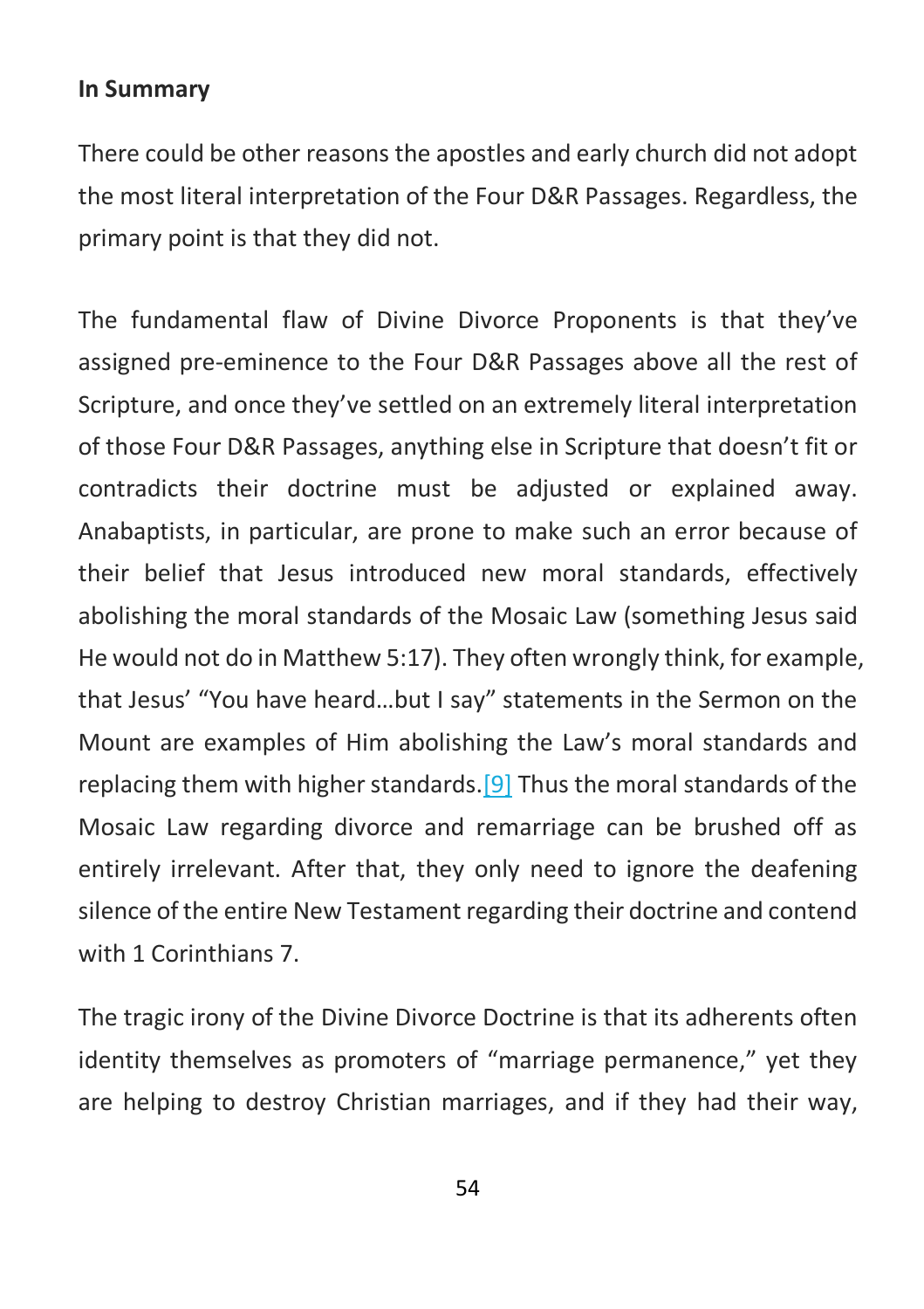millions of married Christian couples would divorce as they repented of their "adulterous marriages." It seems bizarre to identify yourself as being an advocate for "marriage permanence" when you hope to convince millions of married Christians to break their vows and divorce.

For that and other reasons, I have no hesitation labelling the Divine Divorce Doctrine a "doctrine of demons," the kind of which Paul warned would arise in the last days (1 Tim. 4:1). It is interesting that Paul specifically mentioned that those last-days demonic doctrines would be marked by "men who forbid (or *hinder,* as the Greek verb *koluo* is often translated) marriage" (1 Tim. 4:3). Again, Divine Divorce Proponents want millions of married Christian couples to break their vows and divorce. My advice is that you run for your life from anyone who is promoting this dangerous and destructive twisting of the Word of God.

Although Jesus did perceptively liken illegitimate divorce and remarriage to adultery, the Bible does not teach that the remedy for such a sin is another divorce coupled with a return to the original spouse if possible, and celibacy otherwise. God does not view those who have been married and divorced as still married; nor does He view those who are divorced and remarried as living in a continuous state of adultery. By likening divorce-for-any-reason and remarriage with adultery—what everyone acknowledged was sin—Jesus was attempting to help the Pharisees and their unfortunate students, the people of Israel, see that their interpretation of the Mosaic Law was entirely off base. His hope was to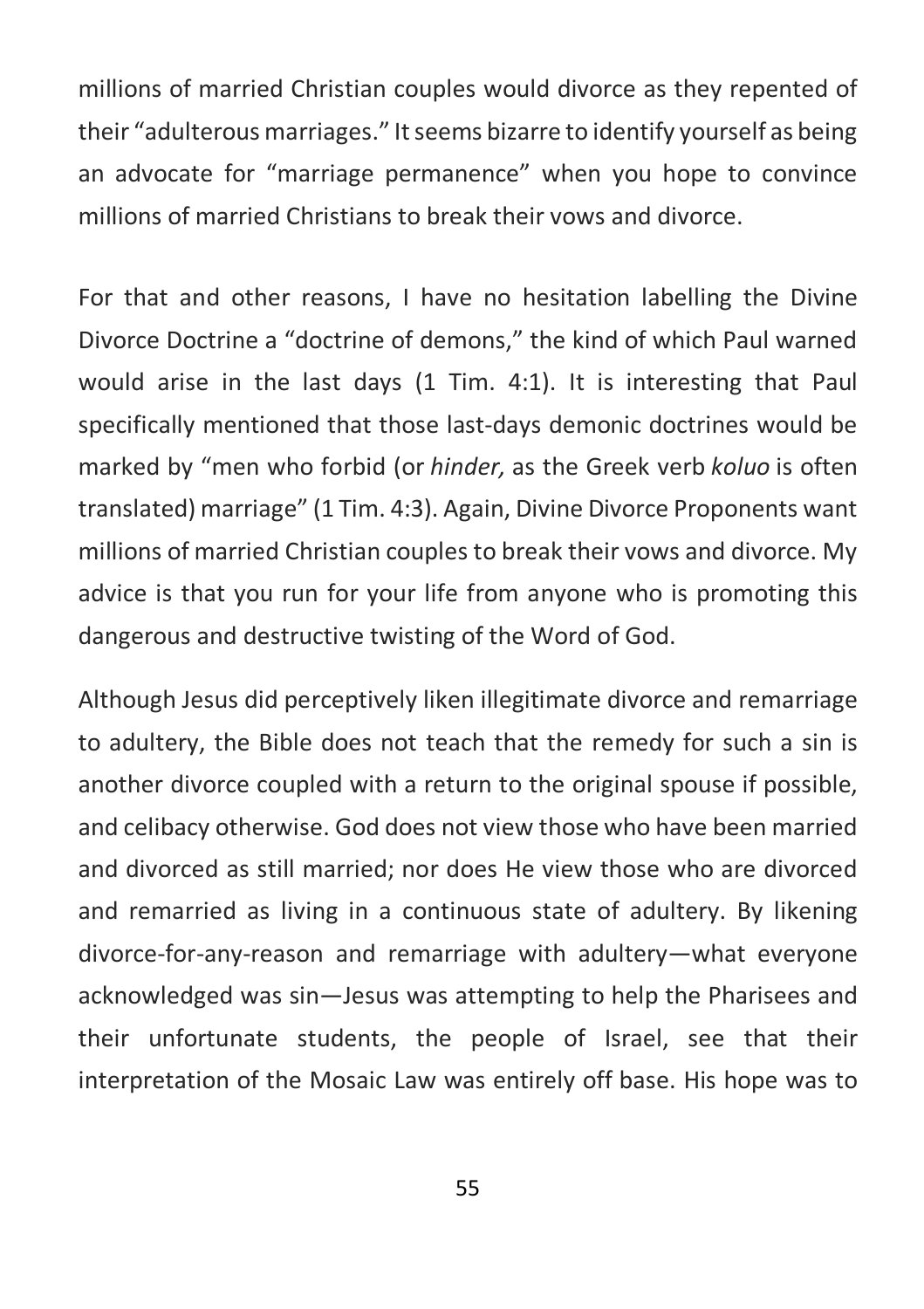curb future divorces—legitimate and illegitimate—rather than break up existing devoted Christian marriages.

And what was motivating Jesus in all this? The same thing that has been motivating God from the beginning. Love. Because He loves people, He hates divorce. So He tries to prevent it. And when He can't prevent it (because of people's hard hearts), He tries to mitigate the evil of it, patch it up as best as possible, and prevent it from happening again. All because He loves people.

Marriage was made for man; not man for marriage. But you would never know that from listening to legalists. They see their relationship with God as that of a slave and his taskmaster rather than that of a child and his father, and they read the Bible like a prison rule book rather than an endearing love letter. And as they compete with each other to prove who is the most devoted slave, they dissect and twist God's Word to find more ways to condemn the less holy and spread their self-inflicted misery to others. I feel so sorry for them. And still, God loves them. — David

[1] Some Divine Divorce Proponents who hold that marriage is dissoluble only through death and not because of adultery, argue that the exception of which Jesus spoke was the discovery, during the engagement phase, of pre-engagement immorality. That is, one could lawfully break off his engagement if he discovered that his fiancée was guilty of fornication (as exemplified by the case of Joseph and Mary), but after one formally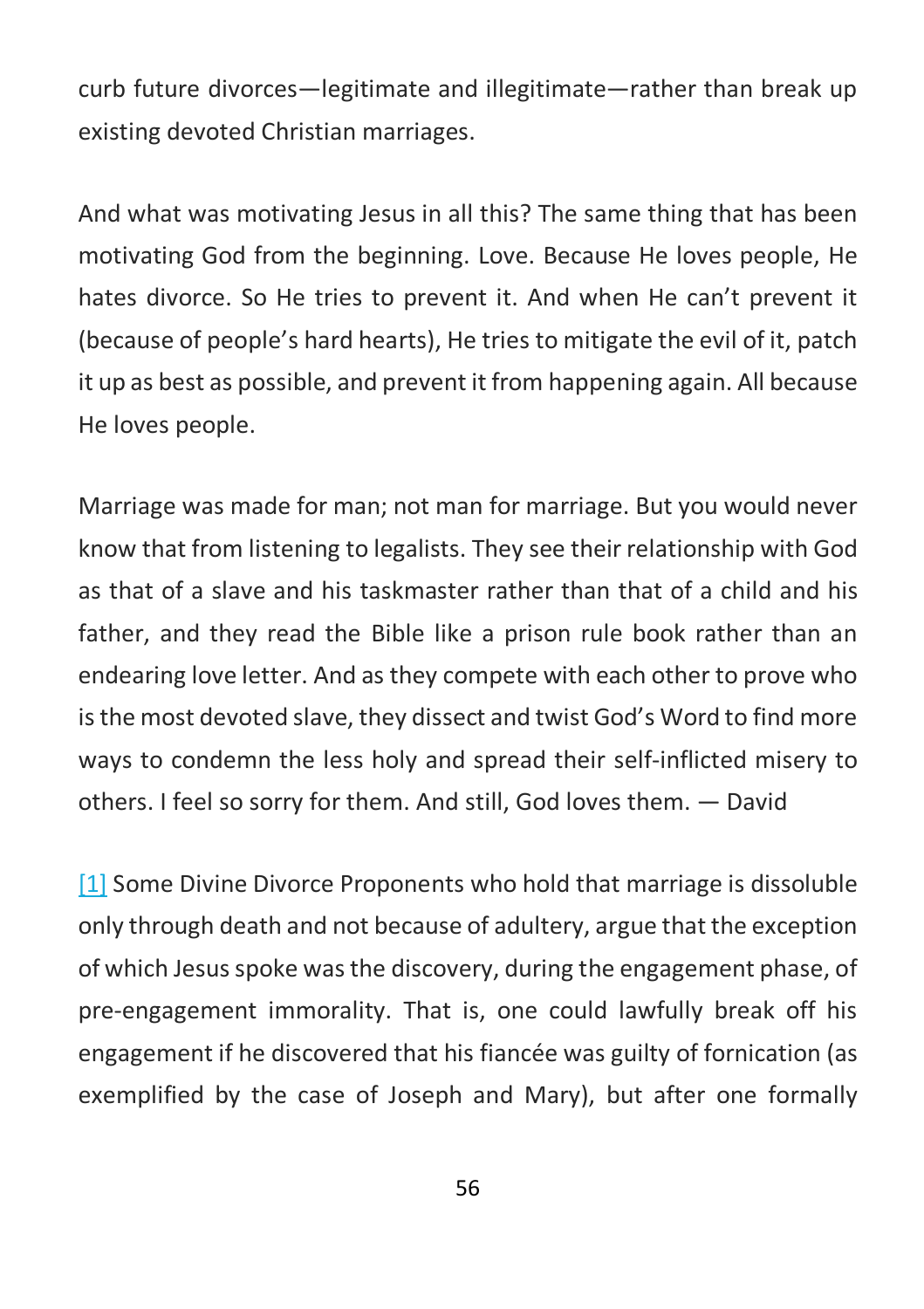married, there was no allowance made for divorce for any reason, including even adultery. Steve Gregg correctly observes, "This introduces the strange suggestion that premarital sex is a greater violation of, and more destructive to, the marriage than is an extramarital affair after marriage. Such a valuation is exactly the reverse of the respective estimation of these two offenses in the Scriptures (cf. Ex.22:16- 17/Deut.22:22)." (http://thenarrowpath.com/ta\_divorce.php)

[2] So much so that, under the Law of Moses, a man who seduced or raped a non-betrothed virgin was required to marry her and never divorce her (see Ex. 22:16-17; Deut. 22:28-29).

[3] If Jesus was "altering the Law of Moses" with new standards for divorce and remarriage (as some Divine Divorce Proponents claim) suddenly making what was not previously a sin to now be a sin, then there were divorced and remarried people in His audiences during His Four D&R Passages who suddenly became adulterers in God's eyes, something they were not seconds earlier. When Jesus spoke and "changed the standard," any of those people who were heaven-bound instantly lost their salvation!

[4] Personally, I am not persuaded that thinking about committing adultery with someone is as evil in God's appraisal as actually committing adultery with that person.

[5] Abstinence from sex, rather than divorce, is advocated by some as a remedy to an "adulterous marriage."

57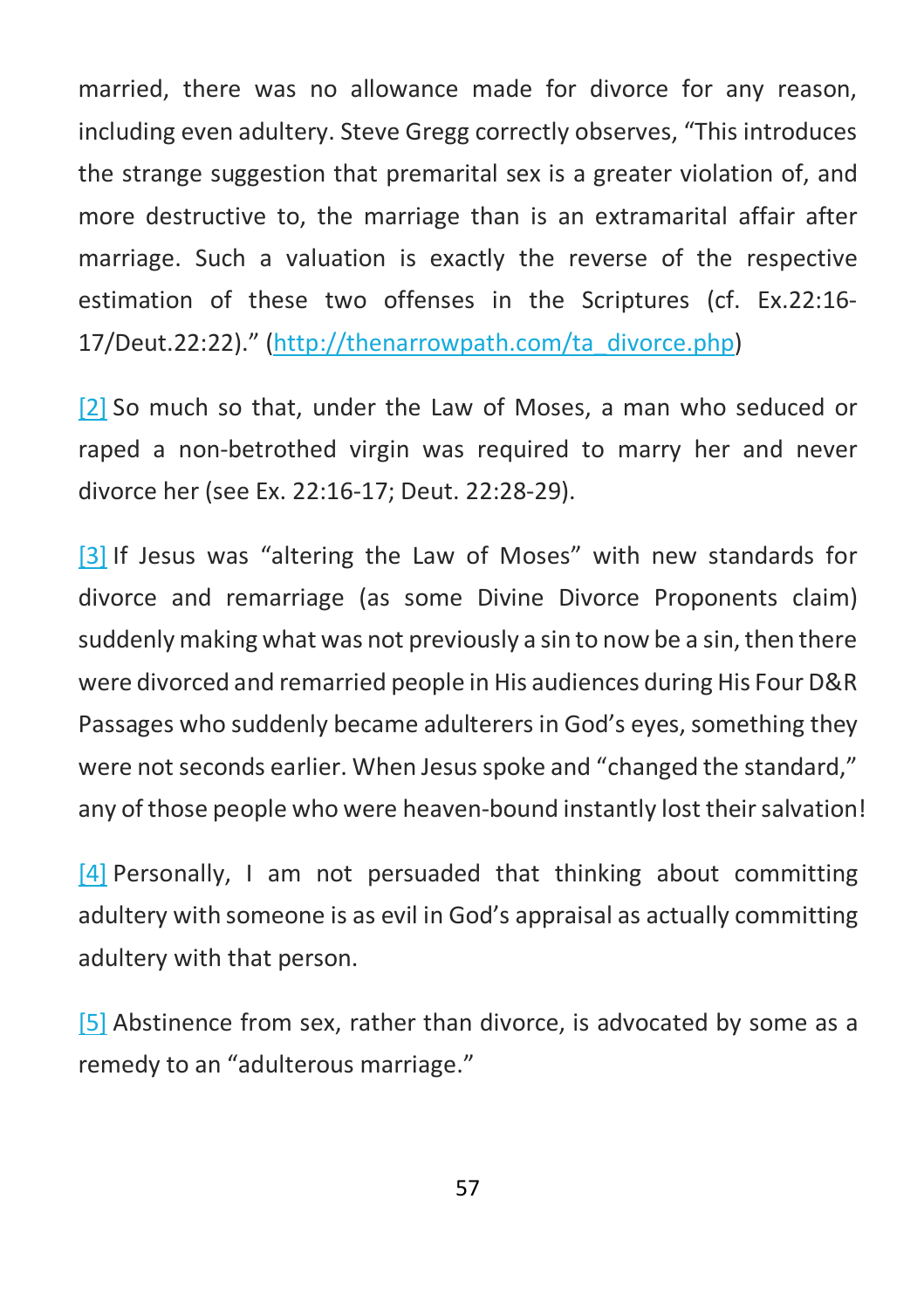[6] As you might suspect, Divine Divorce Advocates are troubled by this clear passage, as it contradicts their doctrine. Thus some interpret Paul to say: "Are you a virgin man who is betrothed to a woman? Do not seek to get out of your betrothal. Are you a virgin man who has somehow been able to break your oath of betrothal to a former fiancée? Do not seek to be betrothed again and married. But if you marry, that is, specifically you virgin men who were once betrothed but who were somehow released from your betrothal, you have not sinned; and if a female virgin marries, she has not sinned. What I am saying has no application to those who were once previously married…only those who were previously betrothed." This shows the lengths to which Divine Divorce Proponents will go to protect their doctrine.

### [7] See http://thenarrowpath.com/ta\_divorce.php

[8] "Then why didn't Jesus endorse stoning the woman who was caught in the act of adultery?" some may wonder. Jesus did not say that the adulteress didn't deserve to be stoned. But there were other factors, related to the Law of Moses, that were relevant in her case. For example, those who cast stones should be without sin themselves, lest they be hypocrites. Jesus could not endorse hypocrisy. And, stoning an adulteress while ignoring the sin of the adulterer is an act of injustice. Jesus could not endorse that. Beyond those things, Jesus extended mercy to the adulteress, mercy being one of the "weightier provisions of the Law" according to Jesus (Matt. 23:23). By the way, mercy is why Joseph, upon discovery of Mary's pregnancy, didn't gather a crowd to stone her or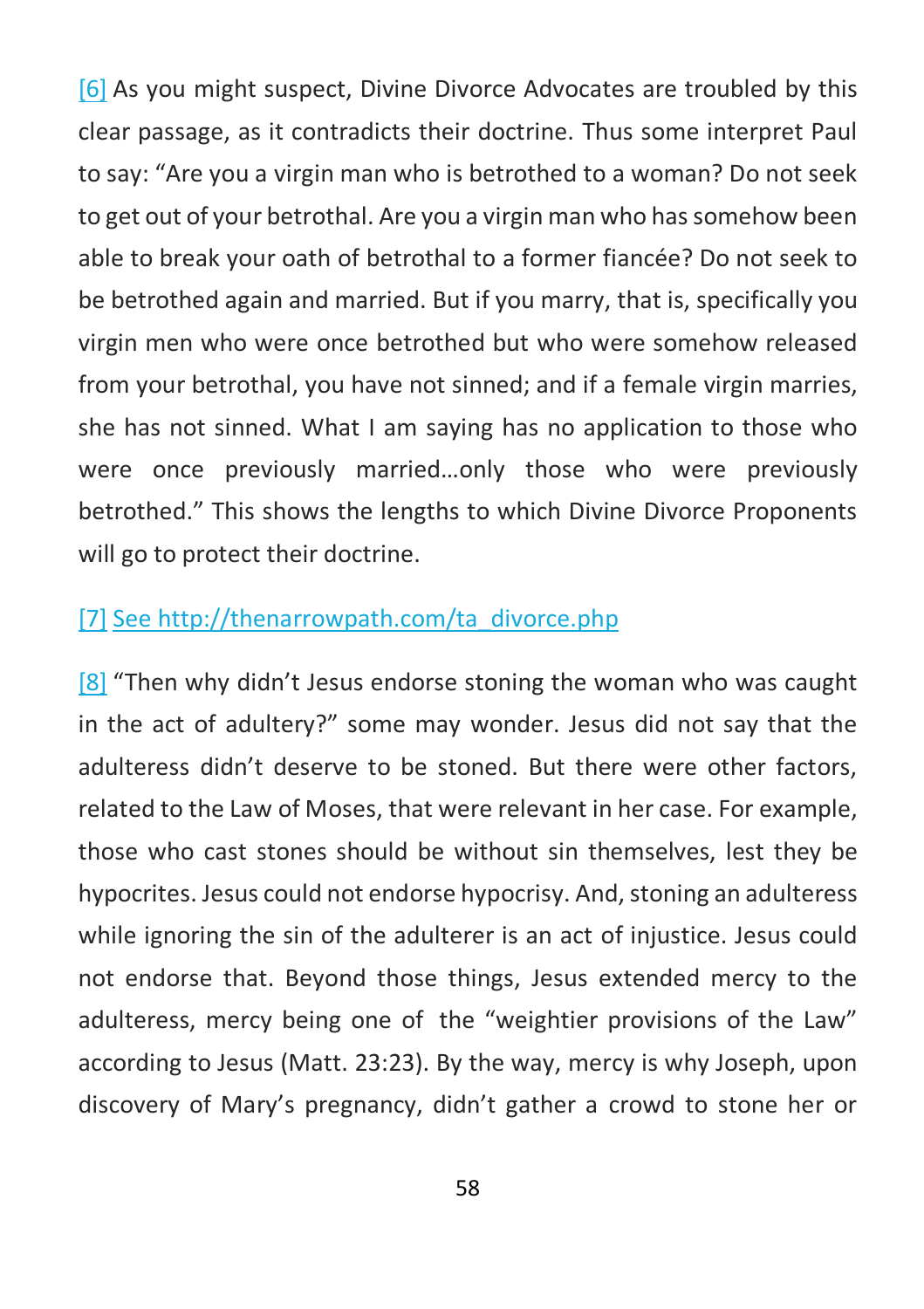broadcast her alleged sin, but rather "planned to send her away secretly." Scripture says he intended to do this because he was **"**a righteous man" (Matt. 1:19). Some food for thought.

[9] And of course, if God felt during the time of the Law of Moses that illegitimate divorce and remarriage was *identical* to adultery, He would have legislated identical punishment for both, and thus God would have called for the stoning of those who divorced and remarried.

[10] If this were true, however, we would expect that Jesus would have correctly cited any old covenant law that He was changing (which He often did not), and that the "new" standard He was introducing would in fact be new, and not already be a standard found in the Mosaic Law (which was never the case).

*The views expressed in this e-teaching are those of David Servant and not necessarily those of the EKC Family, its employees, volunteers, trustees or financial supporters. As followers of the Lord Jesus Christ, we should shun division over nonessentials.*

### **Betrayal is different for everyone**

I have discovered a shocking reality. Betrayal is different for everyone. To some, it is about having intercourse and other sexual contact with another person. This can be full blown sexual unfaithfulness or even emotional sexual bonding, like sexting. To others, betrayal can be when your partner is emotionally more connected to someone else. This includes illicit conversations of a private nature with a co-worker, or an on-going, intimate friendship with the opposite sex. Betrayal is so different for so many people.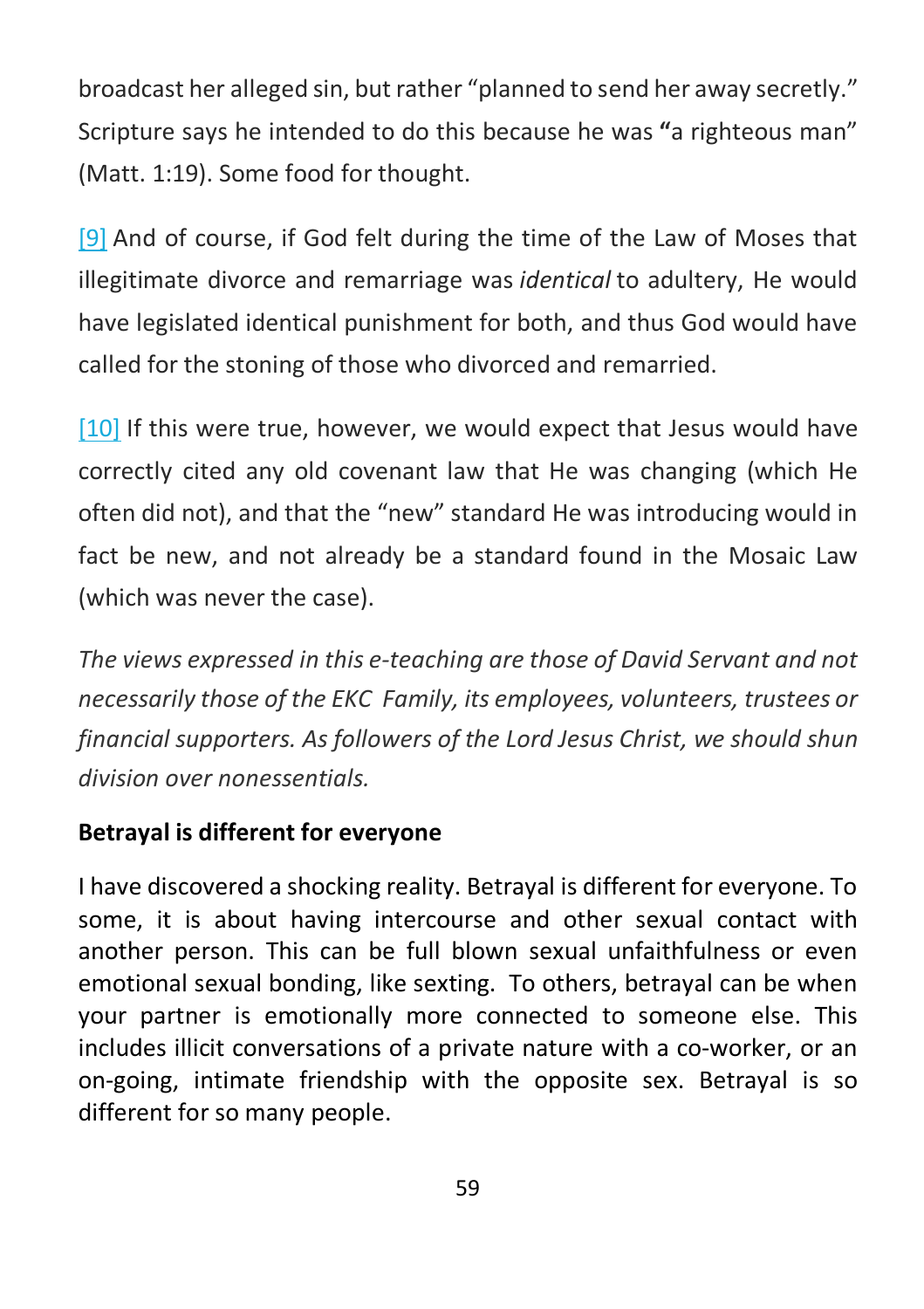Betrayal in the ambit of secrecy must also be mentioned. This may involve secret email accounts, cell phones, bank accounts, Internet behaviour, or an unwillingness to share information about whereabouts, spending habits, or even life plans. This can be considered betrayal because the "cheated" spouse knows nothing about what you are hiding. So many relationships have ended in divorce because the spouse felt cheated because of information that was not shared and later proof to be a deal breaker.

### **Help, we are incompatible**

If you have been around a bit, you would have noticed that sometimes, married couples break up and their relationships end up in divorce. This sad state of affair, excuse the pun, is not only prevalent in the world, but has also now entered the church. When you listen to their reasons for divorce, this phrase more than anything else comes up:" *We are incompatible, or we are no longer compatible*. What does that actually mean? When they got married, were they compatible? I suppose they would be, because if they were not, why would they get married to each other in the first place?

People learn to become compatible, and people learn to become incompatible. When we get married, we all discover, a very obvious truth and that is that we are more different than what we expected to be. Likes and dislikes, different intellectual abilities, different backgrounds, different emotional strengths, makes us all different from each other. Not incompatible, just different. Once we embrace these differences, we will find that those differences more often than not, has been designed to be of assistance to you.

All of these differences, when it is not brought under the Lordship of Jesus Christ, through a spiritual walk with Him, will only be BATTLED out in the mental, emotional and physical arena of life. Once we understand that we are first spiritual beings, living in a physical body, our personal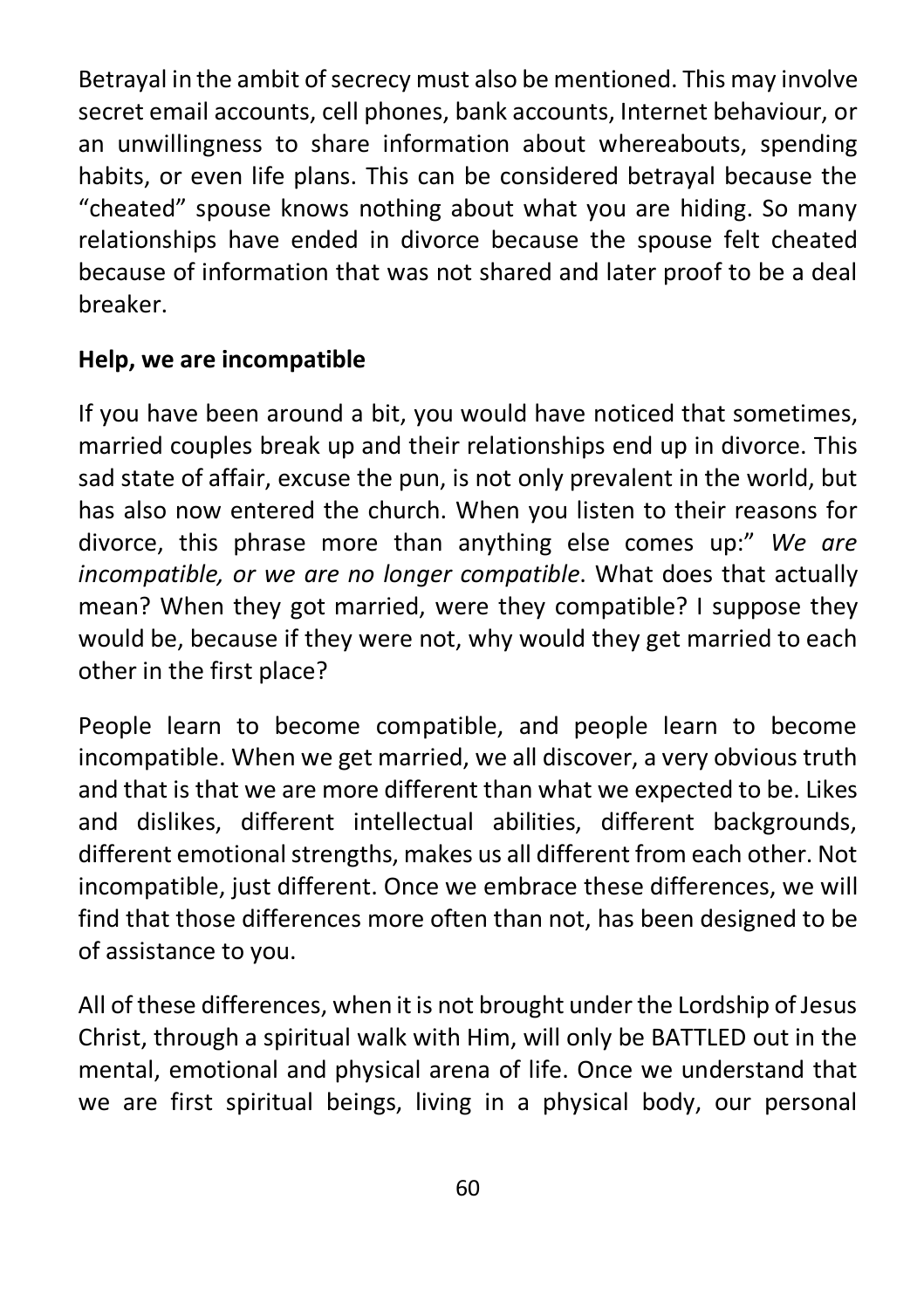development and growth in life will be significantly impacted. We are more than Emotions, We are more than Intellectual Ascent, We are more than Physical. We are Spiritual, first.

When we become born again, we are qualitatively raised to a new level of excellence. The spirit part of our being then kicks in to help us with our other three modalities. It is the spirit part of us that can help with our differences. This is the missing link, when it comes to people who cite irreconcilable differences. In most cases that I have personally encountered, they operated out of their flesh and not their spirits.

### **Things you must know about affairs**

According to an article in Huffington post (Davis, 2015) , the writer highlights 10 points that we should know about infidelity and cheating. Davis indicates that divorce in most cases is not the solution and that the following should be considered. I have taken the liberty to mention two that I think is appropriate for this booklet.

### 1. **Infidelity is not a marital deal breaker**

Many people think that affairs signal the end of a marriage. This is simply not true. Although healing from infidelity is a challenging endeavour, most marriages not only survive, but they can actually grow from the experience. This is not to say that affairs are good for marriages, they aren't.

Affairs are very, very destructive because the bond of trust has been broken. It is possible however to get marriages back on track and rediscover trust, caring, friendship and passion.

### **2. Most affairs end**

Davis further postulates that while affairs can be incredibly sexy, compelling, addictive and renewing, most of them end. That's because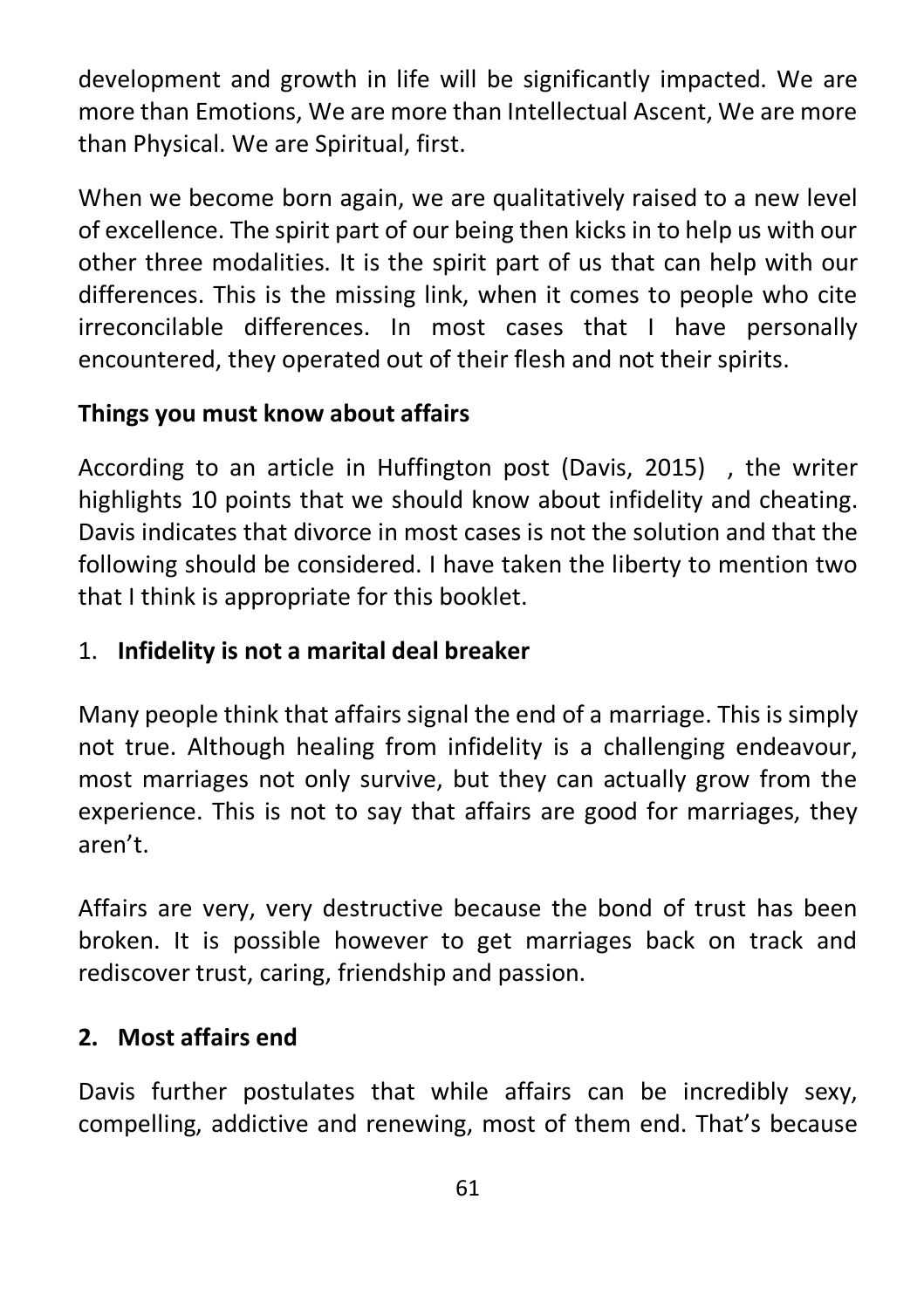after the thrill wears off, most people recognize that everyone, even the affair partner, is a package deal. This means that we all have good points and bad points. When two people are in the throes of infatuation, they are only focusing on what's good. This is short-lived, generally speaking. That's because reality sets in and infatuation fades. If the betrayed spouse doesn't run to a divorce attorney prematurely, it's entirely possible that an affair will die a natural death.

You can read more of this article by going to the URL:

*https://www.huffingtonpost.com/michele-weinerdavis/10-things-youmust-know-a\_b\_7247708.html* I encourage you to read it.

# **You have a role to play in affair proving your marriage**

In a recent marriage enrichment seminar that we held in Cape Town, we discussed the fact that both partners have invisible strings that keep them together in covenant. We tied each other with red strings to make this more visible to each other. These four strings were indicated as the following imperatives:

- 1. You have a role to play in protecting your covenant
- 2. Your covenant is three-fold strong
- 3. Your covenant goes wherever you go
- 4. Every marriage goes through seasons

We will briefly discuss these four imperatives before we go to the Question and Answer section of the evening.

# **1 You have a role to play in protecting your covenant (Abram and the vultures Gen 15 vs 6-21)**

The following select verses will help in bringing my point across.

Verse 6 *And he believed in the Lord; and he counted it to him for righteousness.* Verse 8 *And he said, Lord God, whereby shall I know that I*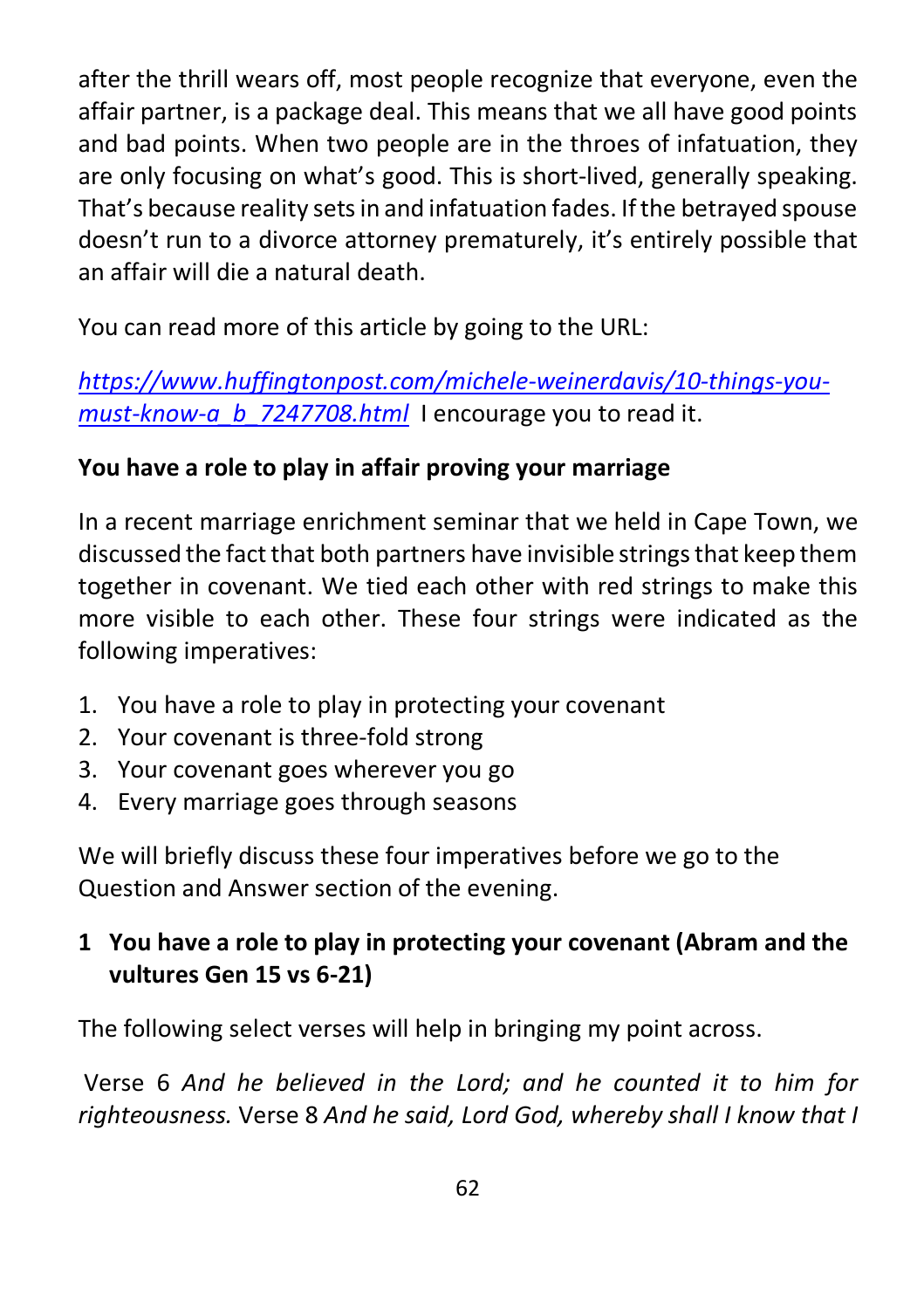*shall inherit it? Verse 9 And he said unto him, Take me an heifer of three years old, and a she goat of three years old, and a ram of three years old, and a turtledove, and a young pigeon.10 And he took unto him all these, and divided them in the midst, and laid each piece one against another: but the birds divided he not. Verse V11 And when the fowls came down upon the carcasses, Abram drove them away.*

Notice from the above that there is always a reward for your faith in God. You need to know what you will inherit from God, because God loves to spoil His children with good gifts. This includes marriage.

Lastly Abram had to chase the birds away himself. It is mandatory upon us to protect our marriages by chasing the birds away from our offering to the Lord. Marriage is an offering of covenant to the Lord Sometimes the enemy will send in birds to mess around with your covenant.

- These birds can come in high heels or tight dresses, for the men we call that **Petti Coats (Pants** for women)
- Sometimes these birds can come in the form of money, we call that **Pennies**
- Sometimes these birds can come in the form of puffed egos, we call that **Pride.**
- However, these birds look like that want to mess with your covenant, you have to chase them away!

There is always something or someone who will try to stop you from staying in a covenant relationship with God and your spouse. You must be gangsta about it and chase them away. Don't try to be cute, don't try to be religious. Just be effective. God protects His Covenant that you make with Him and you should do the same. 1 Corinthians 10:12 *So let him who thinks he stands take heed lest he fall.*

God affirms His promises as He moves through the sacrificed animals. You can always trust God to fulfil the promises He makes to you in His Word!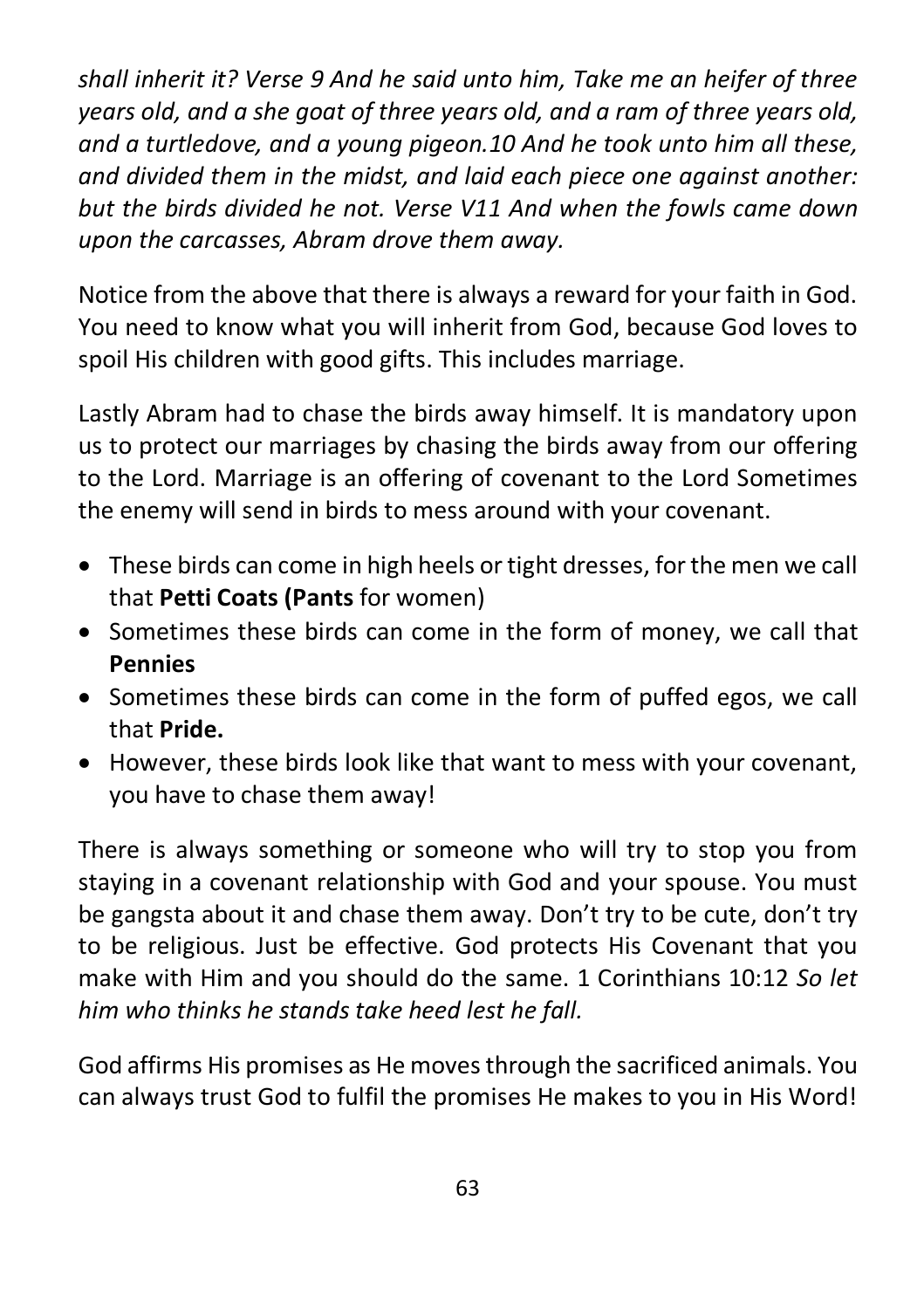Your serious and deepest consideration, should always be to value your spouse. Sacrifice is always part of a marriage. If you have not discovered it yet, don't worry, you soon will.

# **Whatever you place value on, virtue will come out of it.**

If something is important or precious to you, then you will protect it, just like Abram chased away the vultures, so you too must chase away anything that comes against your covenant. Identify what are the vultures that are trying to stop you from practicing your covenant. Without a covenant there can be no relationship with God, without a sacrifice there can be no covenant. You must sacrifice, it is part of marriage, like a horse and a carriage. Marriage and sacrifice go together, always.

# **2 Your covenant is 3-fold strong**

**Eccl 4 vs 9-12 "Two** *are better than one, because they have a good return for their labour. For if either of them falls, the one will lift up his companion. But woe to the one who falls when there is not another to lift him up. Furthermore, if two lie together lie down together they keep warm, but how can one be warm alone? And if one can overpower him who is alone, two can resist him, a cord of 3 strands is not quickly torn apart.*

You have two dimensions to a covenant, a horizontal and a vertical. Horizontal relates to man, husband and wife and vertical relates to two of them to God. The horizontal line will always have its foundation in the vertical line. The vertical line represents your base or your foundation, which is God. Both man and women must always stay in humility and be cognizant of their foundation called Christ.

Solomon gives 4 examples that illustrate this principle

- When two work together they have a good return for their labour
- If one falls, the other can pick them up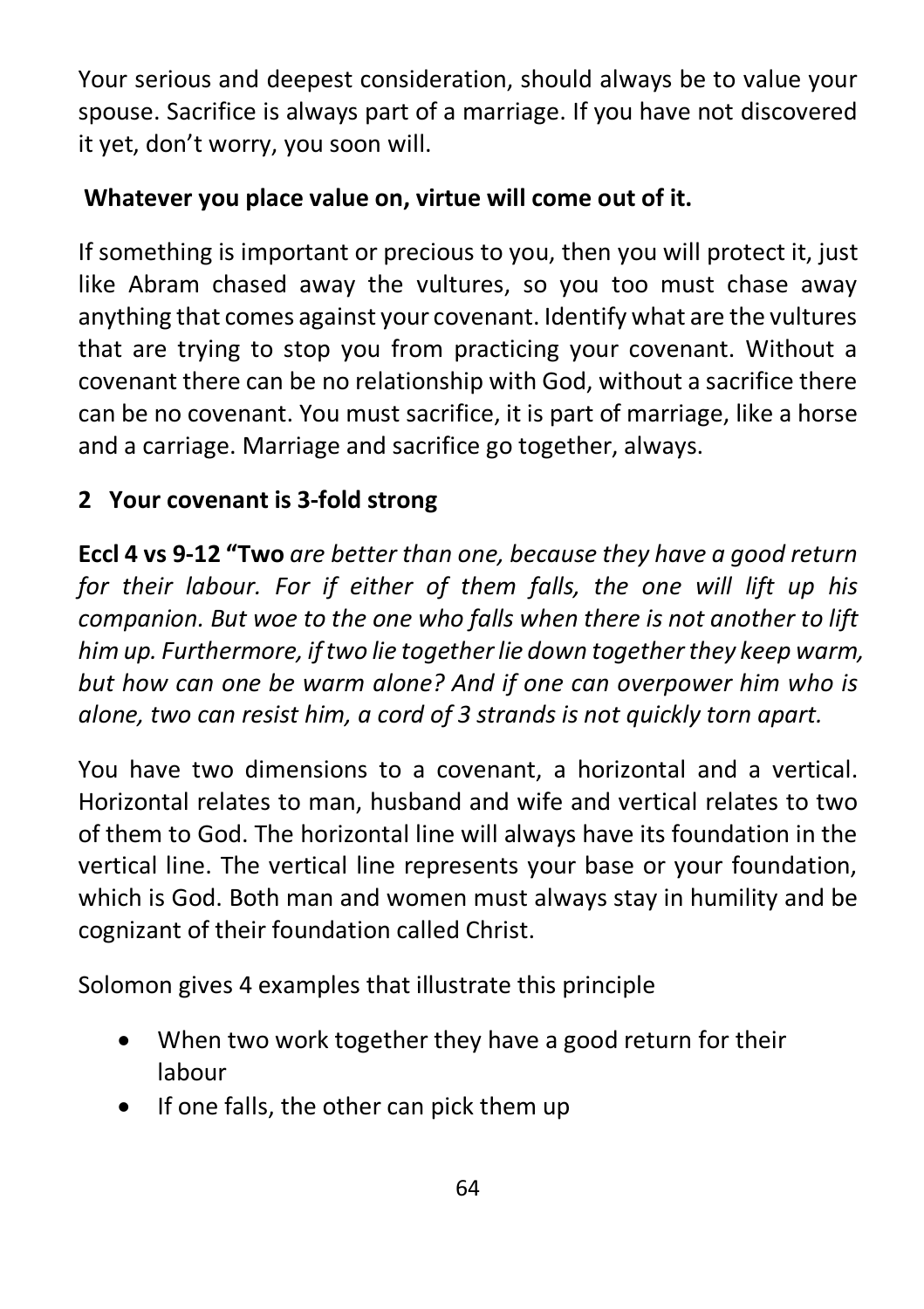- If two lies together both get warm
- If they are attacked, both can respond and drive the attacker off

The 5<sup>th</sup> example is one of a 3cord strand that is not easily broken. In this case the strength is supplied not just by two but by three. You can try to break a one-fold string, you may, you can try to break a two-fold string, you will have great difficulty. It is almost impossible to break a threefold string with human hands because the combined affect and strength makes it powerful!

We must understand that the bible spoke about three-fold cord in a figurative way. When this graphic is applied to marriage, it includes the husband and wife, the first two strands, who are knotted with the central strand, God. Being united with God gives the covenant couple the spiritual strength to cope with problems, and it is the key to achieving the utmost contentment in marriage.

Solomon's first 3 examples are that on the horizontal plane or human plane. But a Cord of three strands depict a relationship, between a man, a woman and God. The relationship with the man and the woman is still on the human plane, but the when God is added to the relationship, it introduces another dimension. HE BECOMES PART OF YOUR MARRIAGE.

# **The power of the three-fold cord further explained**

Did you know that the largest number of strands that can all touch each other at the same time is 3? If you take one rope away, you obviously weaken the rope. If you add an extra strand and make it four, you do not add to the strength of the rope because all the strands no longer touching each other.

FOR SOMETHING TO BE STRONG THEY MUCH TOUCH EACH OTHER. You must touch your wife /husband, you must touch God! God designed men and women as sexual beings. He created sex and said that it is "very good." (Gen 1:31.)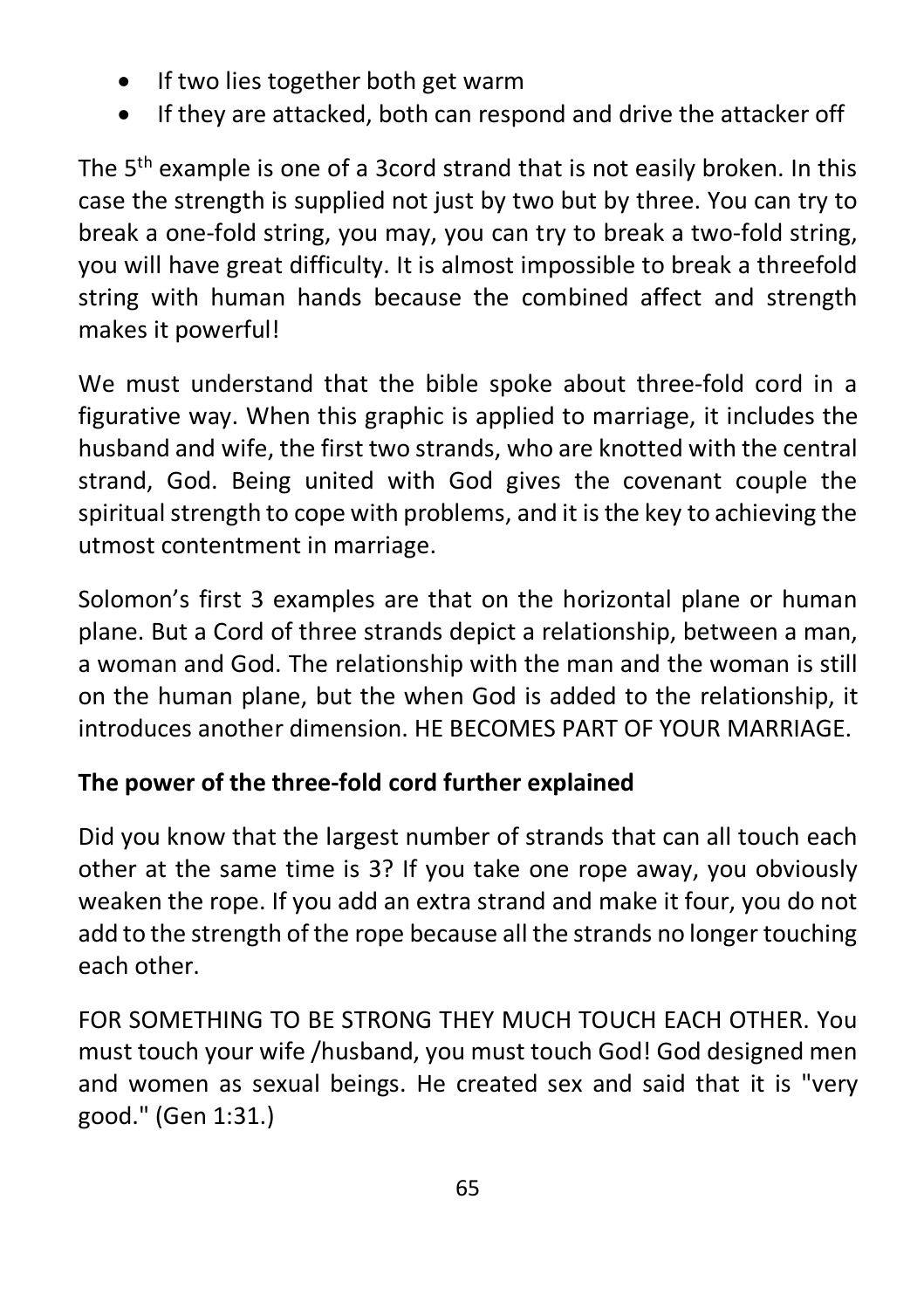# **3. Your covenant goes wherever you go, take your ring with you.**

It is important to note that you are married everywhere. God is the silent witness wherever you go. In a research done by law firm Slater & Gordon, they found that both men and women are more likely to wear a wedding ring today than in previous generations. Those under 40 are also more likely to remove it. This is when they want to be unfaithful.

Even if you take your ring off, God still sees you. Guess what, your partner might not have seen your infidelity, but they can feel it. Why, because you are one before the Father. The study further shows that a fifth of women under 40 said they thought a man who did not wear a ring did not take his marriage as seriously and a quarter said it would make them suspicious.

A third of couples said they would be more confident that their partner would not cheat on them if they wore a ring as it would be a reminder of their commitment. Your covenant is your protection, it is the unseen inheritance for your children and their children. Take your ring with on your travels.

# **You have to enter the marriage through the right door**

People get married for different reasons. It is almost never for love but for some other instinctive need. Love is a decision, love grows and grows, until it overpowers all your initial instinctive needs. When you critically investigate this, you will find it to be true. People get married basically for mainly the following motives:

- 1. Motives of Comfort
- 2. Motives of Commercial
- 3. Motives of Commitment
- 4. Motives of Covenant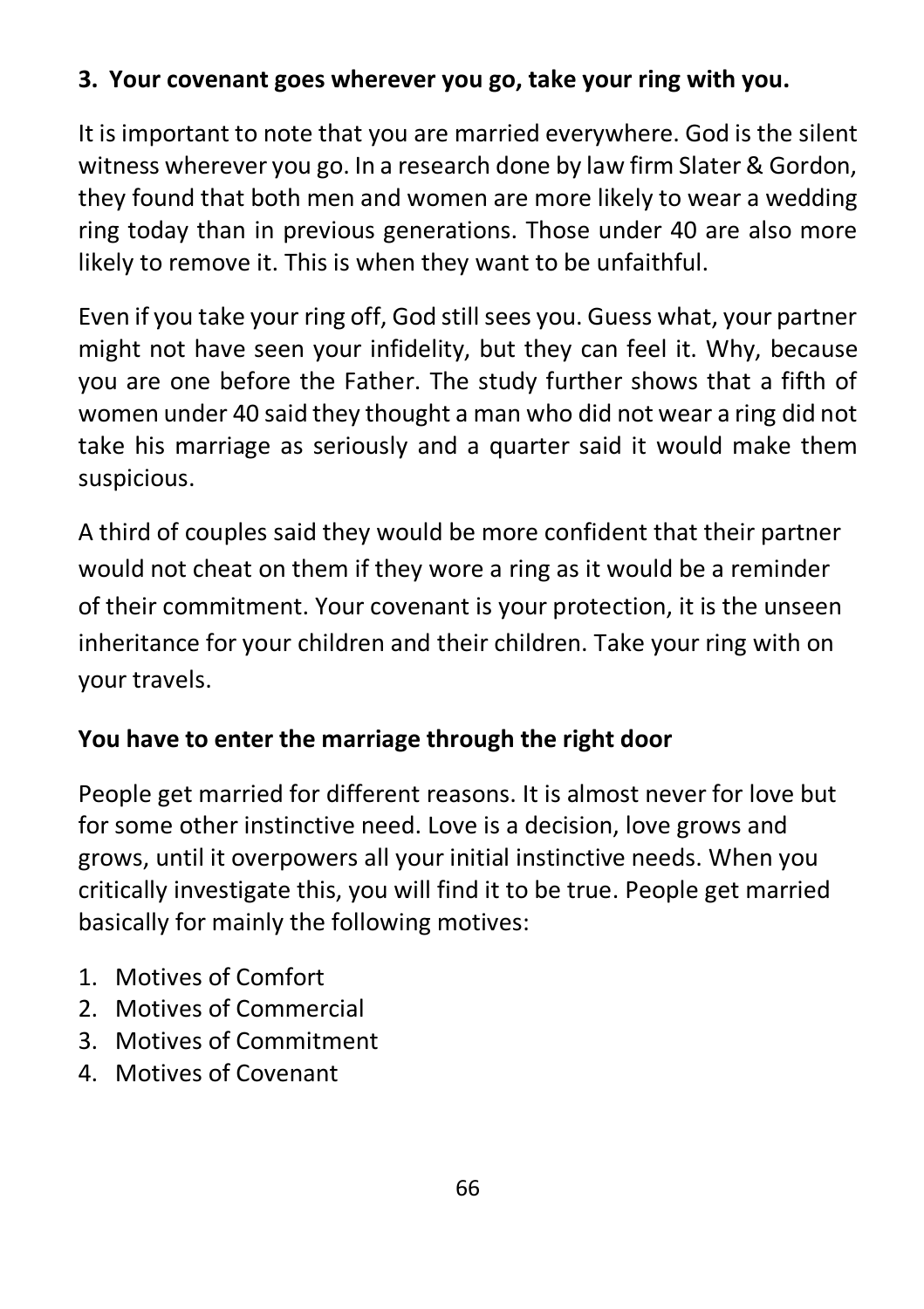As the years progress, they begin to abandon the selfish notion of being "*in love"* to "*deciding to love "This*is truly transformational and expresses the Agape type of love that God requires of us.

Four different types of loves (Eros, storge, agape and philia)

- a. Friendship ( Philia)
- b. Brotherly (Storge)
- c. Sexual (Eros )
- d. Godly love ( Agape)

You have to enter through the door of covenant, because it contains all the other doors, if you enter through any other door, you will give up because you don't have the third person of the 3-fold string to keep things together.

# **DIFFERENCES IN PRIMARY NEEDS**

The primary needs of males and females according to Miles Munro, Willard F Harley and Gary Chapman fundamentally comes to the following essentials or as I would like to deem them , obligations;

Primary needs of Men are:

- 1. respect,
- 2. recreational companionship, and
- 3. Sex. (I would have put this first  $\circledcirc$ )

The primary needs of females are

- 1. love,
- 2. conversation, and
- 3. affection

Collectively and individually these great authors, they all sing from the same hymn sheet and postulate that if you don't fulfil your partner's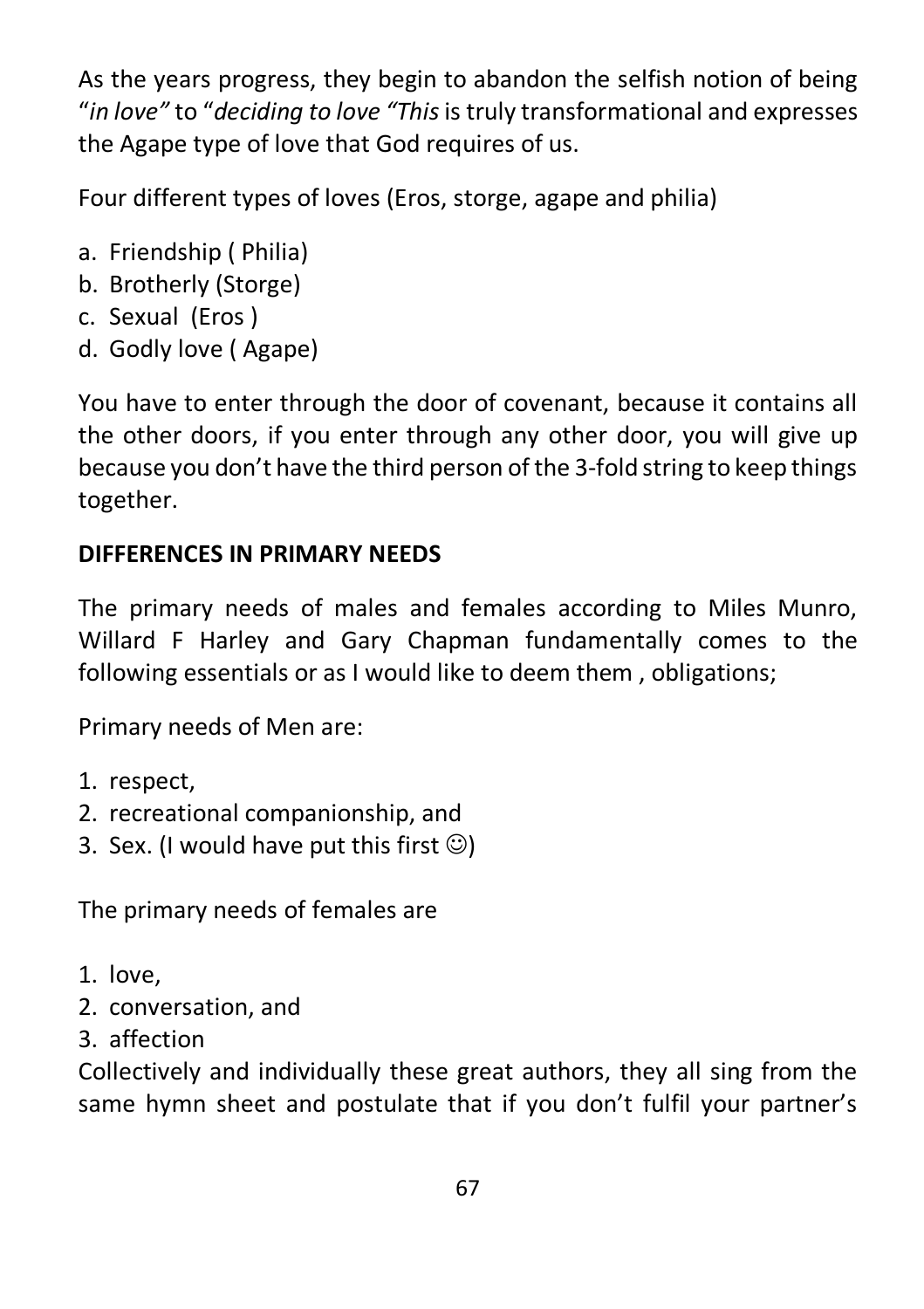primary needs, then it will not go so well for you and your marriage. This I believe is a ground-breaking discovery and although simple in its understanding, it becomes very difficult to fulfil, when our own needs are not met. Once we can look pass our own needs to the fulfilling the needs of our partners then we are more than halfway there to a great marriage.

The different needs of both men and women can change and are different from person to person, but this gives us something to work with.

# **4 Every marriage goes through seasons**

My cordial appreciation for the work of Gary Chapman's book: **The four Seasons of Marriage**, *Secrets to a lasting marriage.* I highly recommend it. I have gleaned most of this section from that book.

### **Four Seasons of a Tree**

Don't judge a life by one difficult season.

There was a man who had four sons. He wanted his sons to learn to **not judge things too quickly**. So, he sent them each on a quest, in turn, to go and look at a pear tree that was a great distance away. The first son went in the winter, the second in the spring, the third in summer, and the youngest son in the fall.

When they had all gone and come back, he called them together to describe what they had seen.

- 1. The first son said that the tree was ugly, bent, and twisted. (Winter)
- 2. The second son said no--it was covered with green buds and full of promise. (Spring)
- 3. The third son disagreed, he said it was laden with blossoms that smelled so sweet and looked so beautiful, it was the most graceful thing he had ever seen. (summer)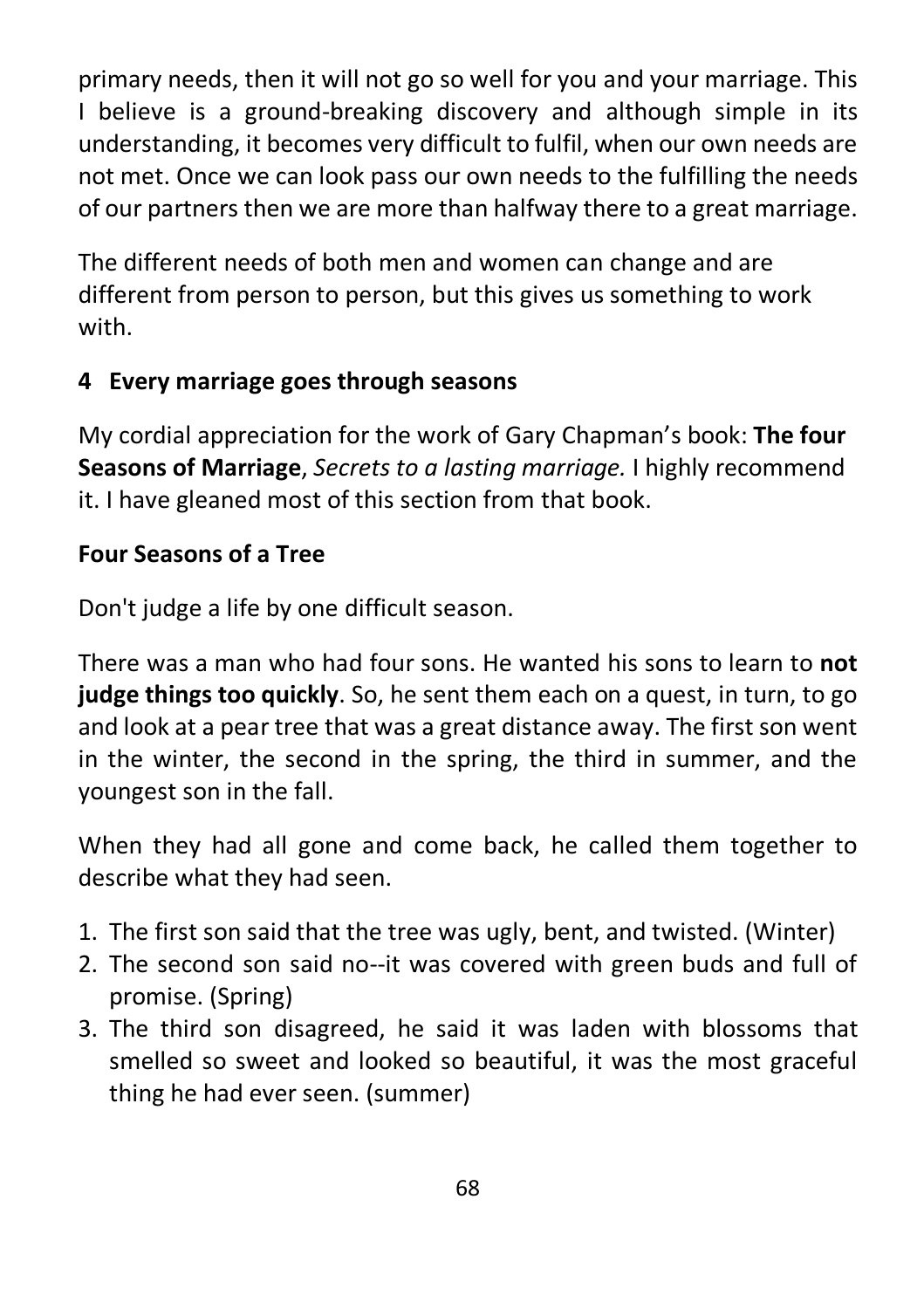4. The last son disagreed with all of them; he said it was ripe and drooping with fruit, full of life and fulfilment. (Fall)

The man then explained to his sons that they were all right, because they had each seen but one season in the tree's life. He told them that you cannot judge a tree, or a person, by only one season, and that the essence of who they are--and the pleasure, joy, and love that come from that life- -can only be measured at the end, when all the seasons are up (Chapman, 2005).

If you give up when it's winter, you will miss the promise of your spring, the beauty of your summer, fulfilment of your fall. Don't let the pain of one season destroy the joy of all the rest.

### **1. Winter**

# **Why begin with winter?**

Most couples that I counsel come for counselling when they are in their winter season, not a lot of couples go for counselling when they are in the summer season. It is the coldness of winter that drives couples for help. Winter speaks of difficulty. Of survival.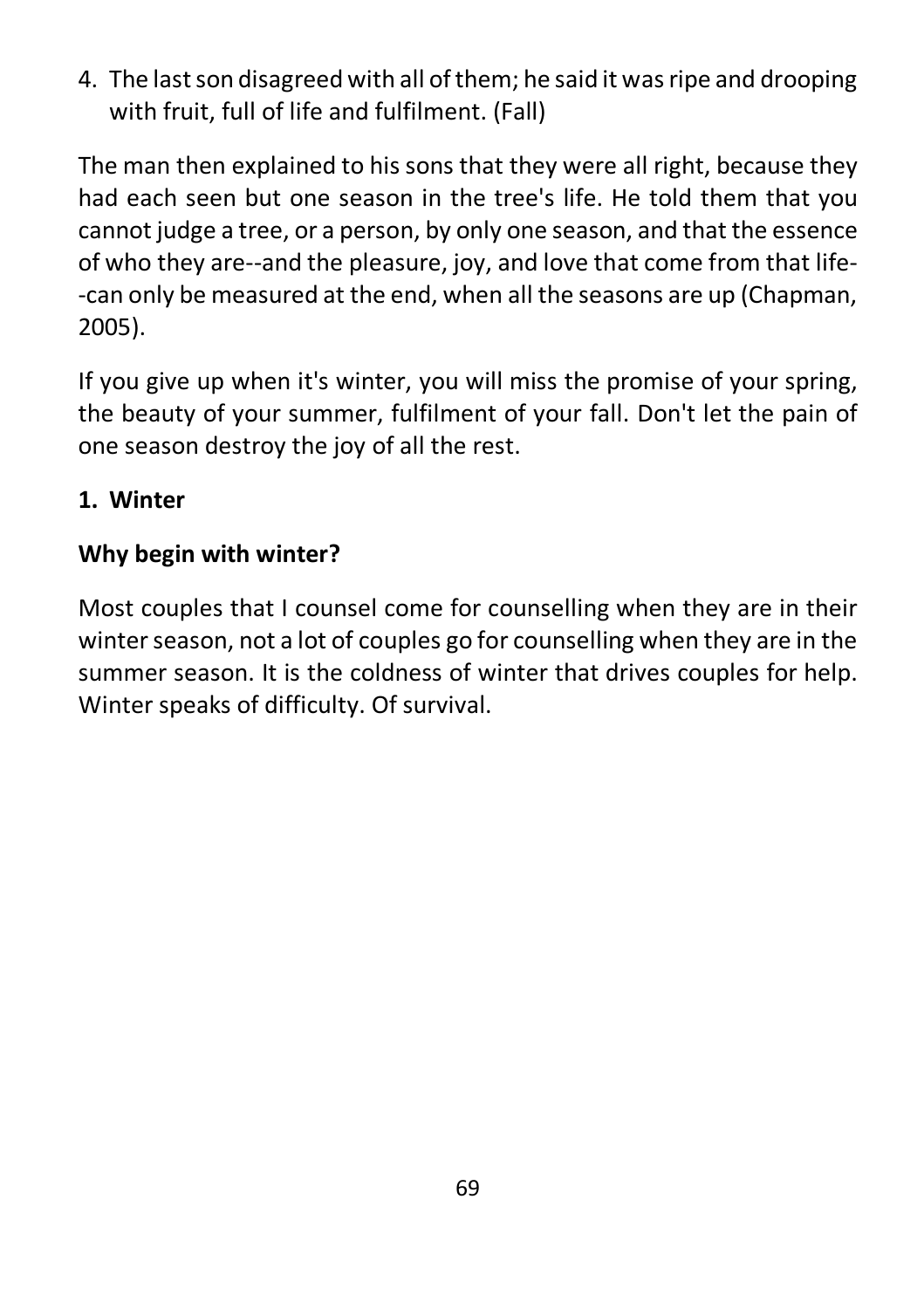# **Winter**

| <b>Emotions</b> | Hurt, Anger, disappointment, loneliness, feeling rejected |
|-----------------|-----------------------------------------------------------|
| Attitudes       | Negativity, discouragement, frustrations, hopelessness.   |
| Actions         | Destructive, speaking harshly, not speaking, violent      |
| Climate         | Detached, cold, harsh, bitter. In the winter season of    |
|                 | marriage, couples are unwilling to negotiate differences. |
|                 | Conversations turn to arguments, or couples just don't    |
|                 | talk to each other anymore. There is no sense of          |
|                 | togetherness; The marriage is like two people living in   |
|                 | separate igloos.                                          |

- In winter, there is a big desire to seek help. Couples become desperate to get healing.
- Once a couple goes through their winter season, they can see the positive side of winter and have gained the ability to help others through their winter season.

| <b>Emotions</b> | Fear, sadness, dejection, apprehension,                    |
|-----------------|------------------------------------------------------------|
|                 | discouragement, resentment, feelings of<br>being           |
|                 | unappreciated.                                             |
| <b>Attitude</b> | Concern, uncertainty, lots of blaming                      |
| <b>Actions</b>  | Neglect, failure to face issues                            |
| <b>Climate</b>  | Drifting apart, disengaging, Couples sense that            |
|                 | something is happening, but they are not sure what it is.  |
|                 | There is a sense of detachment. They realize there are     |
|                 | issues but are unwilling to face it. There is a lot of     |
|                 | blaming going on. Their close friends and their family are |
|                 | recognizing the changes.                                   |

# **AUTUMN**

• Couples are normally in the early stages of autumn before they realize it.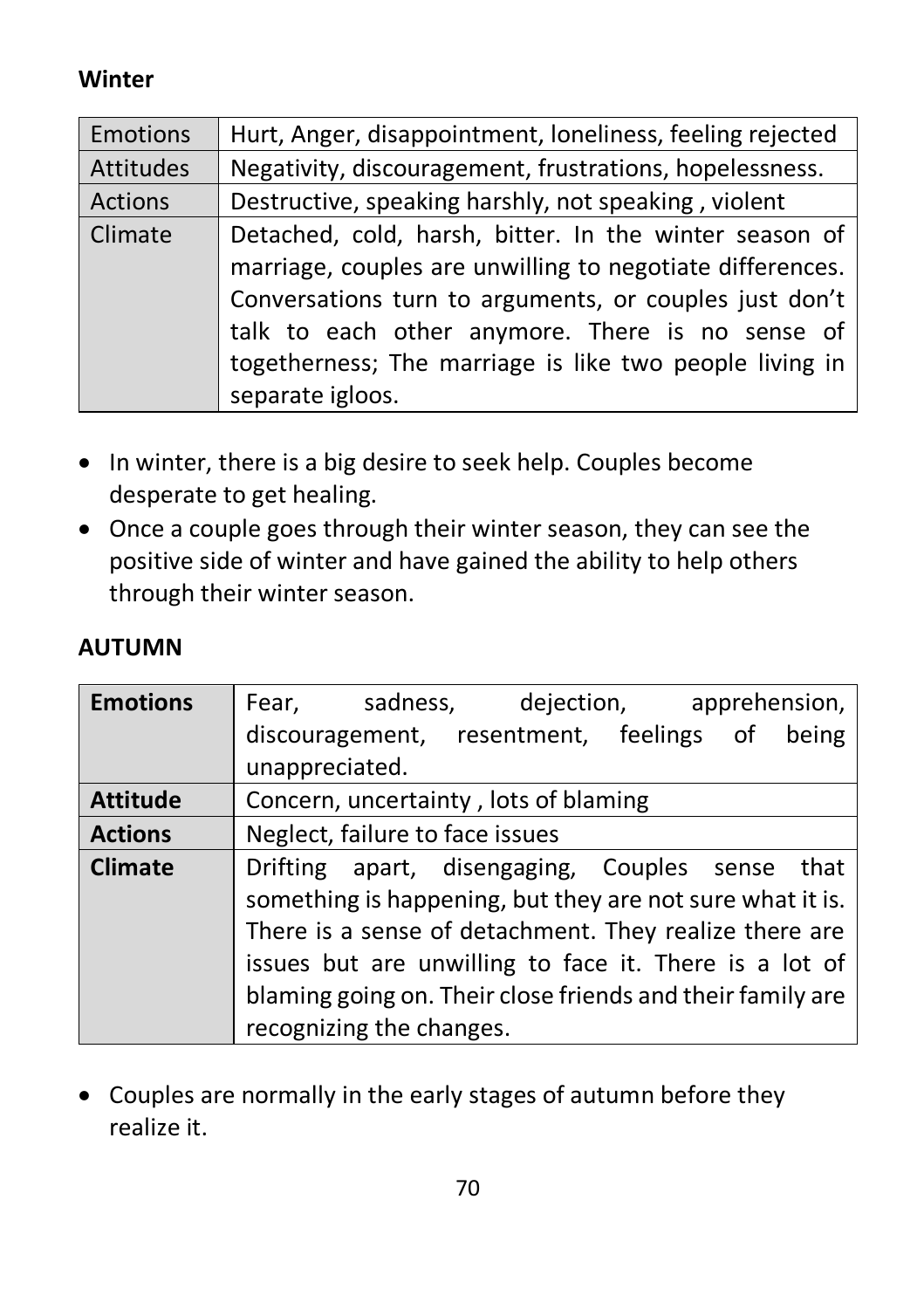- They have been busy with the activities of summer, enjoying life but ignoring each other.
- Externally the marriage looks good, but the leaves are beginning to fall off.

### **Spring**

| <b>Emotions</b> | Excitement, joy, hope                                |
|-----------------|------------------------------------------------------|
| <b>Attitude</b> | Anticipation, optimism, gratitude, love, trust       |
| <b>Actions</b>  | Nurturing, planning, communicating, seeking help     |
|                 | when needed                                          |
| <b>Climate</b>  | Vital, tender, open, caring, Spring is a time of new |
|                 | beginnings, the flowers are blooming, streams of     |
|                 | communication are flowing. Seeds of happiness are    |
|                 | planted.                                             |

### **Downside of spring**

- What to watch out for is unannounced irritations that pop up.
- It can ruin a beautiful vacation or turn a fine dinner into an emotional fiasco.
- These irritations do not change the seasons, but they make spring less enjoyable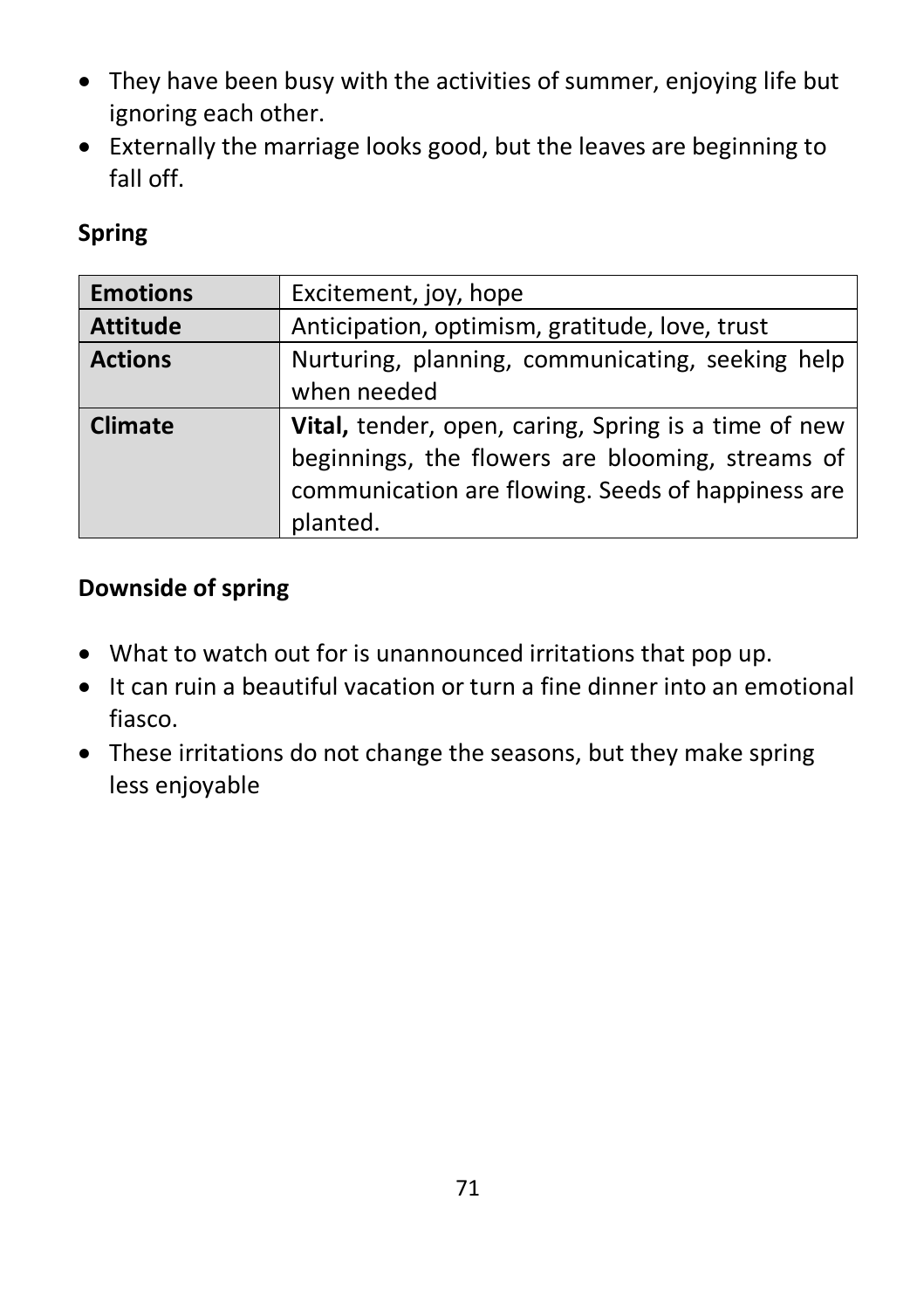## **Summer**

| <b>Emotions</b> | Happiness, satisfaction, accomplishments,                                                                                                                                                                                                                                                                                                                                                                  |
|-----------------|------------------------------------------------------------------------------------------------------------------------------------------------------------------------------------------------------------------------------------------------------------------------------------------------------------------------------------------------------------------------------------------------------------|
|                 | connection                                                                                                                                                                                                                                                                                                                                                                                                 |
| <b>Attitude</b> | Trust, commitment to growth, relaxed                                                                                                                                                                                                                                                                                                                                                                       |
| <b>Actions</b>  | Constructive communication, accepting differences,<br>attending marriage seminars together, reading of                                                                                                                                                                                                                                                                                                     |
|                 | books, looking after body, soul, and spirit.                                                                                                                                                                                                                                                                                                                                                               |
| <b>Climate</b>  | Comfortable, attached, supportive, understanding.<br>In the summer season what you have planted in<br>spring comes to harvest. Conflicts get resolved in a<br>positive manner. There is a lot of genuine, I am<br>sorry. Differences are accepted and there is a real<br>commitment to make the marriage work. Don't<br>have a lot of clothes on for protection; you wear<br>your emotions on your sleeve. |

#### **How do you stay in your summer season?**

1. Deal with Past Failures

You have to deal with the past before you can put it behind you.

#### **Dealing with the past failures involves 4 steps.**

- Identifying past failures: Most difficult part is to identify it.
- The reality is that we can identify our spouse's failures easier than identifying our own failures.
- The way you deal with identifying failures is to allow your partner to identify yours first.
- Make sure you have put it on paper for the other one to read and assess.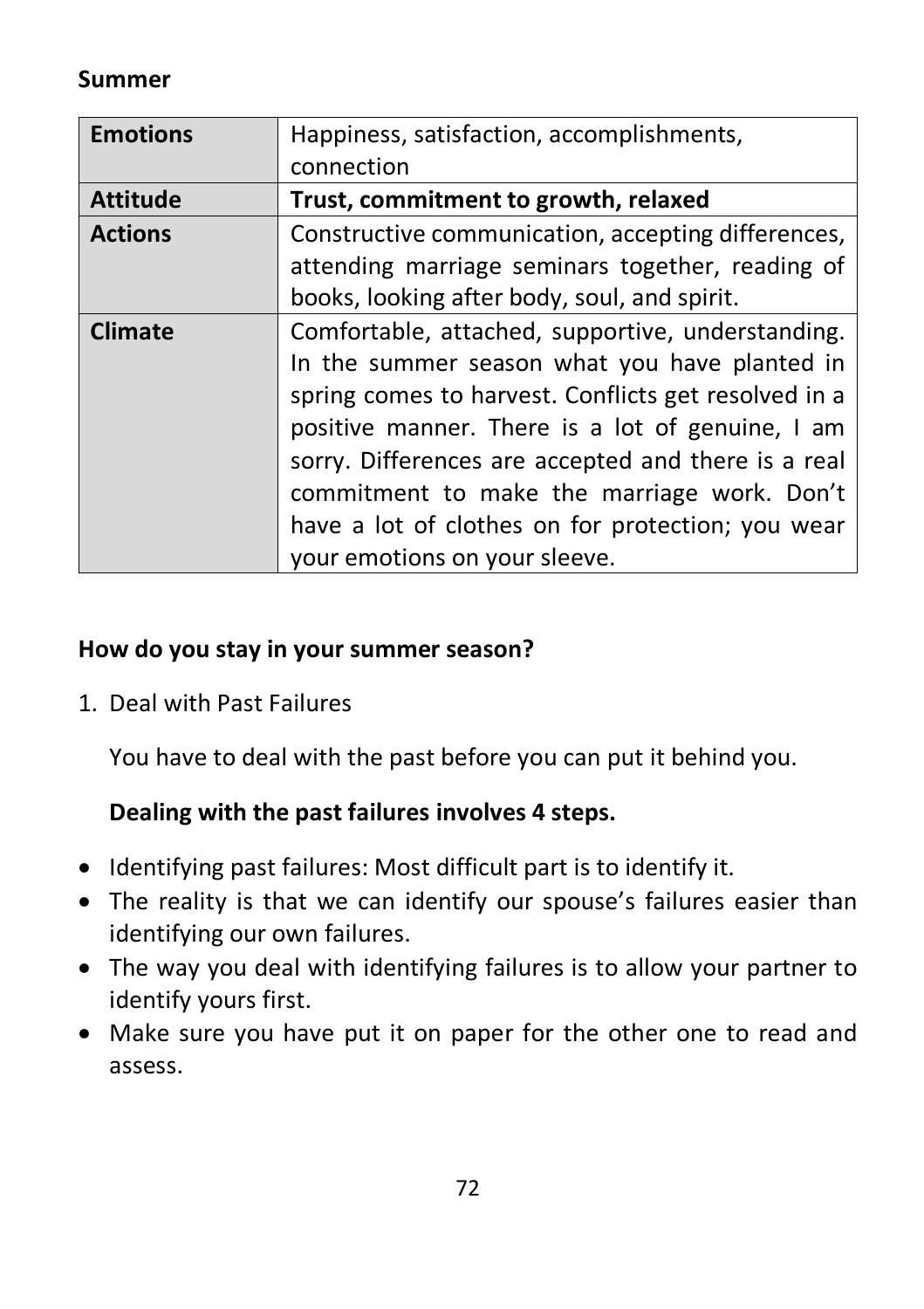- 2. Confession and repentance: You have to agree and repent, walk in the other direction
- 3. Forgiveness: Means that you won't bring up past failures anymore. It means that you recognize that the person has done the steps above and you are letting that person go.
- 4. Moving on: Means you must move on and never look back.

Lastly, you must commit to your partner. Remember the three C'S of a great marriage"

- $\checkmark$  **Commitment** to God and your partner
- $\checkmark$  **Choice**, make a choice to have a great marriage
- $\checkmark$  **Covenant** is the key, keep on remembering and honouring your covenant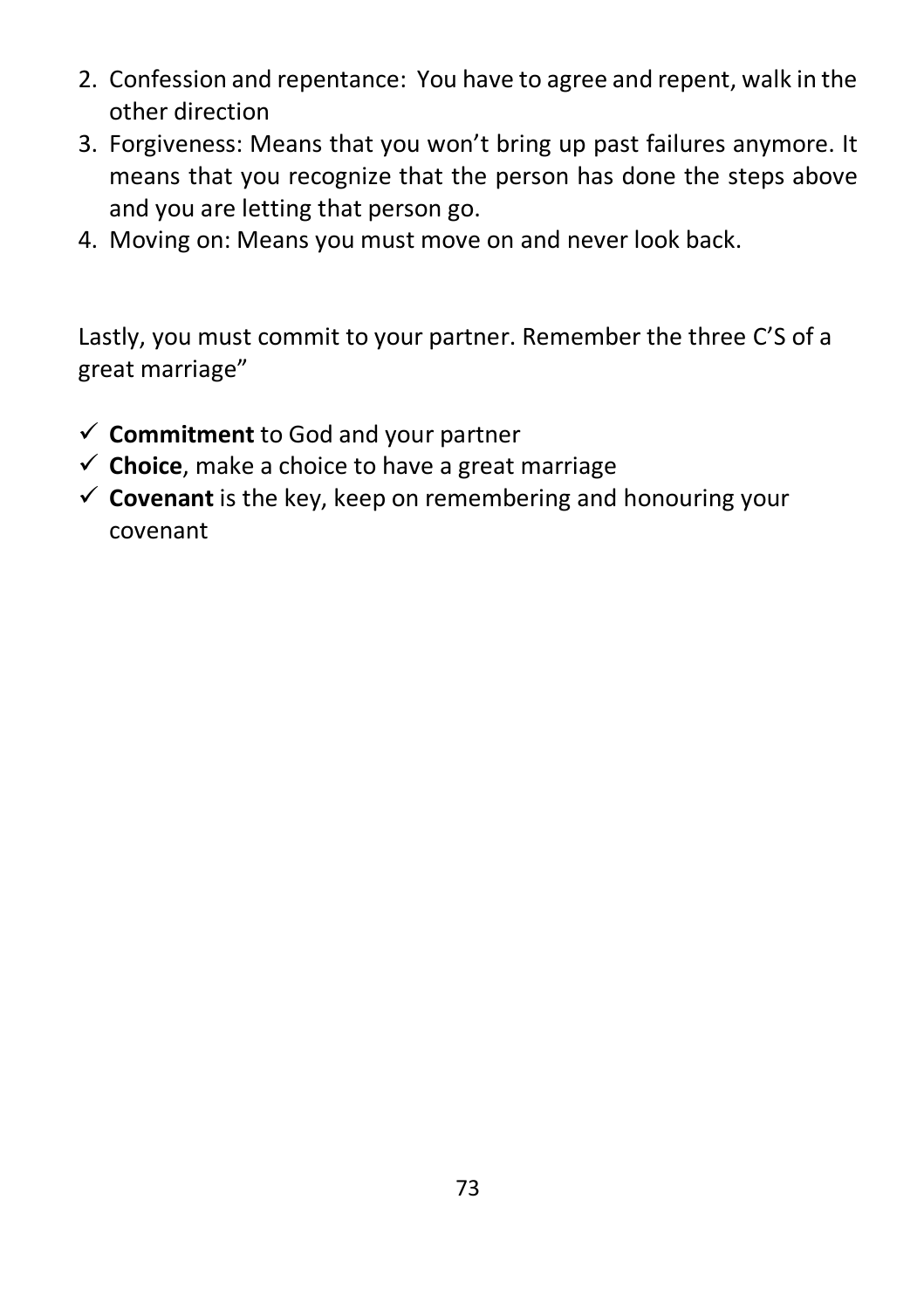## **Questions and Answers**

**T**here are always more questions than answers are the old adage**.** When we have the marriage seminars, there are always questions about, the HOW, the IF and the WHAT of marriage relationships. In one of our recent marriage seminars the following questions came to the vanguard of what was on the minds of the people that I serve. Some are very painful, some are very sexual. They are all important to answer. These questions were written down and passed to me on paper to answer. My team and I answered it the following way.

## **Why is it sometimes so hard for your partner to accept when you made a mistake?**

Pride and hurt. But especially a sense of betrayal.

## **How do you keep calm during an argument?**

Keep your mouth shut for as long as you can, and when you speak, be quick to listen, slow to speak and even slower to get angry.

#### **What is the worst advice you received about marriage**

That one partner is perfect and the other one is not.

We have to know that we are both imperfect. We are broken and on our way to complete wholeness. There are keys to make a marriage. The first and most important issue is one of obedience to God and His Word. This is a principle that should be practiced before the marriage begins. God says, "*Do two walk together unless they have agreed to do so?" (Amos 3:3).* Agreement precedes establishment.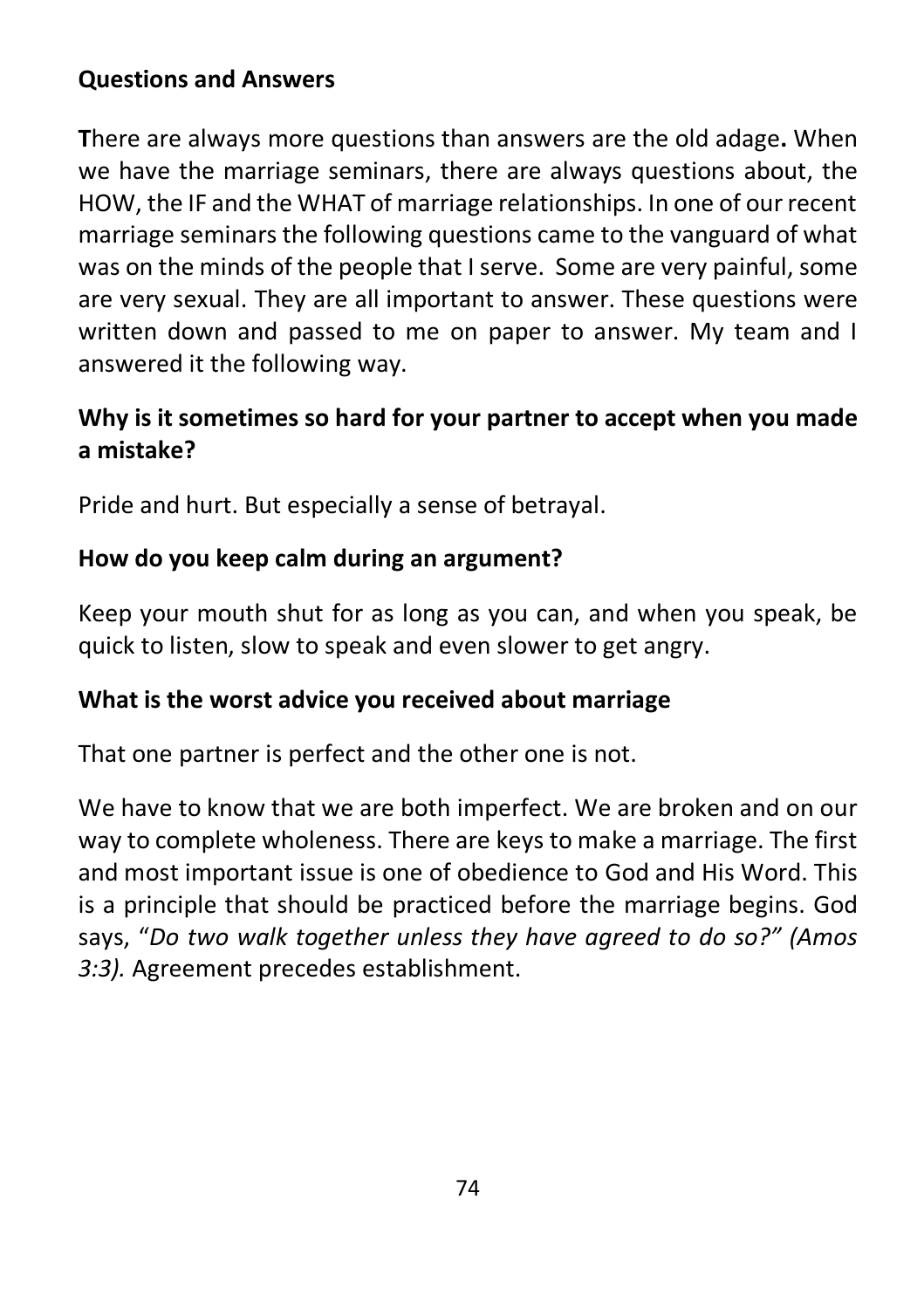# **How can I romance my wife and how often must you go on dates with my partner?**

There was a great prophet of romance (James Ingram) who sang this song. Do it and you will be all right.

*Compliment what she does*

*Send her roses just because*

*If it's violins she loves*

*Let them play*

*Dedicate her favourite song*

*And hold her closer all night long*

*Love her today*

*Find one hundred ways …*

## **For us as a couple that is married so long, what is there still for us to learn about marriage?**

I have been fortunate to know couples who have been married to each other for more than 50 years. The lessons they have on love is priceless and what they can teach us is invaluable. If you have a great marriage, make it greater and pass on that knowledge to others. God is a generational God. The chances are that your children and your children's children will be impacted by your shared love for each other. This is both a legacy and an inheritance. One you leave for them; the other one you leave in them. In short pass on what you have learned. Share the love.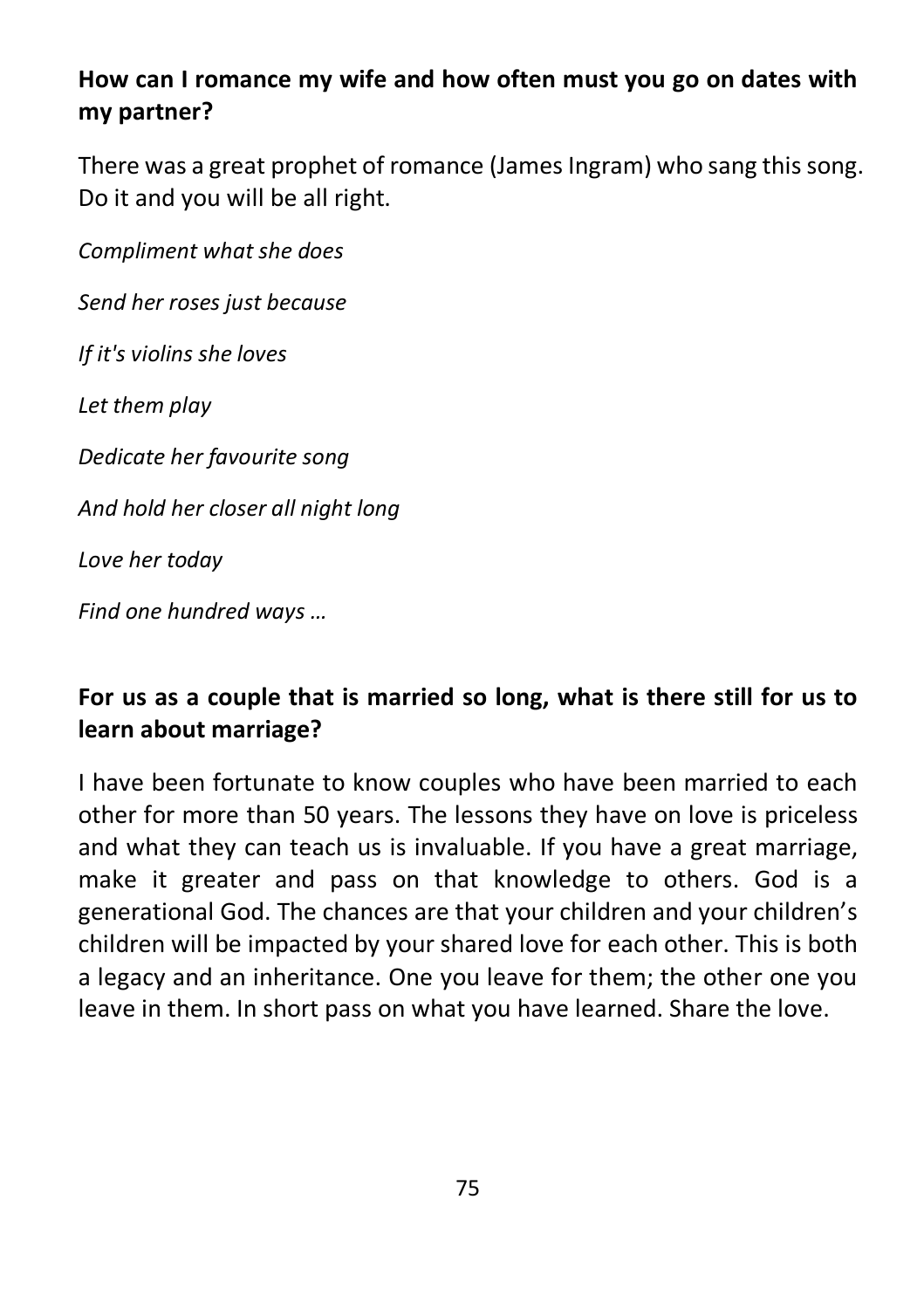## **How do you grow spiritually?**

Read your bible, pray every day and you will grow, grow, and grow.

# **What do you do if your wife is not submissive?**

The essence of marriage is that you no longer live for yourself. I always maintain that a wife will submit to a man that is loving, respectful and who has a mission for his family. Submission means to submit to a mission. Every wife wants to submit to a man who is submitted to Jesus. If he is on his place, honour him.

*When a man is not on his place, his wife will be displaced, his children will be misplaced and he might be replaced.* 

Too often, husbands look at Ephesians 5 and hold on to verse 22: "*Wives, submit yourselves to your own husbands as you do to the Lord."* Husbands sometimes take it upon themselves to make sure their wives submit to their authority. However, verse 22 was not written to husbands. It is specifically addressing wives. Husbands are never *told to enforce their wives' submission.* Rather, husbands are told to love their wives (verse 25). Verses 25 through 32 are for husbands, and that is what they should focus on.

You see no one likes the idea of having to yield power or authority over themselves to someone else. Having said that, wives and husbands are to first submit to God, this is what scripture teaches. Submission is not a dirty word it is actually one of the main ways that the scriptures teaches us to show our love to God and to each other. What is a husband's responsibility? To love his wife. Without selfishness, without reservation, and without condition. If he does that, then an engagement in constructive conversation should be exercised to ensure that both parties operate in love and respect for each other as unto the Lord.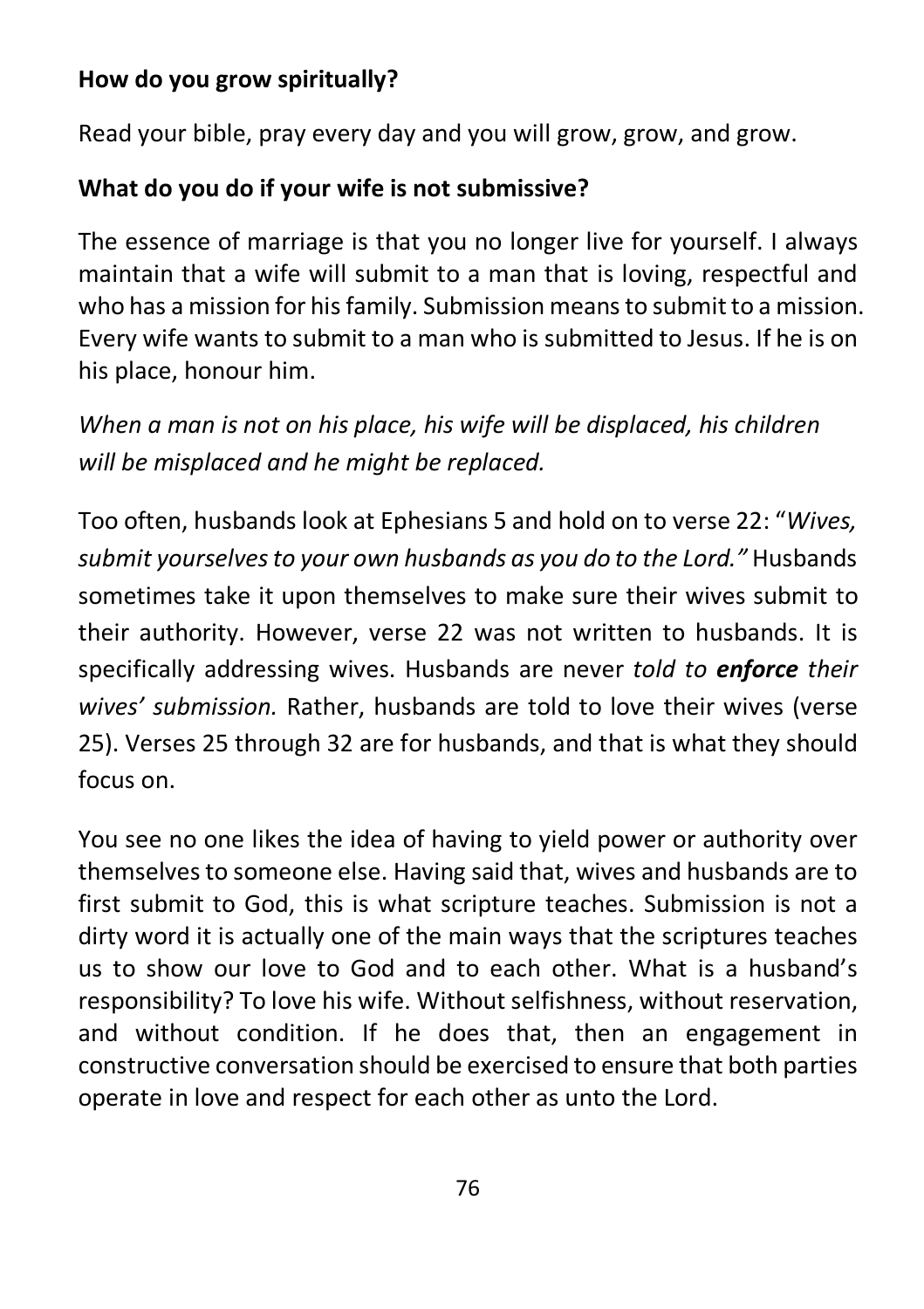If the husband is on his place and he loves his wife, and she is contrary to the biblical mandate, it would be best to seek counselling and find out why she would not want to submit.

# **What do you do if you know you are right but your partner don't want to accept they are wrong?**

Pray for them, forgive them and trust that Jesus who is at the centre of the covenant will soften your partner's heart to accept when they are wrong. This works vice versa.

## **How do you stay connected to a church and involved when you had a baby?**

There is a balance that exist between church, career and family. It's not only a constant struggle, but a common one as well. Whether we're single or married, whether one spouse or both work outside the home, the competing demands on our time and energy can be draining. There are enormous pressures everywhere, especially if you just had your first child and you are still a career person and and and.

I like to think of it in terms of the power of AND. You need to be a mother and you need to be a wife. You need to work AND you need to be in church. It is sign of your vitality. Finding the balance is what you must decide on. My suggestion is always to have the conversation beforehand so that everyone is clear on what is expected and what can be delivered on.

## **How can I stay sexed up in old age?**

I know who asked this question $\mathbb{O}$ ! When we can't row our boat, so to speak and we can't create waves that provide motion for the ocean, then it is time to see a doctor. I know some couples who are sexually active and they are in their late seventies. In the early years of a man's sexual drive I am told, that his sexual drive is 75% physical and 25% mental. As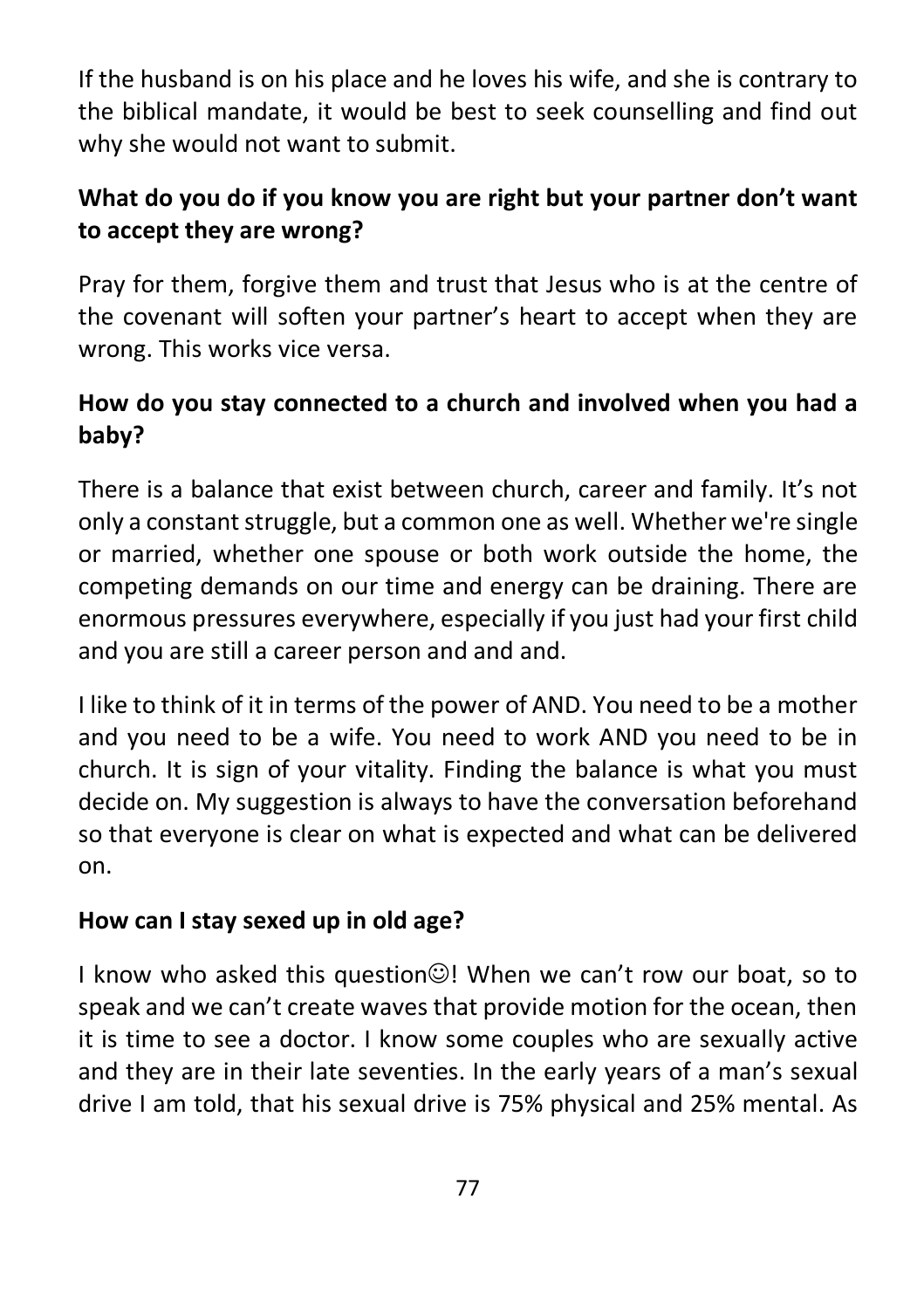the man matures the ratio changes and when they are over 50 years old, it becomes 75% mental and 25% physical.

A man places a lot of his confidence in his ability to satisfy his wife sexually. When he can't do that anymore, he might go into depression. So, we have to identify what the real problem is. Is it hormonal, is it medical or is it mental.

So, what is the secret of keeping it sexed up? Keep on having sex. If you want to, but can't anymore see a doctor who will be able to help you.

It is however possible to have a relationship of love without sexual intimacy. This is experienced by millions of people all over the world when they become older. So, then it is not about the frequency of coitus anymore but more about pleasing your partner, with or without coitus.

After all the Spirit filled life will cause you to love regardless of whether you can get it up or not. Your partner will love you still.

## **My partner seems to be frigid, what can I do?**

I draw upon the work of Tim and Beverley Lahaye. They postulate in their book: *The Act of Marriage*, that frigidity is emotionally caused and physically induced. They go on to say that no psychiatrist has ever seen a woman that was raised in a house with loving parents, secure family environment that was frigid. It was found that most women that suffered serious orgasmic impairment suffered serious emotional deprivation during childhood and after.

The question is always, why would a frigid woman get married in the first place? Lahaye further suggests that frigidity can be cured when the husband provides tender loving care and both decide to tackle the emotional baggage of the wife. In this instance the husband has to show incredible resolve, when he understands that his wife's rejection of him is a carry-over of emotional scarring that needs to be dealt with. When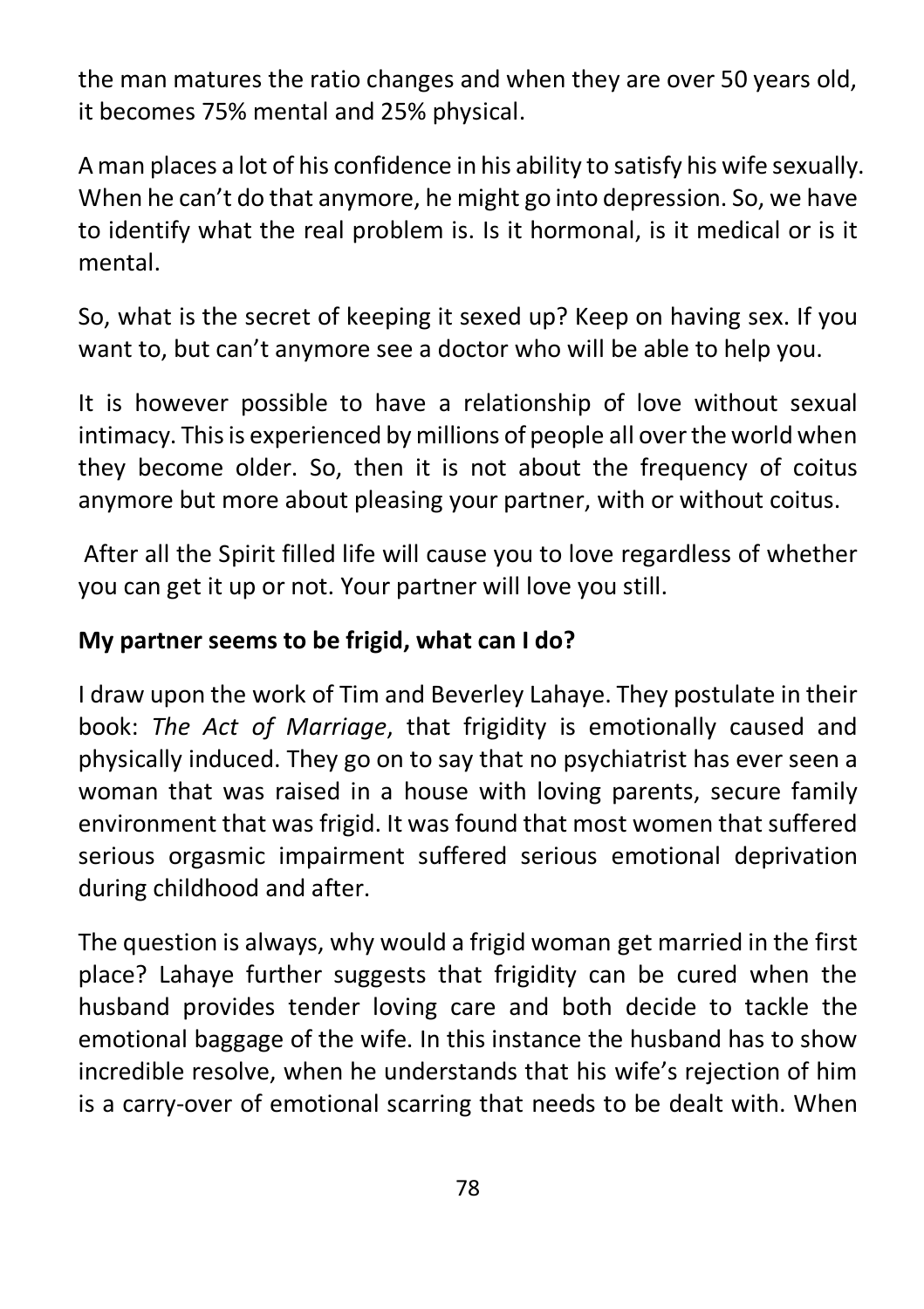you treat her with dignity and respect, she will come around eventually (LaHaye, 2003) . You cannot rob your wife without robbing yourself and vice versa. For further reading please visit the website of **Net-Burst –Net,** which will give you insight how to handle the matter with sensitivity and love. There are very sincere, loving men, however, who end up with frigid wives and choose to live that way.

## **Is it a sin to enjoy oral sex from your spouse?**

Oral sex, also known as "cunnilingus" when performed on females and "fellatio" when performed on males, is not mentioned in the Bible. While the Bible does not specifically address the question, there are definitely biblical principles that we can apply.

Many, perhaps most, Christian married couples have had this question. It would appear that mostly men desire this experience more than wives. There seems to be an increase however on the part of the wives as well. What makes it difficult is the fact that the Bible nowhere says what is allowed or disallowed sexually between a husband and wife, other than, of course, any sexual activity that involves another person (swapping, threesomes, animals etc.) or that involves lusting after another person (pornography).

Outside of these two restrictions, the principle of "mutual consent" would seem to apply (1 Corinthians 7:5). While this text specifically deals with abstaining from sex/frequency of sex, "mutual consent" is a good concept to apply universally in regards to sex within marriage. Husbands and wives should not watch pornography together or alone for that matter. If that is the source for this activity, then it becomes more than lustful, it become demonic.

Whatever is done, it should be fully agreed on between the husband and his wife. Neither spouse should be forced or pressured into doing something he/she is not completely comfortable with. If oral sex is done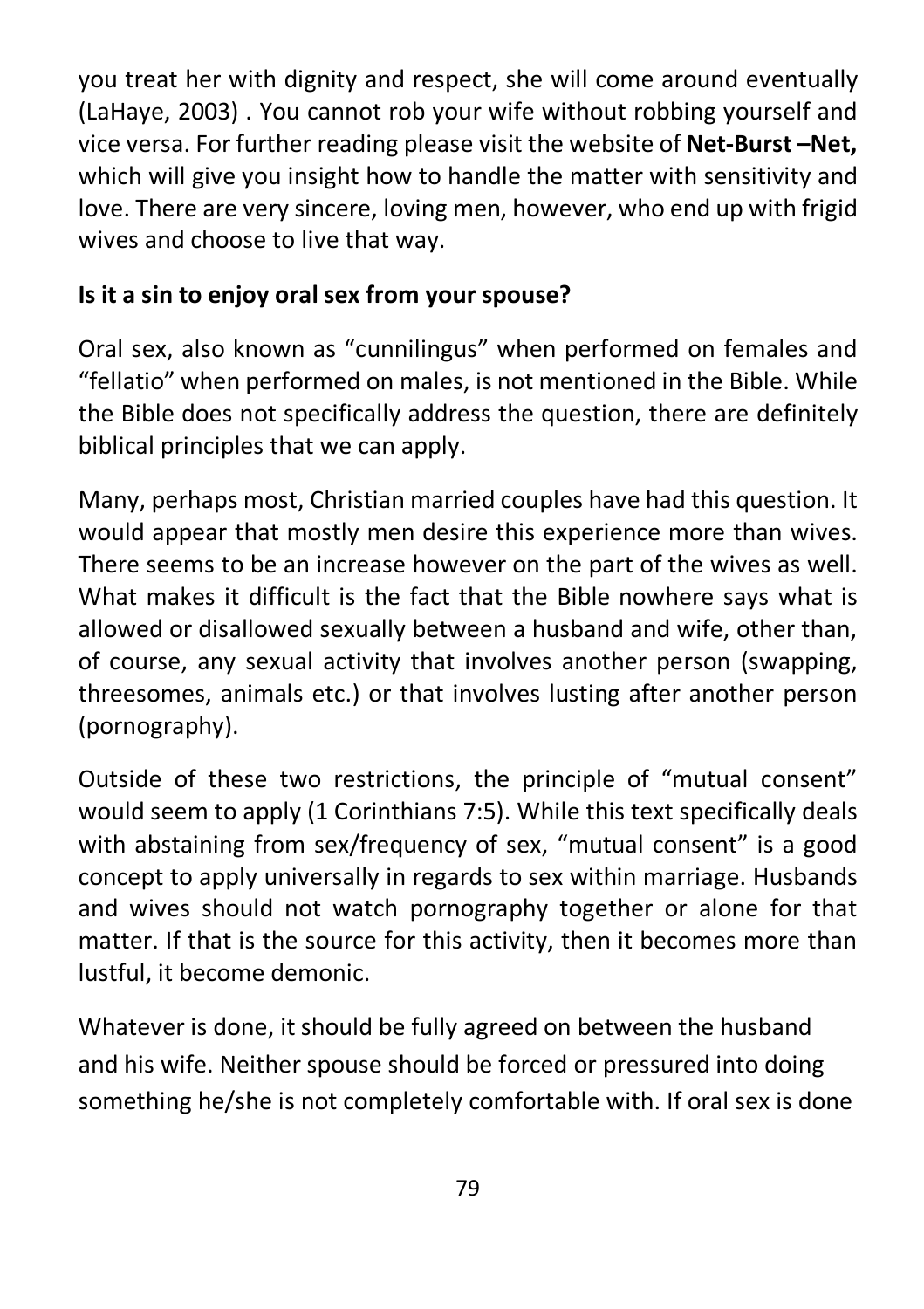within the confines of marriage and in the spirit of mutual consent, there is not a biblical case for declaring it to be a sin. On this matter, I believe decency and order must be practiced and might be different for every couple.

I have however one concern that must be mentioned, and that is the health aspect of oral sex. It is possible that herpetic diseases can be transferred through oral sex. It is therefore something that should be considered with great reflection before you decide to engage in it.

# **What does it mean for husbands to love their wives?**

Ephesians 5:25–33 contains dynamic instructions for husbands in their relationship with their wives. Verse 25 gives the basic command: "*Husbands, love your wives."* In case anybody wonders, the Greek word for "love" here is a form of **agape.** This is the God kind of love. Husbands are to love their wives with God's kind of love—selfless, sacrificial, and unconditional.

For a husband to love his wife, he must truly desire what is best for her, and he must work for that best, regardless of the cost to himself. Husband who have not **left** their father and their mother will struggle to **cleave** to their wives. This indeed is a work in process and is the love of God that works through the husband to love their wives. Some wives are not easy to love! Like a friend of mine says: *I give her the best and therefore I get the best"* Husbands if you don't like what you are getting, change what you are giving!

# **How long is longsuffering really?**

Very long!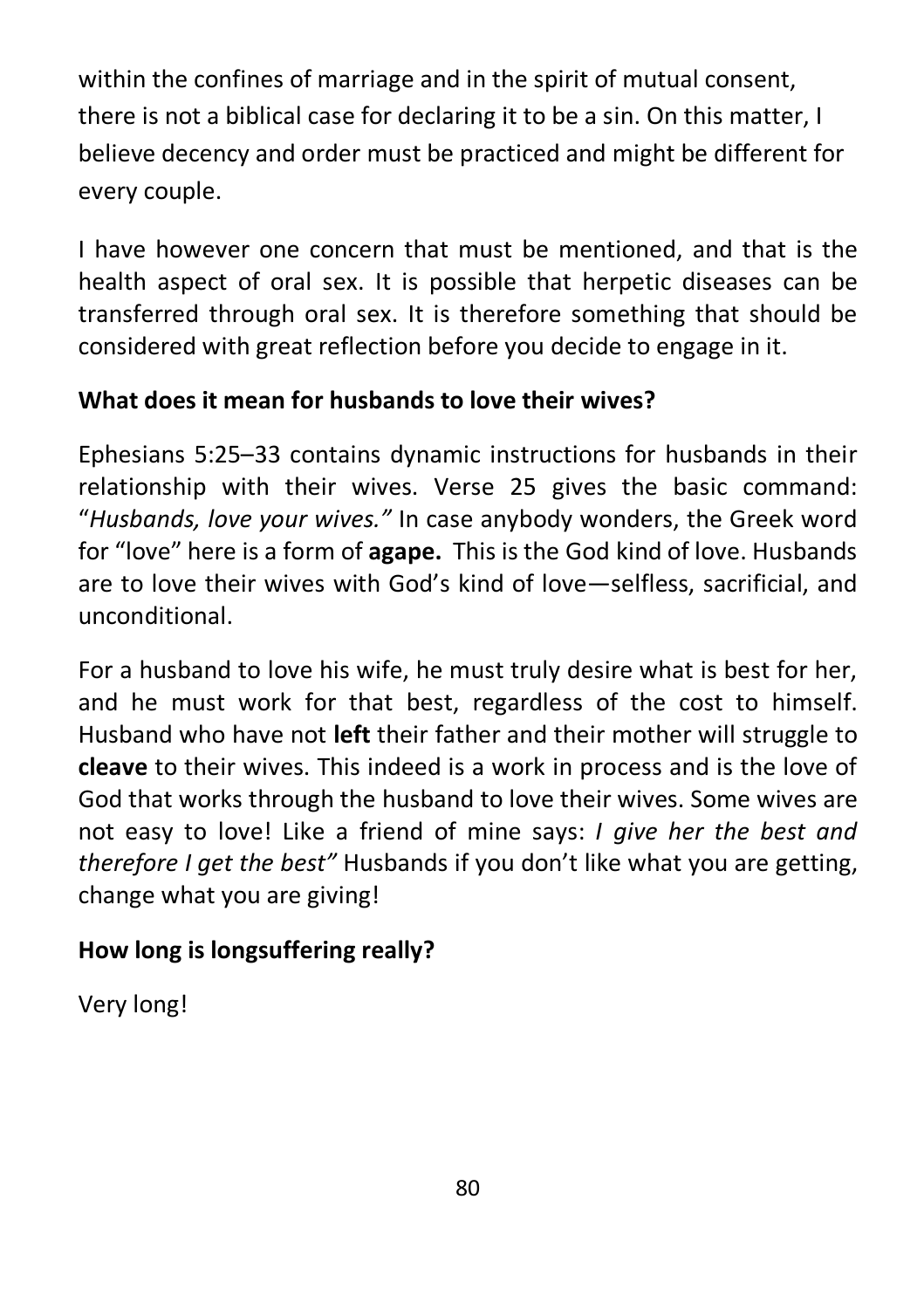# **I had an abortion and feel terrible about it, the guilt is eating me up, and what can I do?**

Abortion has become a crucial and much divided issue in our society lately. In previous generations, this topic was not even on public agenda forums. Now it is everywhere. Abortion on demand has reached epic proportions and it seemed to be very popular amongst students and young executives.

From my experience, whatever the reason for the abortion was, when they come to me for counselling , the most devastating issue that the ladies struggle with is the issue of guilt. The guilt is such an enormous burden that some even contemplated to commit suicide, but for the Grace! Thankfully there is forgiveness for sin and the Bible guarantees that the blood of Jesus Christ will cleanse us of all sin. Even the sin of abortion, (1 John 7-9).

I normally take the people through a breakdown moment, where we start with confession, repentance and restoration through the forgiveness that Jesus offers. Secondly and most importantly we walk with the individual until she is through the valley of the shadow of death. Although the guilt eventually fades away, the memory never does.

## **I am a widow, is it wrong for a Christian to masturbate?**

This is one of the great debates of our day in Christian circles. To masturbate or not to masturbate. The Bible is very silent about this matter and so I will not be flippant about it. As a married woman you were used to be satisfied and now you can't anymore. So, this is a serious issue. Twenty years ago, I would have said emphatically no. Now I can say that I have changed my mind about it for the following reasons.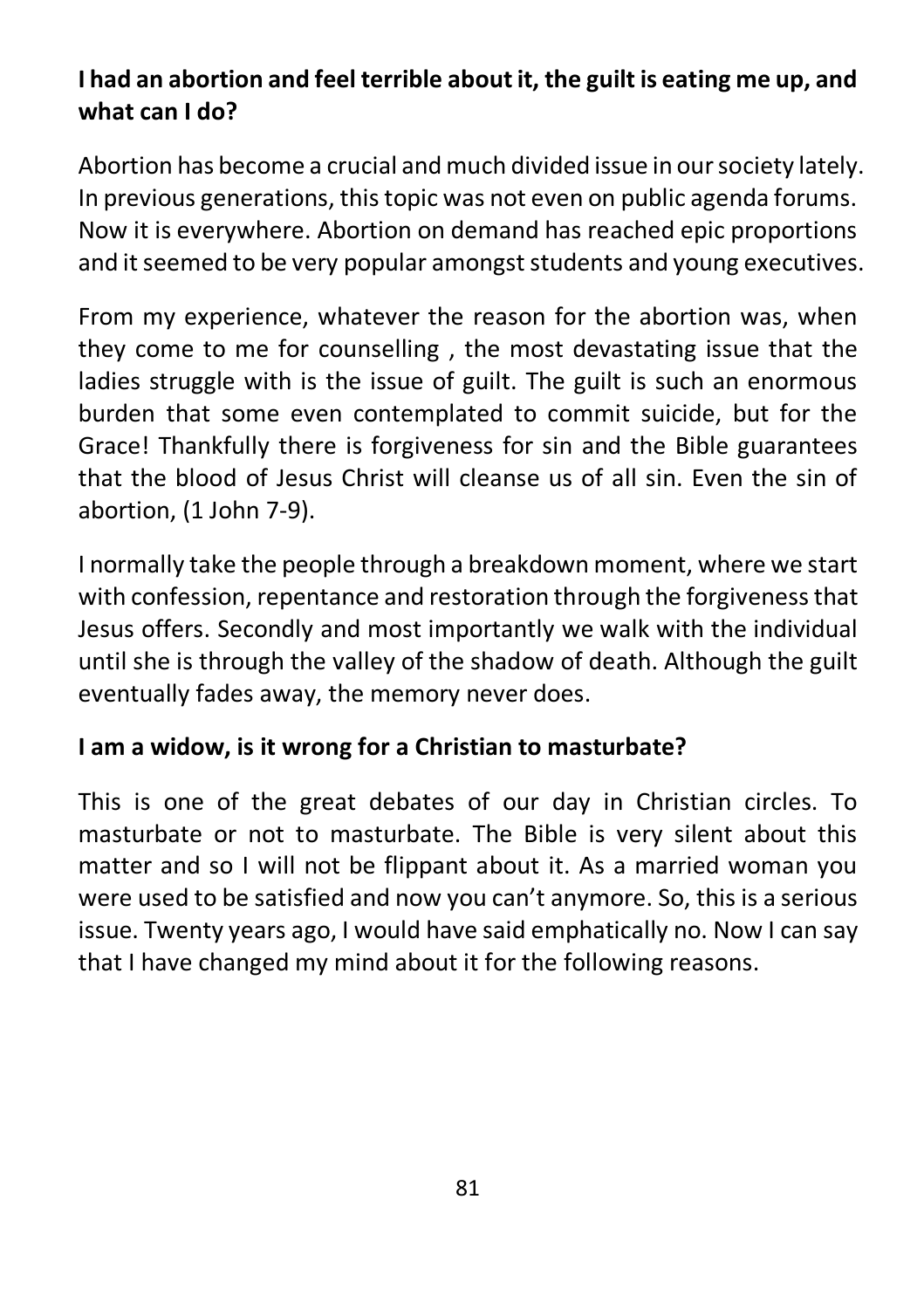I have two answers to this one.

It is wrong when:

- 1. It is wrong when you are fantasizing and lustful thinking is involved whilst doing it (Math 5 vs. 28)
- 2. Is it wrong when you decide that you want to satisfy yourself only and you are not open for re-marriage because masturbation can frustrate the designed dependence of a couple that is married.
- 3. If you are guilty every time you do it, then you should stop doing it because it can interfere with your spiritual walk with God.
- 4. Lastly in 1 Cor 7:9 it says that it is better to get married than to burn. This ties in with my second point.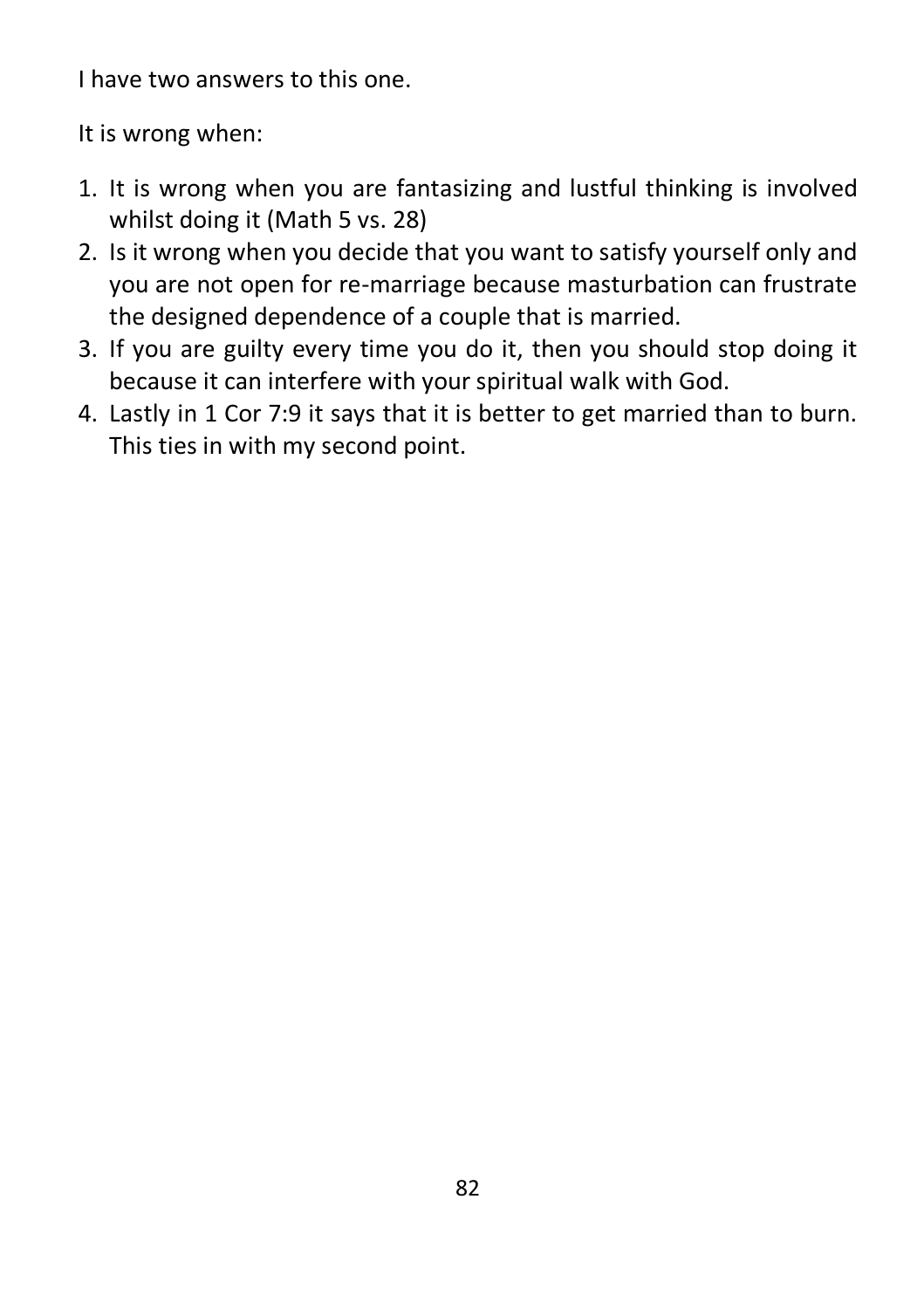It is right when:

- 1. *"So whether you eat or drink or whatever you do, do it all for the glory of God*" (1 Corinthians 10:31). When you can glorify God for it, then **do** it.
- 2. "*Everything that does not come from faith is sin*" (Romans 14:23). If you are convinced that this activity is by faith, then **do** it.
- 3. *"Do you not know that your body is a temple of the Holy Spirit, who is in you, whom you have received from God? You are not your own; you were bought at a price. Therefore, honour God with your body*" (1 Corinthians 6:19–20). If you feel that your body is under subjection of the Holy Spirit and that you are guilt free then **do** it.

If done with absolutely no lust, immoral thoughts, or pornography, with full assurance that it is good and right, then do it and give God thanks for it. Whatever you do, I urge you be private about it. If you have sexual desires then pray that God will bring you a husband that can fulfil your needs again. Then obviously you must stop masturbating.

# **My husband don't bring me to orgasm, is it wrong to do it for myself while he is sleeping?**

I think you should make your needs known to your husband, because the two of you are one. A husband who can't control his ejaculation must be told so and the two of you must work it out until both of you can be satisfied. There is much to be said on this subject that pertains to Kegel exercises, clitoral stimulation and other activities that can be appropriated. I am not an expert on the matter, so I suggest that you do some reading and have long honest conversations with your partner to resolve this important imperative.

In short, I think it is wrong to satisfy yourself when you have a husband that you can train to do it effectively. The truth of the matter is that most men don't know how to satisfy their wives and this can cause damage to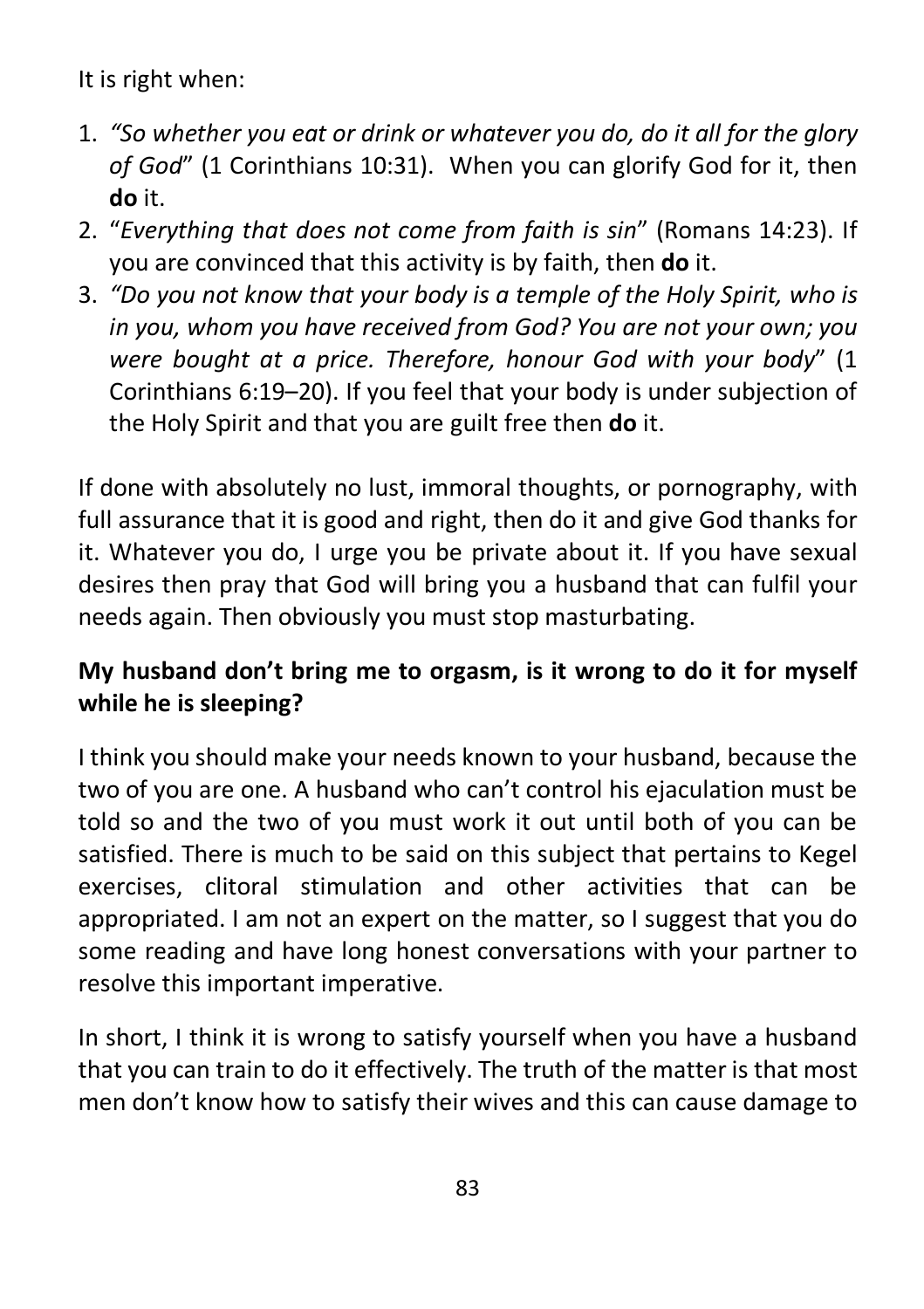a relationship. If your discussion with your husband does not bear fruit, then I suggest you see a professional sex therapist to help both of you.